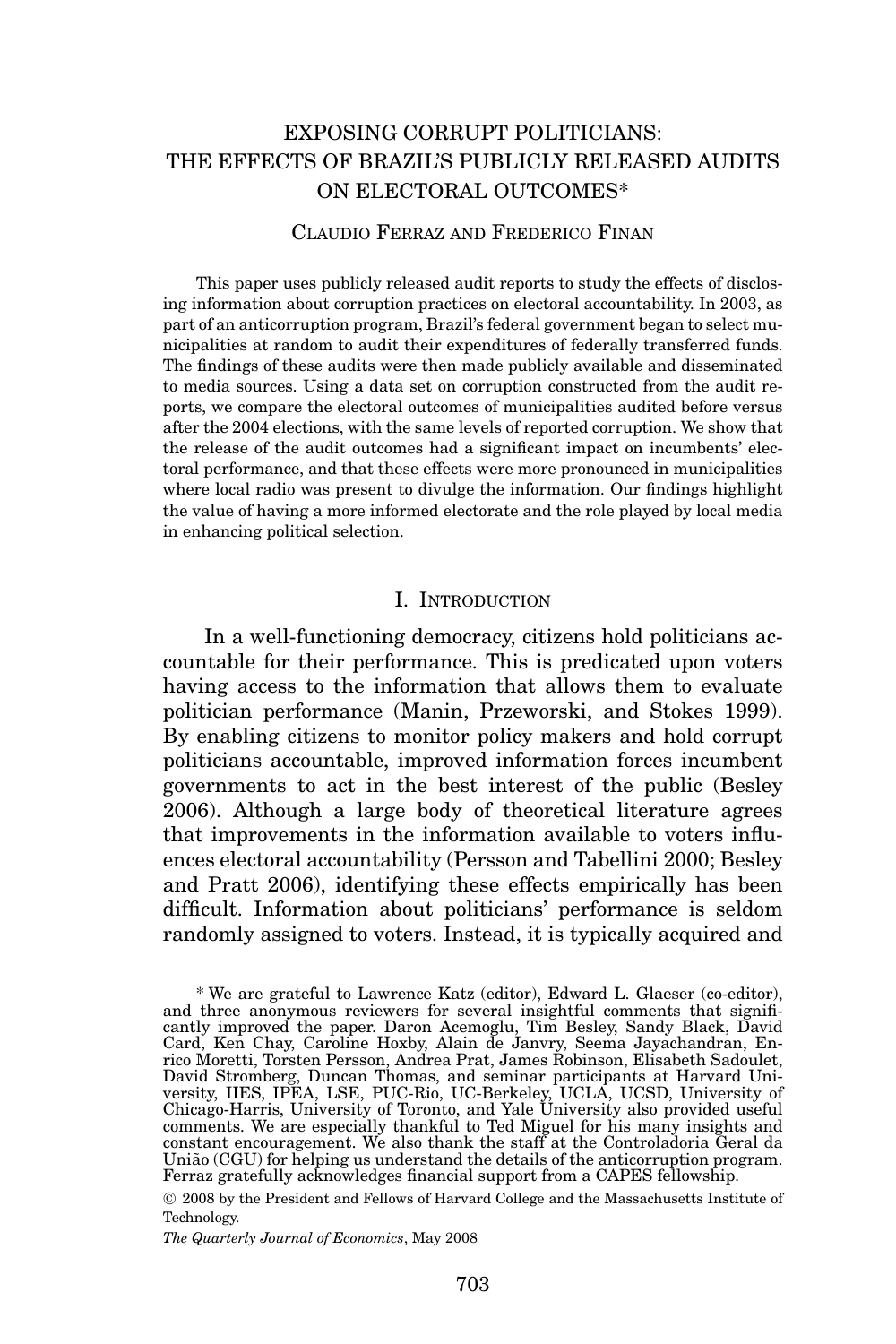influenced by voters' efforts, personal traits, characteristics of the community, or the level of political competition (Downs 1957). Moreover, because information can often be politically manipulated when it is not based on independent and reliable sources, it may be potentially discounted or even ignored by citizens when casting their ballots. $<sup>1</sup>$ </sup>

This paper studies the effects of the disclosure of local governmental corruption practices on the electoral outcomes of incumbents in Brazil's municipal elections. It overcomes previous data limitations and identification concerns by using an experimental design that generates exogenous variation in the exposure of corrupt politicians to the public. The analysis utilizes an anticorruption program in Brazil initiated in April of 2003, when the federal government began to randomly select municipal governments to be audited for their use of federal funds. To promote transparency, the outcomes of these audits were then disseminated publicly to the municipality, federal prosecutors, and the general media.

Our research design exploits the randomized timing and public dissemination of the audits. Specifically, the analysis compares the electoral outcomes of mayors eligible for reelection between municipalities audited before and after the 2004 municipal elections. We investigate whether the effects of the audits varied in terms of two important aspects of the program: the type of information disclosed in the audit reports and the presence of the local media. Using the public reports to construct an objective measure of corruption—the number of violations associated with corruption—we compare municipalities audited preelection versus postelection conditional on their level of reported corruption. This comparison captures the fact that the audits may have had a positive or negative effect depending on the severity of the report and whether voters had over- or underestimated the extent of their mayor's corrupt activities. Second, given that the media are used to disseminate these findings, we also test whether the audit policy had a differential effect in regions where local media are present.

We find that the electoral performance of incumbent mayors audited before the elections, although slightly worse, was not

<sup>1.</sup> Existing studies that analyze how charges of corruption affect electoral outcomes find only minor impacts. See for example Peters and Welch (1980), who use data from the U.S. House of Representatives, and Chang and Golden (2004), who study the case of Italy. However, there is also evidence consistent with biased media affecting voting behavior; see DellaVigna and Kaplan (2007).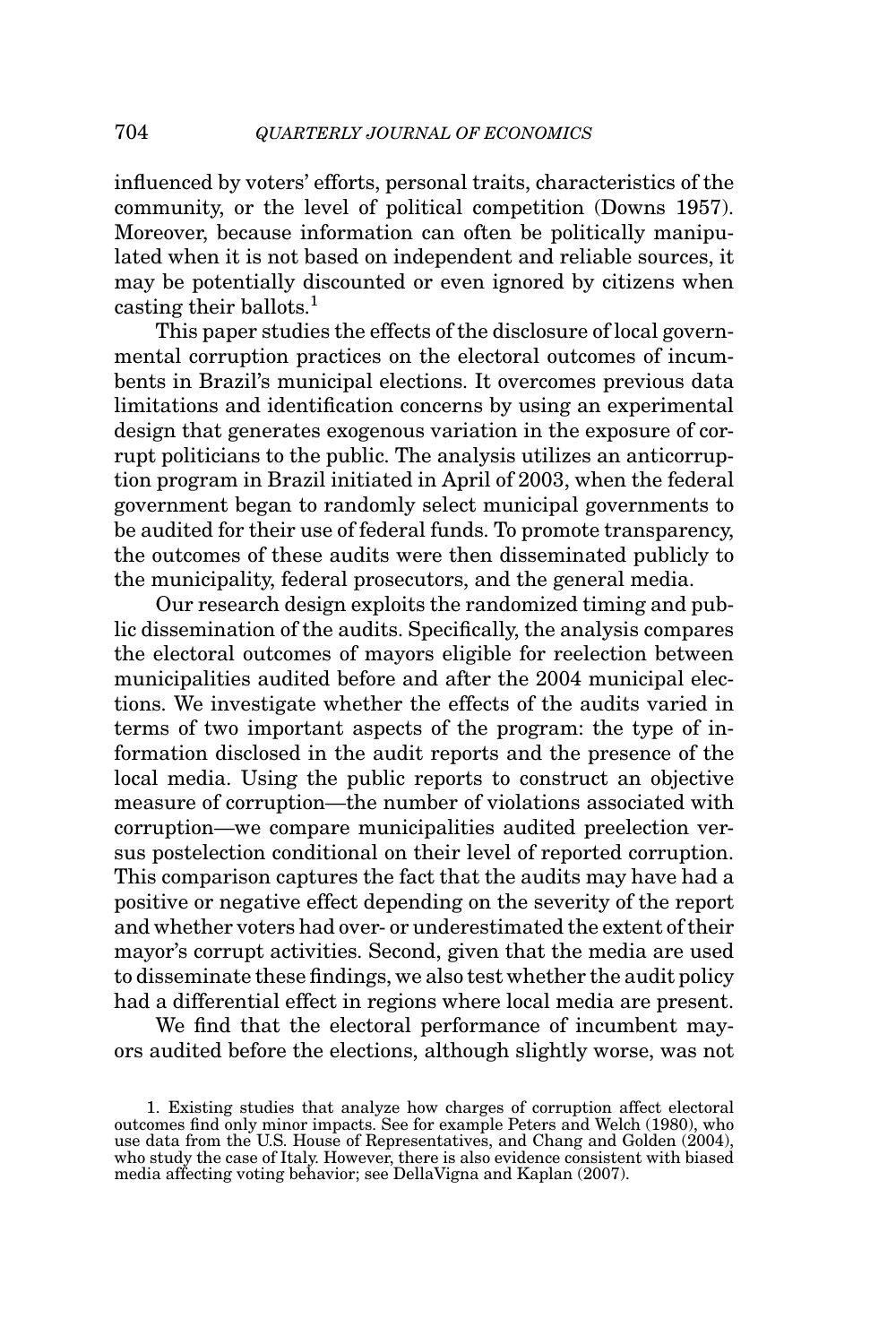significantly different from the electoral outcomes of mayors who were audited after the election. However, when we account for the level of corruption that was revealed in the audit, the effects of the policy were considerable. Based on our preferred specification, among municipalities where two violations were reported, the audit policy reduced the incumbent's likelihood of reelection by seven percentage points (or 17%) compared to the reelection rates in the control group. The effect increases to almost fourteen percentage points in municipalities with three violations associated with corruption. Thus, voters not only care about corruption, but once empowered with the information, update their prior beliefs and punish corrupt politicians at the polls.

Furthermore, in those municipalities with local radio stations, the effect of disclosing corruption on the incumbent's likelihood of reelection was more severe. Compared to municipalities audited after the elections, the audit policy decreased the likelihood of reelection by eleven percentage points among municipalities with one radio station and where two violations were reported. Although radio exacerbates the audit effect when corruption is revealed, it also promotes noncorrupt incumbents. When corruption was not found in a municipality with local radio, the audit actually increased the likelihood that the mayor was reelected by seventeen percentage points.

Although our research design is based on a randomized control methodology, there are two potential threats to our identification strategy. First, even though municipalities were randomly selected, the design would be compromised if the actual auditing process differed systematically before and after the elections. We do not, however, find any evidence that auditors were corrupt or that municipalities audited before the elections received differential treatment. We also show that mayors with more political power, those affiliated with higher levels of government, and those who obtained larger campaign contributions did not receive preferential audits.

A second concern is that, although the variation in the timing of audits is exogenous, this is not the case for a municipality's level of corruption or its availability of local media. As such, our measures of corruption and media could be capturing the effects of other characteristics of the municipality. We provide evidence that this is not the case. Our estimates remain unchanged even after allowing the effects of the audits to differ by various correlates of corruption and presence of local radio (e.g., political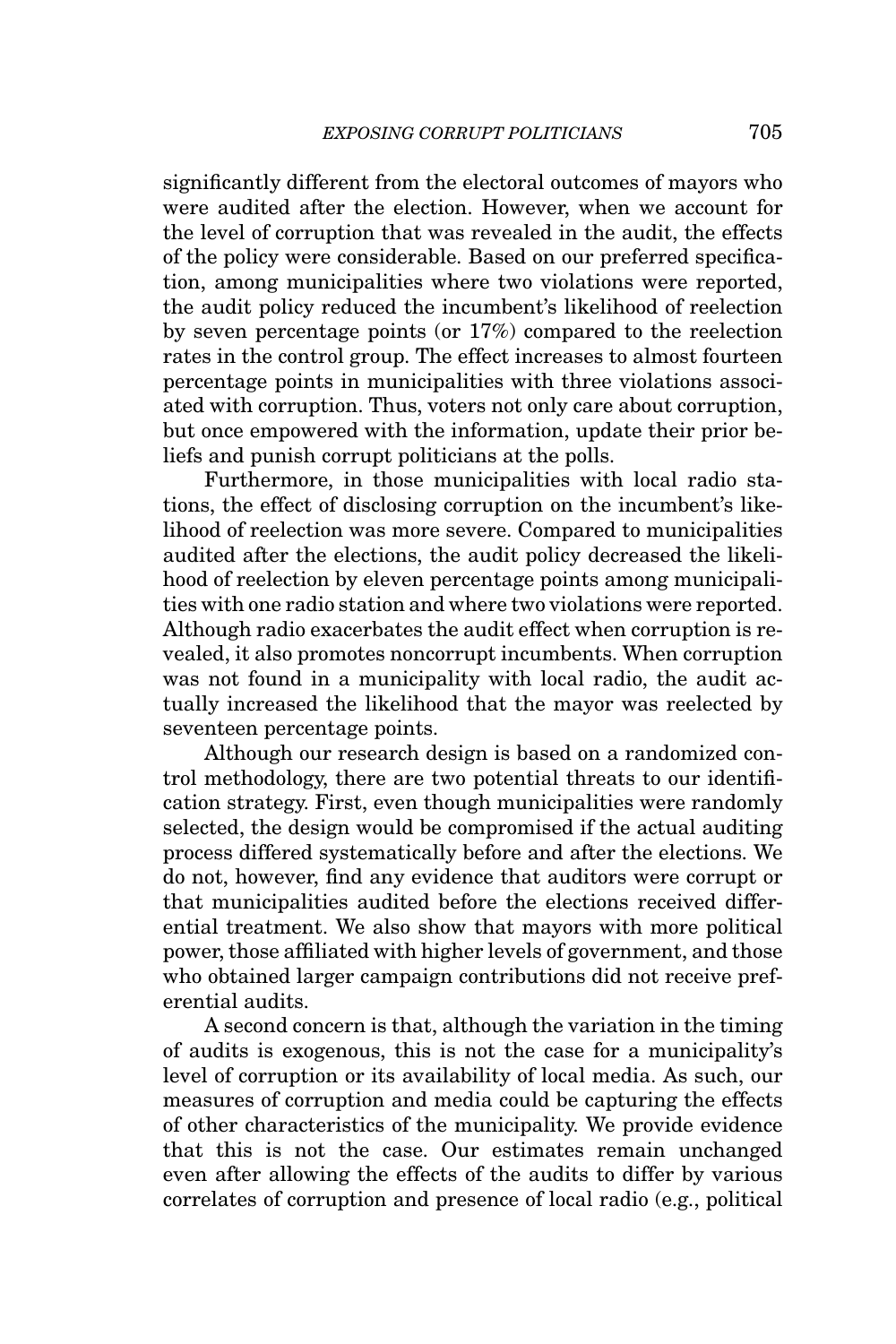competition, education, population size, urbanization, and other media sources). Furthermore, we show that the results are similar when an alternative measure of radio penetration is used—the share of households that own a radio.

Overall, this paper demonstrates not only that the disclosure of information enhances political accountability, but also that the interpretation of this information is ultimately influenced by the prior beliefs of voters. On average, voters do share the initial belief that politicians are corrupt and only punish those incumbents who were discovered to have "surpassed" the median level of corruption. When no corruption was revealed and voters had overestimated the incumbent's corruption level, the incumbent was rewarded at the polls. That these findings are more pronounced in areas with local media also suggests that the media influence the selection of good politicians both by exposing corrupt politicians and by promoting good ones (Besley 2005).

Our paper lends strong support to the value of information and the importance of local media in promoting political accountability. Thus, our findings are consistent with an emerging empirical literature that examines the role of information flows in shaping electoral accountability and public policy.2 Whereas much of this literature has focused on how access to information affects the responsiveness of governments, our study demonstrates how voters respond to new information. These findings also complement a recent literature on policies designed to reduce corruption.<sup>3</sup> Information disclosure about corruption may reduce capture of public resources through an alternative mechanism: reducing asymmetrical information in the political process to enable voters to select better politicians (Besley 2005; Besley, Pande, and Rao 2005).

2. Besley and Burgess (2002) show that governments in India are more re-sponsive in their relief of shocks to places with higher newspaper circulation and where voters are more informed. Stromberg (1999) finds that U.S. counties with more radio listeners received more relief funds from the New Deal program. Recently, Gentzkow (2006) discusses how the introduction of television in the United States resulted in a sharp drop in newspaper and radio consumption, which reduced citizens' knowledge of politics and consequently led to lower voter turnout. Gentzkow, Glaeser, and Goldin (2006) demonstrate that changes between 1870 and 1920 in the U.S. newspaper industry are related to the reduction of corruption in U.S. politics in the same period.

3. For instance, Reinikka and Svensson (2005) show that an information campaign designed to reduce the diversion of public funds transferred to schools in Uganda increased their share of the entitlement by 13%. Using a randomized field experiment in 608 Indonesian villages, Olken (2007) analyzes how different monitoring mechanisms might reduce corruption in infrastructure projects. He finds that central auditing mechanisms are more effective in controlling corruption than grassroots participation monitoring.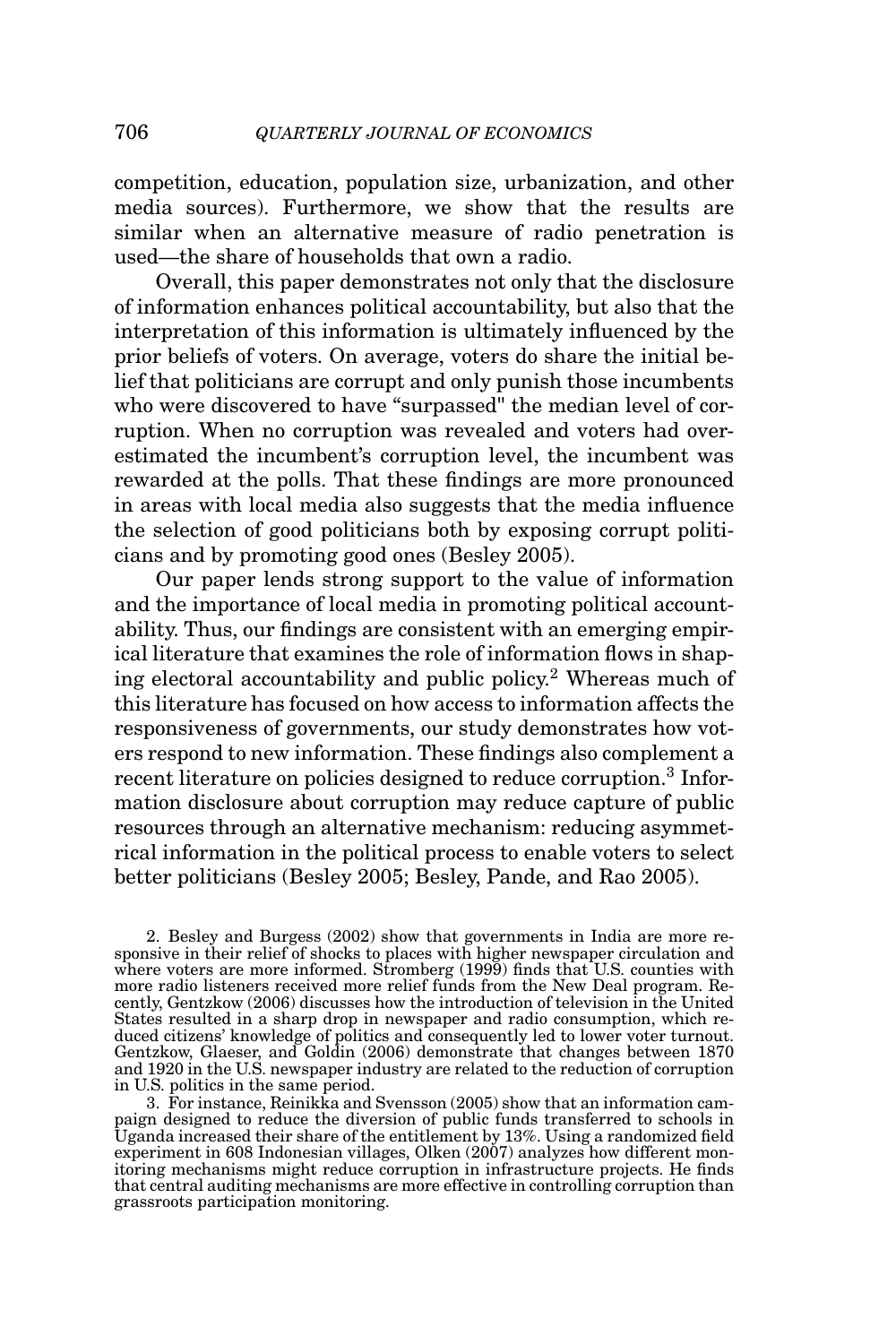The remainder of the paper is organized as follows. Section II provides a brief background on Brazil's anticorruption program and a description of the data used in the analysis. Our empirical strategy is discussed in Section III, and the paper's main empirical findings are presented and interpreted in Section IV. Section V concludes the paper.

### II. BACKGROUND AND DATA

### *II.A. Brazil's Anticorruption Program*

In May 2003 the government of Luiz Inácio Lula da Silva started an unprecedented anticorruption program based on the random auditing of municipal governments' expenditures. The program, which is implemented through the Controladoria Geral da União (CGU), aims at discouraging misuse of public funds among public administrators and fostering civil society participation in the control of public expenditures. To help meet these objectives, a summary of the main findings from each municipality audited is posted on the Internet and released to the media.

The program started with the audit of 26 randomly selected municipalities, one in each state of Brazil. It has since expanded to auditing 50 and later 60 municipalities per lottery, from a sample of all Brazilian municipalities with less than 450,000 inhabitants.<sup>4</sup> The random selection of municipalities is held on a monthly basis and drawn in conjunction with the national lotteries. To ensure a fair and transparent process, representatives of the press, political parties, and members of the civil society are all invited to witness the lottery.

Once a municipality is chosen, the CGU gathers information on all federal funds transferred to the municipal government from 2001 to 2003 and service orders are generated. Each one of these orders stipulates an audit task that is associated with the audit of funds from a specific government project (e.g., school construction, purchase of medicine). Approximately 10 to 15 CGU auditors are then sent to the municipality to examine accounts and documents and to inspect the existence and quality of public work construction and delivery of public services. Auditors also meet members of the local community, as well as municipal councils, in

<sup>4.</sup> This includes approximately 92% of Brazil's 5,500 municipalities, excluding mostly state capitals and coastal cities. It represents about 73% of the total population.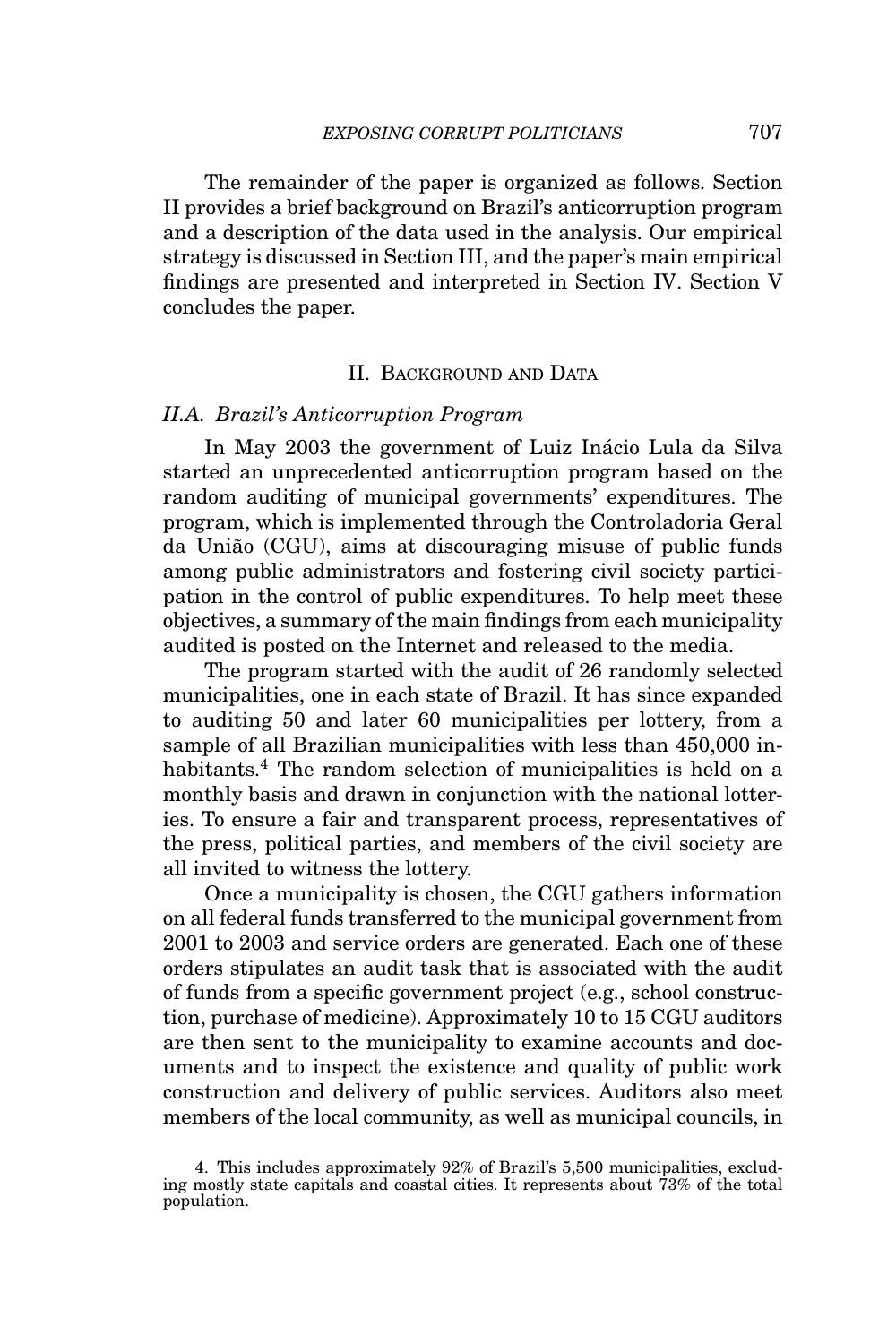order to get direct complaints about any malfeasance. These auditors, who are hired based on a competitive public examination and earn highly competitive salaries, receive extensive training prior to visiting the municipality. Each team of auditors is also accompanied by a supervisor.

After approximately ten days of inspections, a detailed report describing all the irregularities found is submitted to the central CGU office in Brasilia. The reports are then sent to the Tribunal de Contas da União (TCU), to public prosecutors, and to the municipal legislative branch. For each municipality audited, a summary of the main findings is posted on the Internet and disclosed to main media sources.

Although we do not have direct evidence showing that voters learned about the audit reports, anecdotal evidence suggests that the information from the audits not only reached voters, but was used widely during the municipal elections. For instance, an article from the newspaper *Diário de Pará* illustrates the use of the audit reports in the political campaign and how this information came as a complete surprise to the public: "The conclusions from the CGU were used extensively in the political campaigns, by not only the opposition parties but those that received positive reports as well. ... The reports were decisive in several cities. In the small city of Vicosa, in Alagoas, where a lot of corruption was found, the mayor, Flavis Flaubert (PL), was not reelected. He lost by 200 votes to Pericles Vasconcelos (PSB), who during his campaign used pamphlets and large-screen television in the city's downtown to divulge the report. Flaubert blames the CGU for his loss." (*Diário de Pará* (PA), 10/18/2004).

Another mayor unhappy with the information disclosed by the audits was Giovanni Brillantino from Itagimirim, in Bahia, who just before the elections claimed that "We knew that the opposition party would exploit this information in the election" (*Folha de S. Paulo*, 10/1/2004). Another article suggests that in some municipalities, the release of the audit reports took the population by surprise. For example, in Taperoá, Bahia, where several incidents of fraud were uncovered, the local legislator Victor Meirelles Neto (PTB) claimed that the population was shocked when this information was revealed (Agência Folha, 12/06/2003).

Although these newspaper articles suggest that information from the audit reports were widely used in the political campaigns, they do not describe explicitly how this information reached the municipalities. Given the central role radio plays in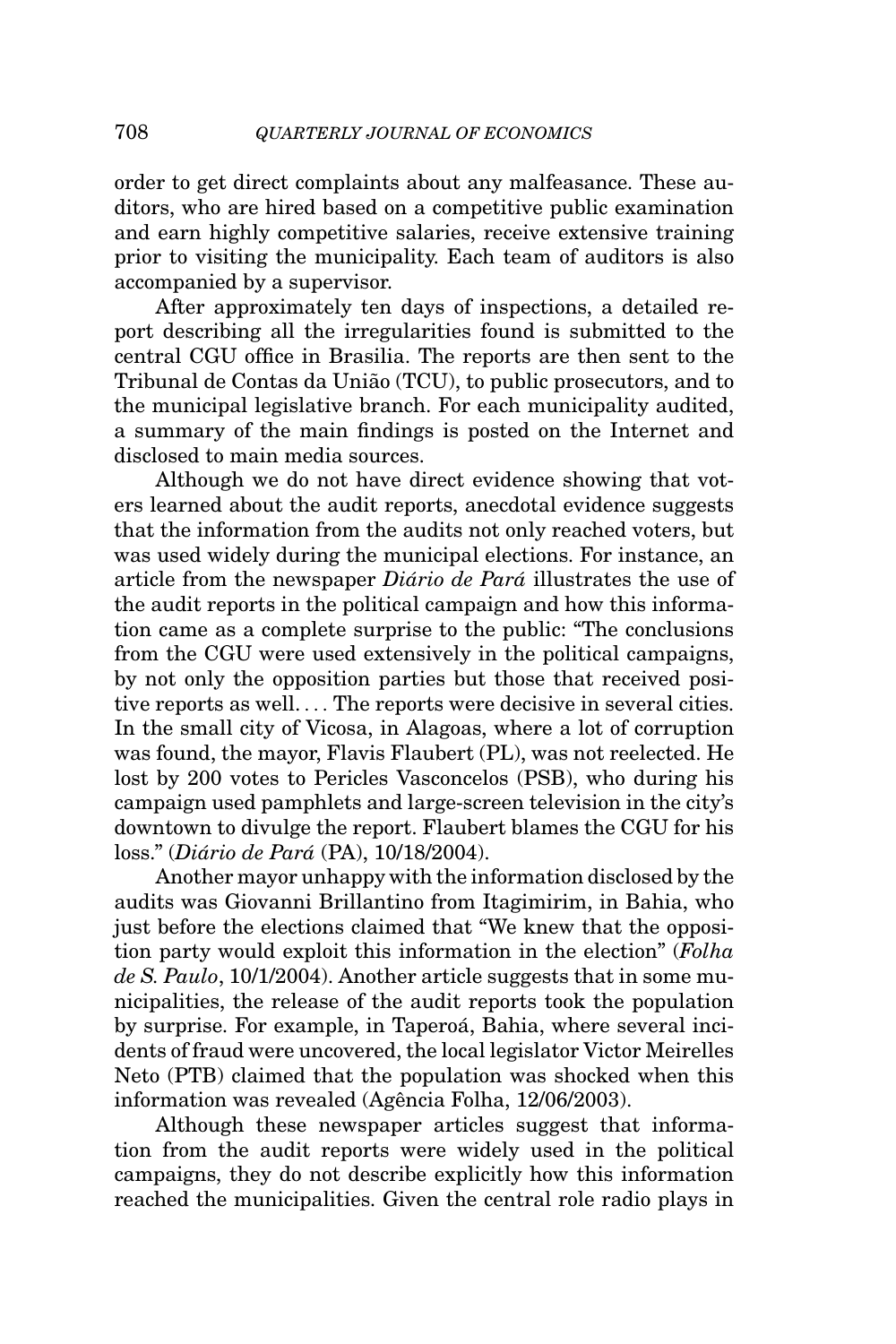local politics in Brazil, it is the most natural medium to inform the public about the audits. As opposed to other developing countries with similar income per capita, the low level of education in Brazil makes newspapers an unimportant source of local news. Newspapers are seldom read and are essentially only important in the largest cities.<sup>5</sup> This is evident by the fact that Brazil has one of the lowest levels of newspaper penetration in the world, with only 42 newspaper copies per 1000 inhabitants (Porto 2003).

Moreover, since the redemocratization of Brazil in the early 1980s, local AM radio stations have emerged as the central source of information for local politics in smaller municipalities. Although television has the largest penetration on a national scale, only 8% of municipalities broadcast local TV, whereas 34 percent of municipalities have local AM radio stations. Not only are these AM stations an important source of local news, but many radio broadcasters typically host call-in talk shows where listeners can complain about poor public services and even corruption scandals. As a result, many local radio hosts have become important political figures by acting as intermediaries between the community and politicians Nunes (2002).

### *II.B. Data*

*Measuring Corruption from the Audit Reports.* In this section we describe how we use the audit reports to construct our indicator of corruption. As of July 2005, reports were available for the 669 municipalities that were randomly selected across the first thirteen lotteries.<sup>6</sup> To estimate the effects of the policy on reelection chances, we have to restrict the sample to the set of first-term mayors who were eligible for reelection. This reduces our estimation sample to only 373 municipalities.

Each audit report contains the total amount of federal funds transferred to the current administration and the amount audited, as well as an itemized list describing each irregularity. Based on our readings of the reports, we codified the irregularities

<sup>5.</sup> Even in the largest cities, newspaper circulation is low. In São Paulo, the largest and richest state in Brazil, the newspaper with the largest circulation— *Folha de S˜ao Paulo*—only sold 307,700 newspapers in 2004. See the National Newspaper Association at www.anj.org.br.

<sup>6.</sup> Audit reports are only available for 669 municipalities, instead of 676 municipalities, because 7 municipalities audited were randomly selected twice.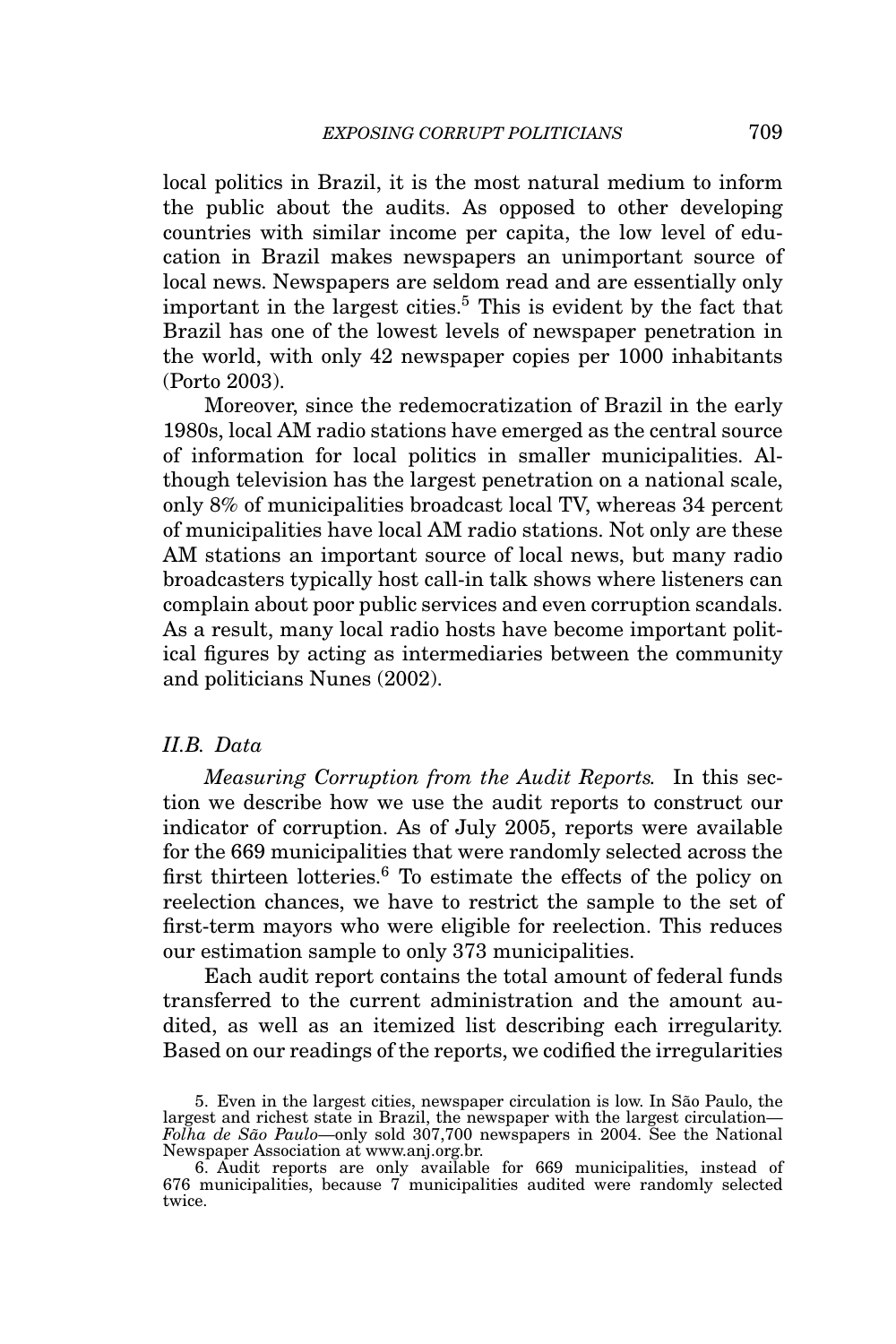listed into those associated with corruption and those that simply represent poor administration.<sup>7</sup>

Although local corruption in Brazil assumes a variety of forms, most corruption schemes used by local politicians to appropriate resources are based on a combination of frauds in procurements, the use of fake receipts or "phantom" firms, and over-invoicing the value of products or services. In addition, the audit reports also suggest that some politicians simply divert resources for personal purposes.<sup>8</sup> Hence, we define political corruption as any irregularity associated with fraud in procurements, diversion of public funds, or over-invoicing.<sup>9</sup> These types of practices not only have been shown to be the most common ways local politicians find to appropriate resources, but in many instances are complementary. As such, we combine these indicators into a single measure of corruption. For each municipality, we sum up the number of times each one of these three irregularities appears and define this as our measure of corruption.

To illustrate the type of irregularities found and the procedure used to code corruption, consider the following examples extracted from the audit reports. In São Francisco do Conde, Bahia, the firm Mazda was contracted, without a public call for bids, to build approximately nine kilometers of a road. The cost of the construction was estimated at R\$1 million, based on similar constructions. The receipts presented by Mazda and paid by the government totaled R\$5 million. No further documentation was shown by the municipal government proving the need for the additional amount of resources. The auditors found that the firm did not have any experience with construction and had subcontracted another firm for R\$1.8 million to do the construction. Hence, the project was overpaid by more than R\$3 million. As evidence of corruption, it was later found that the firm Mazda gave an apartment to the

7. We also used an independent research assistant to code the reports in order to provide a check on our coding. See Ferraz and Finan (2007a) for more details on how we coded the audit reports.

8. See Trevisan et al. (2004) for detailed description of corruption schemes in Brazil's local governments. Also see Geddes and Neto (1999) for an overview of political corruption in Brazil.

9. Specifically, we define a *procurement to be irregular* if (i) there was no call for bids; (ii) the minimum number of bids was not attained; or (iii) there was evidence of fraud (e.g., use of bids from nonexisting firms). We categorize *diversion of public funds* as any expenditure without proof of purchase or provision and/or direct evidence of diversion provided by the CGU. Finally, we define *over-invoicing* as any evidence that public goods and services were bought for a value above the market price.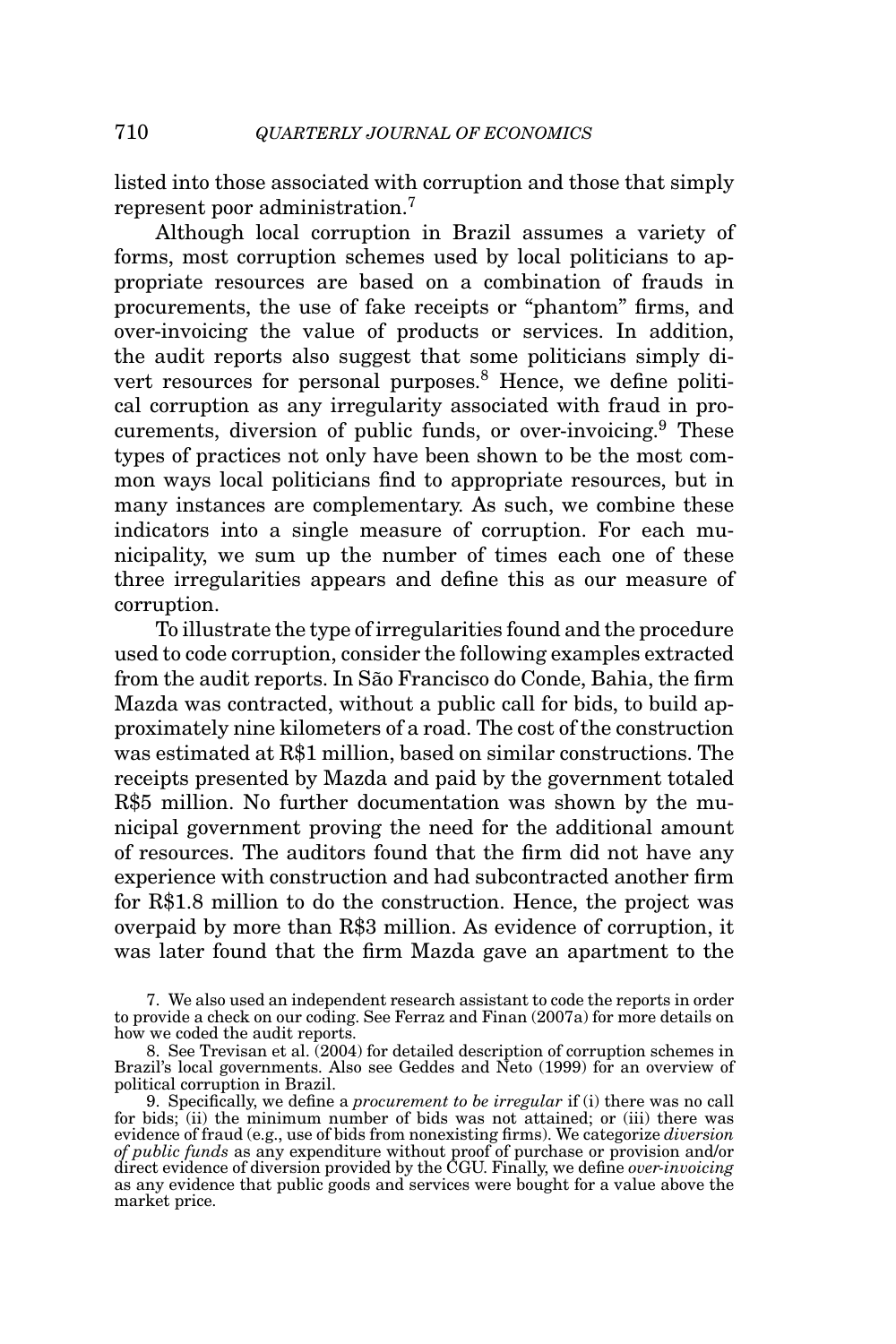mayor and his family valued at R\$600,000. We classified this violation as an incidence of over-invoicing.

Another example of corruption in Capelinha, Minas Gerais, illustrates diversion of resources. The Ministry of Health transferred to the municipality R\$321,700 for a program called *Programa de Aten¸c˜ao B´asica*. The municipal government used fake receipts valued at R\$166,000 to provide proof of purchase of medical goods. Furthermore, there is no evidence that the goods were ever purchased, because no registered entries of the merchandise were found in stock.

Illegal procurement practices typically consist of benefiting friendly or family firms with insider information on the value of a project, or imposing certain restrictions to limit the number of potential bidders. This was the situation in Cacule, Bahia, where ´ the call for bids on the construction of a sports complex required all participating firms to have at least R\$100,000 in capital and a specific quality control certification. Only one firm, called Geo-Technik Ltda., which was discovered to have provided kickbacks to the mayor, met this qualification.

*Complementary Data Sources.* Three other data sources are used in this paper. The political outcome variables and mayor characteristics come from the Tribunal Superior Eleitoral (TSE), which provides results for the 2000 and 2004 municipal elections. These data contain vote totals for each candidate by municipality, along with various individual characteristics, such as the candidate's sex, education, occupation, and party affiliation. With this information, we matched individuals across elections to construct our main dependent variable—whether the incumbent mayor was reelected—as well as other measures of electoral performance such as vote share and margin of victory.

To capture underlying differences in municipal characteristics, we relied on two surveys from the Brazilian Institute of Geography and Statistics (Instituto Brasileiro de Geografia e Estatística [IBGE]). First, the 2000 population census provides several socioeconomic and demographic characteristics used as controls in our regressions. Some of these key variables are per capita income, income inequality, population density, share of the population that lives in urban areas, and share of the population that is literate. Second, to control for different institutional features of the municipality, we benefited from a 1999 municipality survey, *Perfil dos Municípios Brasileiros: Gestão Pública.*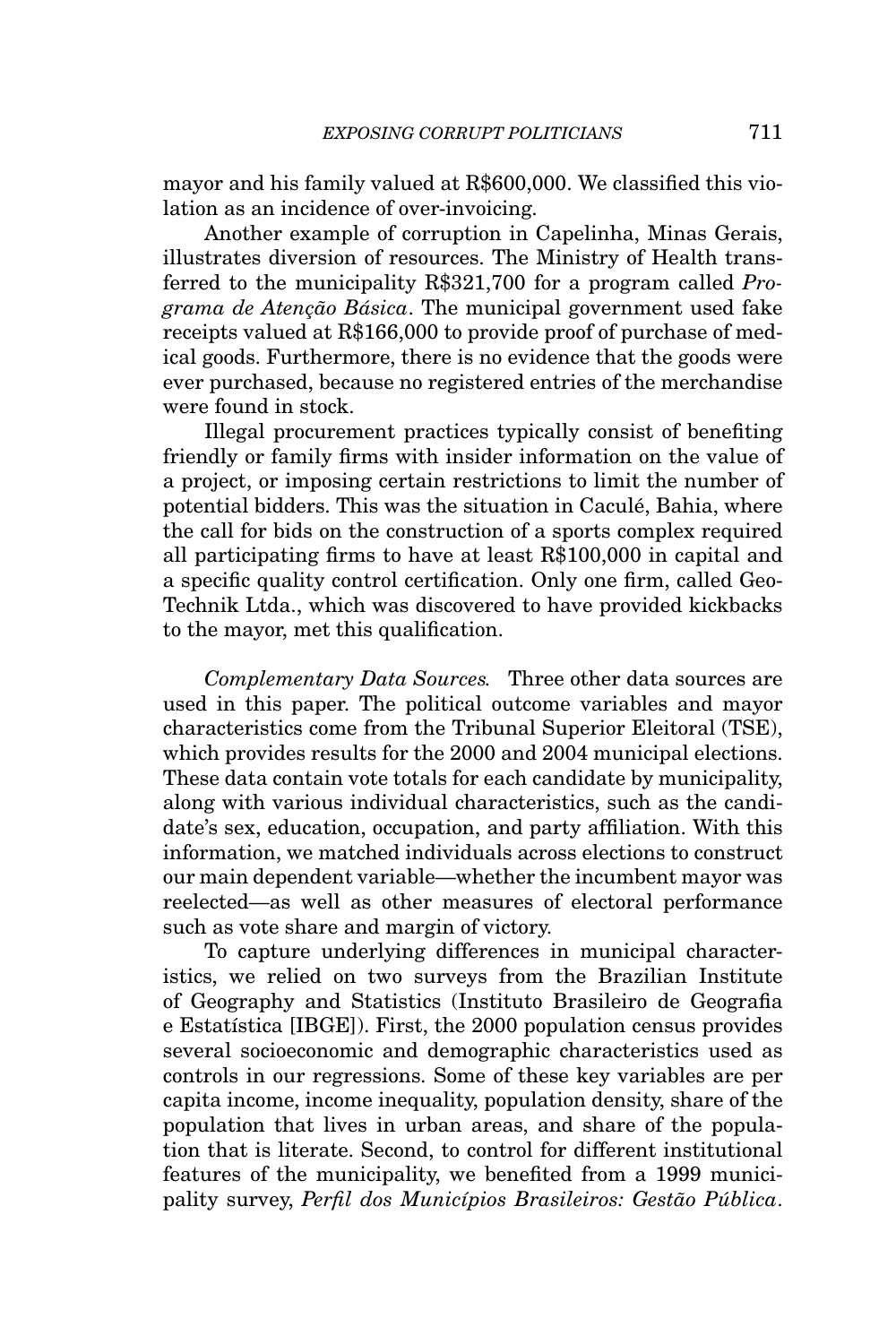This municipal survey characterizes not only various aspects of the public administration, such as budgetary and planning procedures, but also more structural features such as the percentage of roads that are paved and whether the municipality has a judge. Moreover, the survey provides our key measures of the availability of media, namely the number of radio stations and the number of daily newspapers. The richness of this data set allows us to comprehensively check the validity of our research design and control for any potential confounding factors in the regressions that do not entirely rely on the randomization.

*Summary Statistics.* Basic descriptive statistics of our corruption measure, electoral outcomes, and municipal characteristics are presented in Table I. These statistics, as well as the analysis that follows, are estimated for the 373 municipalities that were both audited and governed by a first-term mayor, who is eligible for reelection.<sup>10</sup> Besides providing background on the average municipality's socioeconomic and political characteristics, the table also reports, as a check of the randomization, whether any systematic differences exist between municipalities audited before and after the elections. Column (1) presents the mean for the 168 municipalities that were audited after the election (control group), whereas column (2) presents the mean for the 205 municipalities that were audited before the election (treatment group). The difference in the group means are reported in column (3), and the standard errors of these differences are presented in column (4).

Panels A and B document the political outcomes and characteristics of the mayors in our sample. Reelection rates for the past two elections have been roughly 40% among the incumbent mayors who are eligible for reelection. Although it might appear that Brazilian mayors do not enjoy the same incumbent advantage that is reputed in other countries, reelection rates do increase to 59% when conditioned on the mayors that ran for reelection (approximately 70% of all eligible mayors; see column (1)). Reelection in most municipalities of Brazil requires only a plurality, and yet

<sup>10.</sup> Only 60% of all Brazilan mayors were eligible for reelection in 2004. The remaining 40%, who had been elected to a second term in 2000, were not eligible for reelection under the Brazilian constitution, which limits members of the executive branch to two consecutive terms. Ferraz and Finan (2007b) discuss the effects of term limits on corruption in Brazil.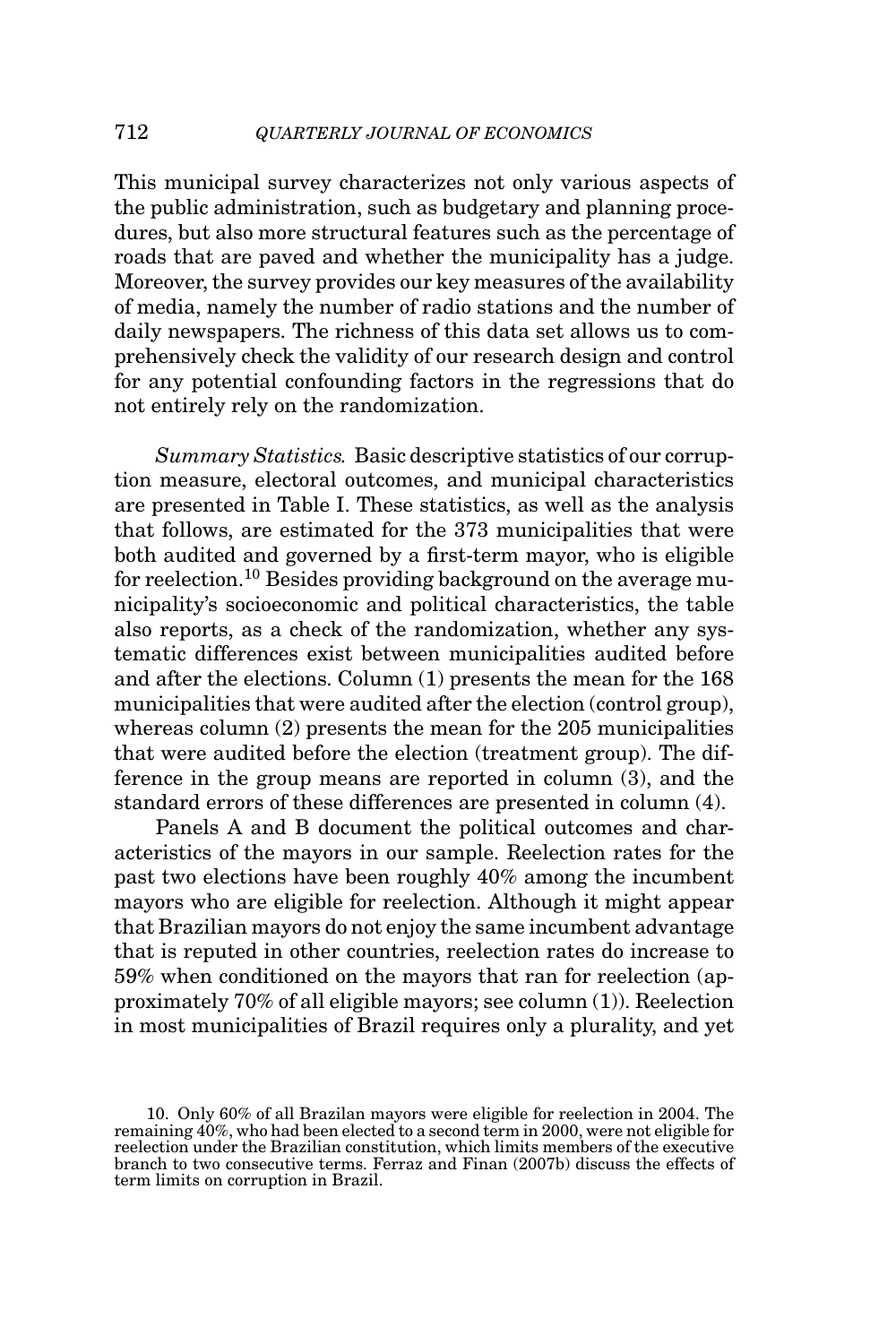|                                           | Postelection Preelection |       |            | Standard |
|-------------------------------------------|--------------------------|-------|------------|----------|
|                                           | audit                    | audit | Difference | error    |
|                                           | (1)                      | (2)   | (3)        | (4)      |
| <i>Panel A:</i> Political characteristics |                          |       |            |          |
| Reelection rates for the 2004             | 0.413                    | 0.395 | 0.018      | 0.045    |
| elections                                 |                          |       |            |          |
| Reelection rates for the 2000             | 0.423                    | 0.443 | $-0.020$   | 0.040    |
| elections                                 |                          |       |            |          |
| 2004 reelection rates, among              | 0.585                    | 0.559 | 0.026      | 0.044    |
| those that ran                            |                          |       |            |          |
| Ran for reelection in 2004                | 0.707                    | 0.707 | $-0.001$   | 0.060    |
| Number of parties in 2000                 | 2.881                    | 2.933 | $-0.052$   | 0.140    |
| Margin of victory in 2000                 | 0.142                    | 0.131 | 0.012      | 0.019    |
| Mayor's vote share in 2000                | 0.529                    | 0.525 | 0.004      | 0.013    |
|                                           |                          |       |            |          |
| Panel B: Mayoral characteristics          |                          |       |            |          |
| Age                                       | 47.5                     | 48.0  | $-0.5$     | 0.9      |
| Years of education                        | 12.2                     | 12.0  | 0.3        | 0.3      |
| Male                                      | 0.96                     | 0.94  | 0.02       | 0.03     |
| Member of PSB                             | 0.083                    | 0.072 | 0.011      | 0.044    |
| Member of PT                              | 0.030                    | 0.048 | $-0.018$   | 0.023    |
| Member of PMDB                            | 0.254                    | 0.172 | 0.082      | 0.047    |
| Member of PFL                             | 0.178                    | 0.163 | 0.015      | 0.052    |
| Member of PPB                             | 0.030                    | 0.038 | $-0.009$   | 0.017    |
| Member of PSDB                            | 0.130                    | 0.167 | $-0.037$   | 0.043    |
| Panel C: Municipal characteristics        |                          |       |            |          |
| Population density                        | 0.57                     | 0.73  | $-0.16$    | 0.33     |
| (Persons/km)                              |                          |       |            |          |
| Literacy rate (%)                         | 0.81                     | 0.80  | 0.01       | 0.03     |
| Urban $(\%)$                              | 0.62                     | 0.62  | 0.00       | 0.05     |
| Log per capita income                     | 4.72                     | 4.66  | 0.06       | 0.15     |
| Income inequality                         | 0.55                     | 0.54  | 0.00       | 0.01     |
| Zoning laws                               | 0.29                     | 0.21  | 0.08       | 0.07     |
| Economic incentives                       | 0.66                     | 0.58  | 0.07       | 0.06     |
| Paved roads                               | 58.99                    | 58.30 | 0.69       | 7.74     |
| Size of public employment                 | 0.42                     | 0.43  | $-0.01$    | 0.02     |
| Municipal guards                          | 0.20                     | 0.21  | $-0.01$    | 0.07     |
| Small claims court                        | 0.38                     | 0.34  | 0.04       | 0.08     |
| Judiciary district                        | 0.59                     | 0.56  | 0.03       | 0.07     |
| Number of newspapers                      | 3.58                     | 2.21  | 1.37       | 0.79     |
| Share of households that own              | 0.79                     | 0.77  | $-0.02$    | 0.02     |
| a radio                                   |                          |       |            |          |
| Municipalities with a radio               | 0.31                     | 0.24  | 0.07       | 0.06     |
| station                                   |                          |       |            |          |

TABLE I CHARACTERISTICS OF THE MUNICIPALITIES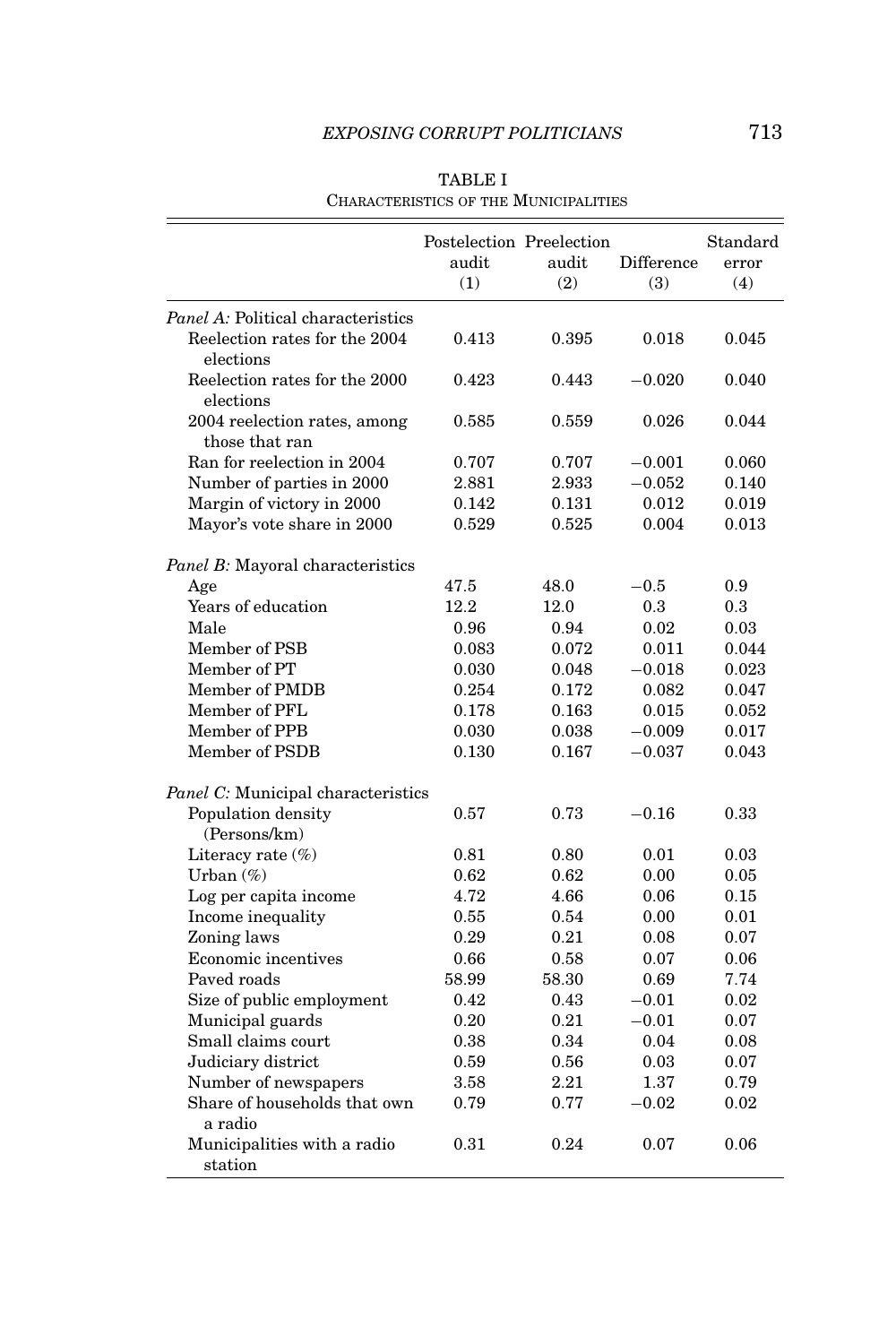|                                                        | TABLE I<br>(CONTINUED)                   |              |                   |                          |
|--------------------------------------------------------|------------------------------------------|--------------|-------------------|--------------------------|
|                                                        | Postelection Preelection<br>audit<br>(1) | audit<br>(2) | Difference<br>(3) | Standard<br>error<br>(4) |
| Number of radio stations,<br>conditional on having one | 1.37                                     | 1.29         | 0.08              | 0.11                     |
| Number of corrupt violations                           | 1.952                                    | 1.584        | 0.369             | 0.357                    |
| Total resources audited (R\$)                          | 5,770,189                                | 5,270,001    | 500,188           | 1,361,431                |
| Sample size                                            | 168                                      | 205          |                   |                          |

*Notes.* This table reports the mean political, mayoral, and socioeconomic characteristics of all the municipalities that were audited in the first thirteen lotteries. With the exception of reelection rates for the 2000 election, these statistics were only computed for the 373 municipalities where the mayor was eligible for reelection. The 2000 reelection rates, which include both first- and second-term mayors, were computed for 669 municipalities. Column (1) reports the means for the 168 municipalities that were audited after the elections and constitute our control group. Column (2) reports the mean for the 205 municipalities that were audited before the elections and hence constitute our treatment group. Column (3) reports the difference in means and column (4) presents the standard error of the difference. The political and mayor characteristics presented in Panels A and B were constructed using data from Brazil's electoral commission (Tribunal Superior Eleitoral: http://www.tse.gov.br/index.html). The socioeconomic characteristics presented in Panel C were constructed using data from Brazil's statistical bureau (Instituto Brasileiro de Geografia e Estatistica: http://www.ibge.gov.br). The corruption measure and the amount of resources audited were constructed from the audit reports conducted by Brazil's controller's office (Controladoria Geral da Uniao: http://www.cgu.gov.br). Definition of the variables: *Ran for reelection in 2004* is the proportion of eligible (firstterm) mayors who ran for reelection in 2004; *Number of parties in 2000* is the average number of political parties that competed in the 2000 elections; *Margin of victory* is the average difference between the winner<br>and the second highest vote share; PSB, PT, PMB, PFL, PPB, PSDB are major political parties in Brazil and accounts for approximately 70% of the mayors in 2004; *Urban* is the share of households that live in urban areas; *Log per capita income* is log of the average monthly per capita income of a household; *Income inequality* is the Gini coefficient computed for monthly income; *Zoning law* is an indicator for whether the municipality has zoning laws; *Economic incentives* is an indicator for whether the municipality provides economic incentives to businesses; *Paved roads* is an indicator for whether the municipality has paved roads; *Size of public employment* is the share of the budget in 1999 that was used to pay public employees; *Municipal guards* is an indicator for whether the municipality has its own police force; *Small claims court* is an indicator for whether the municipality has a small claims court; *Judiciary district* is an indicator for whether the municipality has a judiciary district; *Number of corrupt violations* is the sum of violations that are associated with corruption; *Total resources audited* is the amount of funds that was audited by the CGU, expressed in reais.

on average elected mayors win with over  $50\%$  of the votes.<sup>11</sup> Even though 18 political parties are represented in our sample, over 70% of the elected mayors belong to one of the six parties presented in Panel B, and on average only three political parties compete within a particular municipality.

The municipalities in our sample tend to be sparsely populated and relatively poor (see Panel C). The average per capita monthly income in our sample is only R\$204 (US\$81), which is slightly less than the country's minimum wage of R\$240 per month. Approximately 38% of the population of these municipalities lives in rural areas, and 21% of the adult population is illiterate. Local AM radio stations exist in only 27% of the

11. Mayors of municipalities with a population of less than 500,000 can win an election with a plurality; otherwise an absolute majority is required.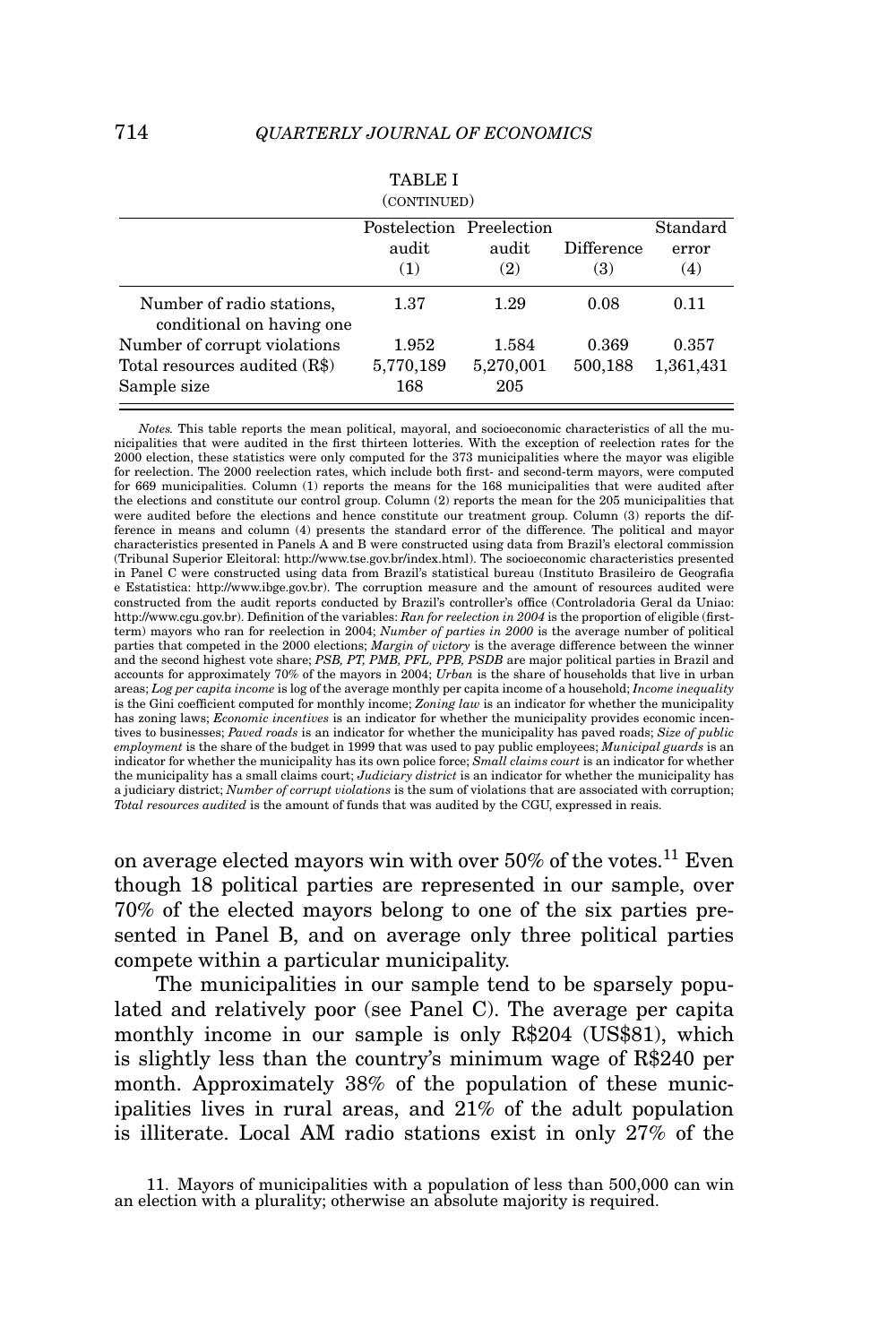municipalities and 79% of households own a radio. Among those municipalities with an AM radio station, the average number of radio stations is 1.32.

The characteristics summarized in Panels A–C are well balanced across the two groups of municipalities. There are no significant differences across groups for any of the characteristics presented in the table, at a  $5\%$  level of significance.<sup>12</sup> In fact, of 90 characteristics, only three variables—the number of museums, whether the municipality has a local constitution, and whether the municipality has an environmental council—were significantly different between the two groups of municipalities. Including these three characteristics in the regressions does not affect the estimated coefficients.

The last couple of rows of Table I present the constructed corruption measure and the average amount of federal funds audited. The program audited approximately 5.5 million reais per year and found that municipal corruption is widespread in Brazil. At least 73% of the municipalities in our sample had an incident of corruption reported, and the average number of corrupt irregularities found was 1.74. Municipalities that were audited after the elections tended to be slightly more corrupt than those audited before the election, but this difference was small and statistically indistinguishable from zero.

For a better sense of the corruption measure, Figure I presents the distributions of reported corruption for municipalities that were audited before and after the elections. As this figure depicts, the mass of the distribution falls mostly between zero and four corrupt violations, with less than 6% of the sample having more than four corrupt violations. As with the comparison in means, the distributions of corruption between the two groups are also fairly well balanced. At each level of corruption, none of the differences in distributions are statistically significant at a 10% level. This comparison further validates not only the program's randomized auditing, but also the integrity of the audit process.

### III. ESTIMATION STRATEGY

We are interested in testing whether the release of information about the extent of municipal government corruption affects

<sup>12.</sup> Whether the mayor belongs to PMDB is significantly different between the groups at the 10% level. As demonstrated in the Results section, controlling for this variable does not affect the estimation results.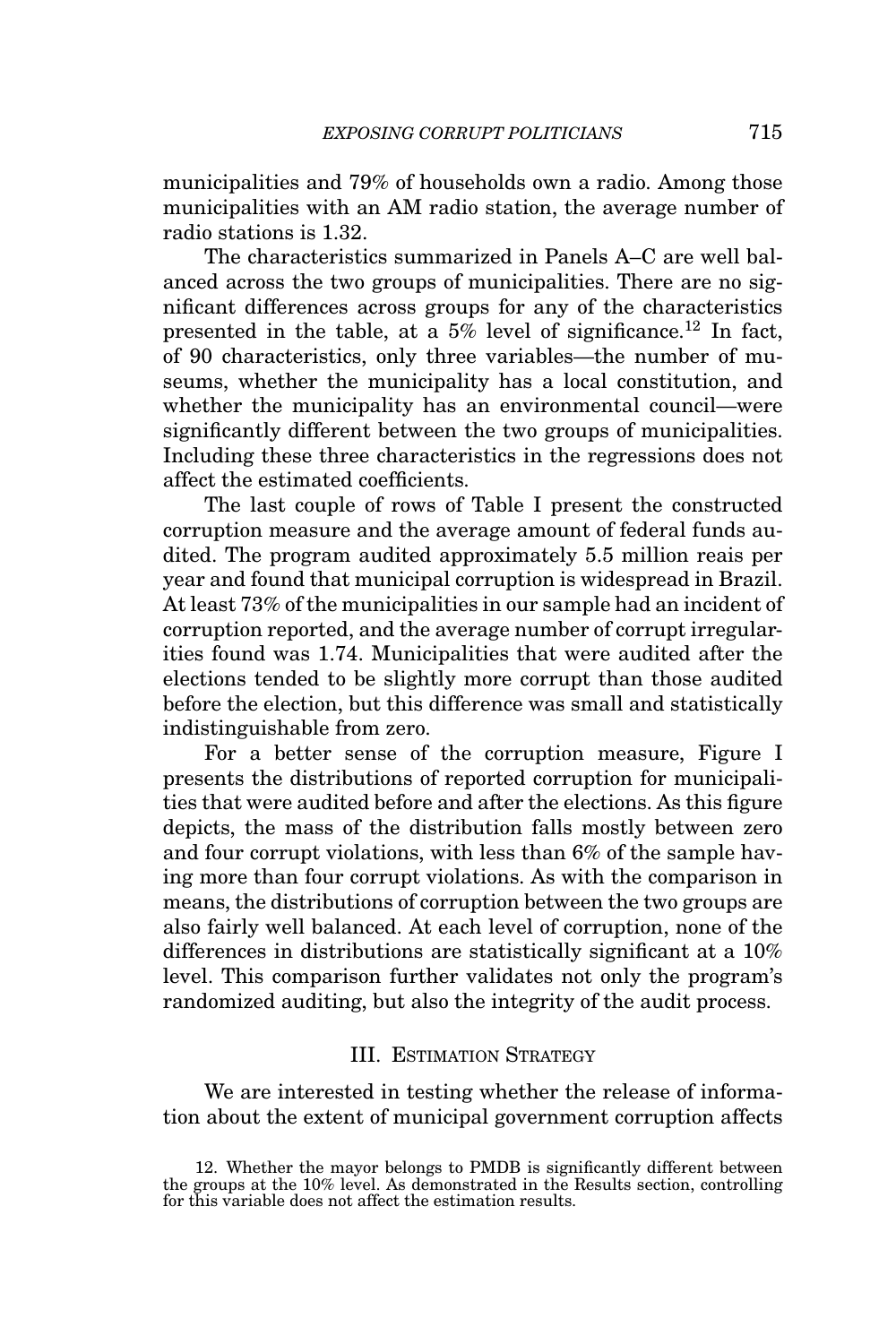

FIGURE I



*Notes.* Figure shows the distribution of corruption incidents reported in the audits. The striped bars represent the 168 municipalities that were audited before the elections. The solid bars denote 205 municipalities audited after the elections. The figure was calculated based on our entire sample of municipalities with firstterm mayors, using data from the CGU audit reports.

the electoral outcomes of incumbent mayors. The ideal experiment to test this would consist of auditing municipalities to record their corruption levels and then releasing this information to voters in a random subset of municipalities. For any given level of corruption, a simple comparison of the electoral outcomes in municipalities where information was released to those where no information was released estimates the causal effect of disclosing information about corruption on voting patterns. In practice, however, this experiment is both unethical and politically unfeasible. Our research design, which exploits the random auditing of the anticorruption program and the timing of the municipal elections, is perhaps the closest approximation to such an experiment.

Figure II depicts the timing of the release of the corruption reports. Prior to the October 2004 municipal elections, the federal government had audited and released information on the corruption levels of 376 municipalities randomly selected across eight lotteries. After the municipal elections, audit reports for 300 municipalities were released, providing us with information on corruption levels for two groups of municipalities: those whose corruption levels were released prior to the elections—potentially affecting voters' perceptions of the mayor's corruptness—and those that were audited and had their results released only after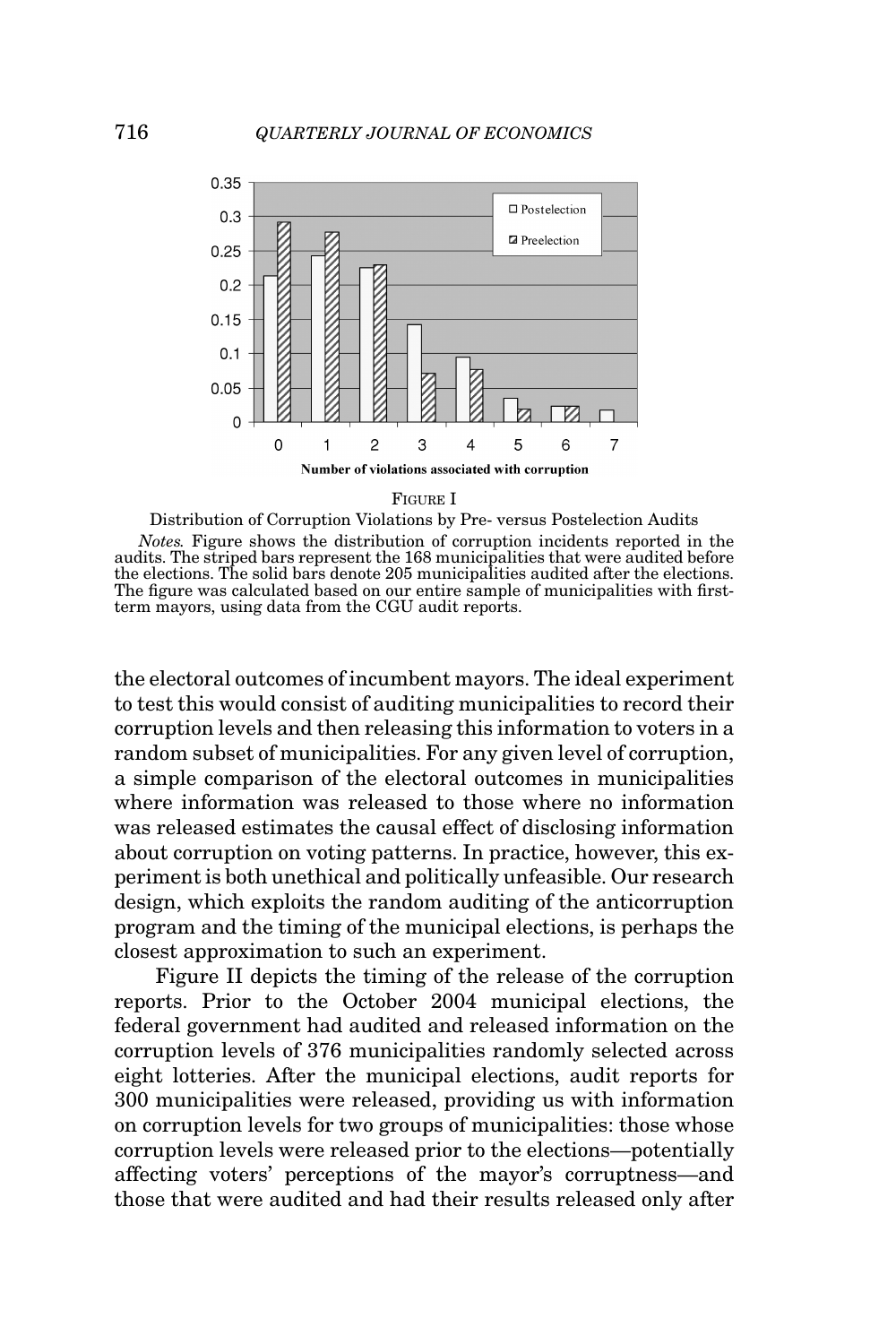

Timing of the Release of the Audits

*Notes.* Figure shows the dates for the release of the audit reports for every municipality that was audited in the first thirteen lotteries. The lighter bars denote the 376 municipalities that were audited before the elections. The darker bars denote 300 municipalities audited after the elections. The figure was calculated based on data from the CGU.

the elections.<sup>13</sup> Because municipalities were selected at random, the set of municipalities whose audit reports were only made available after the elections represent a valid control group.

To estimate the average effect of the audit policy on electoral outcomes, we begin with the reduced-form model

(1) 
$$
E_{ms} = \alpha + \beta A_{ms} + X_{ms}\gamma + \nu_s + \varepsilon_{ms},
$$

where *Ems* denotes the electoral performance of an incumbent mayor eligible for reelection in municipality *m* and state *s*, *Ams* is an indicator for whether the municipality was audited prior to the October 2004 elections,  $X_{mi}$  is a vector of municipality and mayor characteristics that determine electoral outcomes, ν*<sup>s</sup>* is a state fixed effect, and  $\varepsilon_{ms}$  is a random error term for the municipality. Because of the randomized auditing, the coefficient  $\beta$ 

13. Recall that for the estimation we have to restrict our sample to only firstterm mayors, who are eligible for reelection.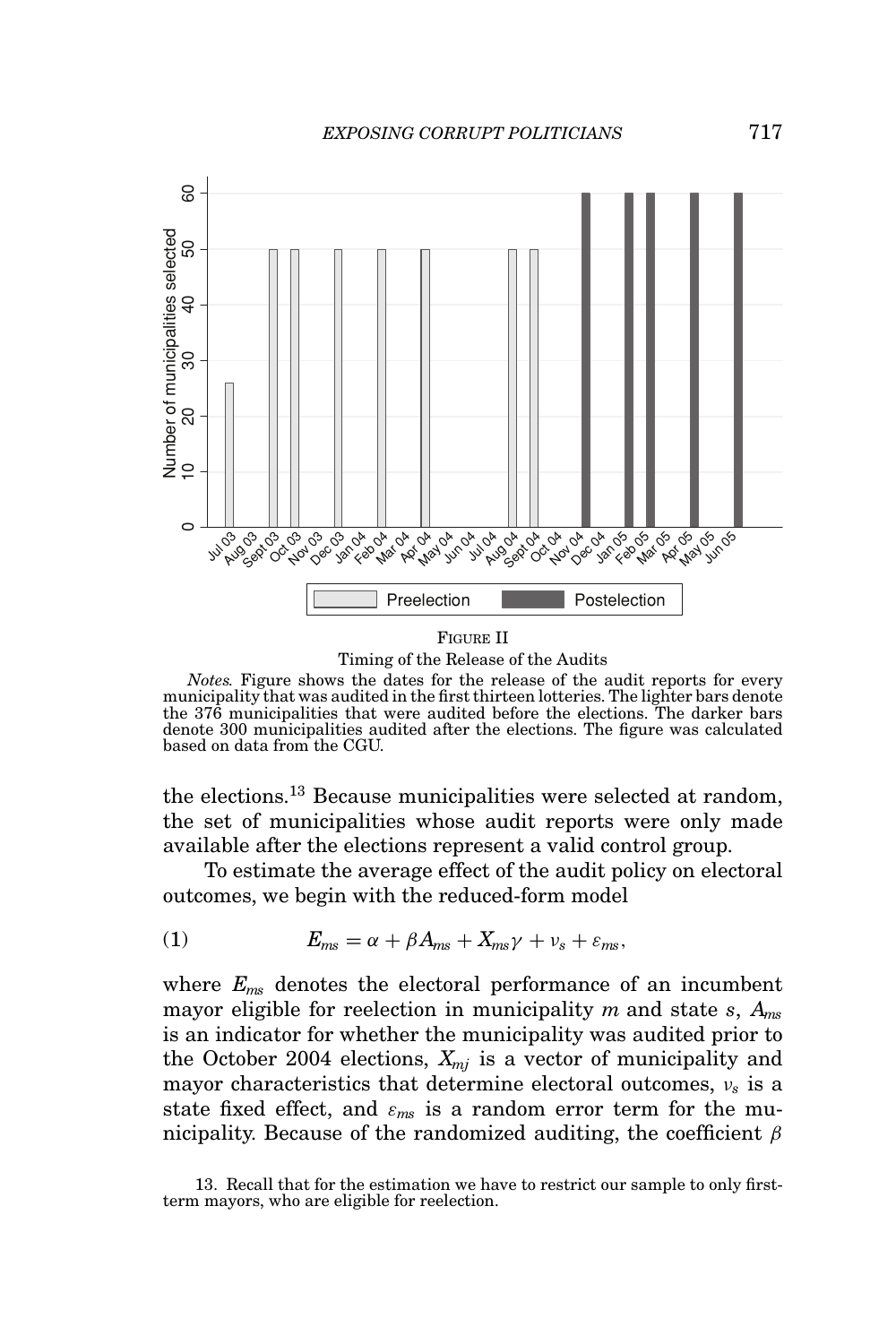provides an unbiased estimate of the average effect of the program on the electoral outcome of the incumbent politician, capturing the effect both of being audited and of the public release of this information.

Although the comparison between municipalities audited before and after the elections identifies the average impact of the program on electoral outcomes, it does not capture the fact that the effects of the information will depend on voters' prior beliefs about the incumbent's corruption activities.14 If the politician is revealed to be more corrupt than the voters expected, then this information may decrease his reelection chances. However, if the voters overestimated the incumbent's corruptness, then this information may actually increase his probability of reelection. Thus, unless voters systematically over- or underestimate the incumbent's corruption level, the simple average treatment effect of the audits will expectedly vary according to the level of corruption reported. The effects of the policy will likely be negative at higher levels of reported corruption, and presumably positive at lower levels of reported corruption.

To test for this differential effect, we estimate a model that includes an interaction of whether the municipality was audited prior to the elections with the level of corruption discovered in the audit,

$$
(2) Ems = \alpha + \beta_0 Cms + \beta_1 Ams + \beta_2 (Ams \times Cms) + Xms\gamma + \nu_s + \varepsilon_{ms},
$$

where  $C_{ms}$  is the number of corrupt irregularities found in the municipality. In this model, the parameter  $\beta_2$  estimates the causal impact of the policy, conditional on the municipality's level of corruption.

Another potentially important source of variation in the disclosure of information about corruption is the availability of local media. A critical design feature of the anticorruption program was the use of mass media to divulge the results of the audits. If the government audits and media serve as complements, then we would expect a more pronounced effect in areas where local media is present. On the other hand, if in areas with media the public is already informed about the extent of the mayor's corruption perhaps due to better investigative journalism—then the audits

<sup>14.</sup> See Ferraz and Finan (2007c) for a simple theoretical model illustrating how the effects of the audits will likely depend on voters' prior beliefs in the mayor's corruptness.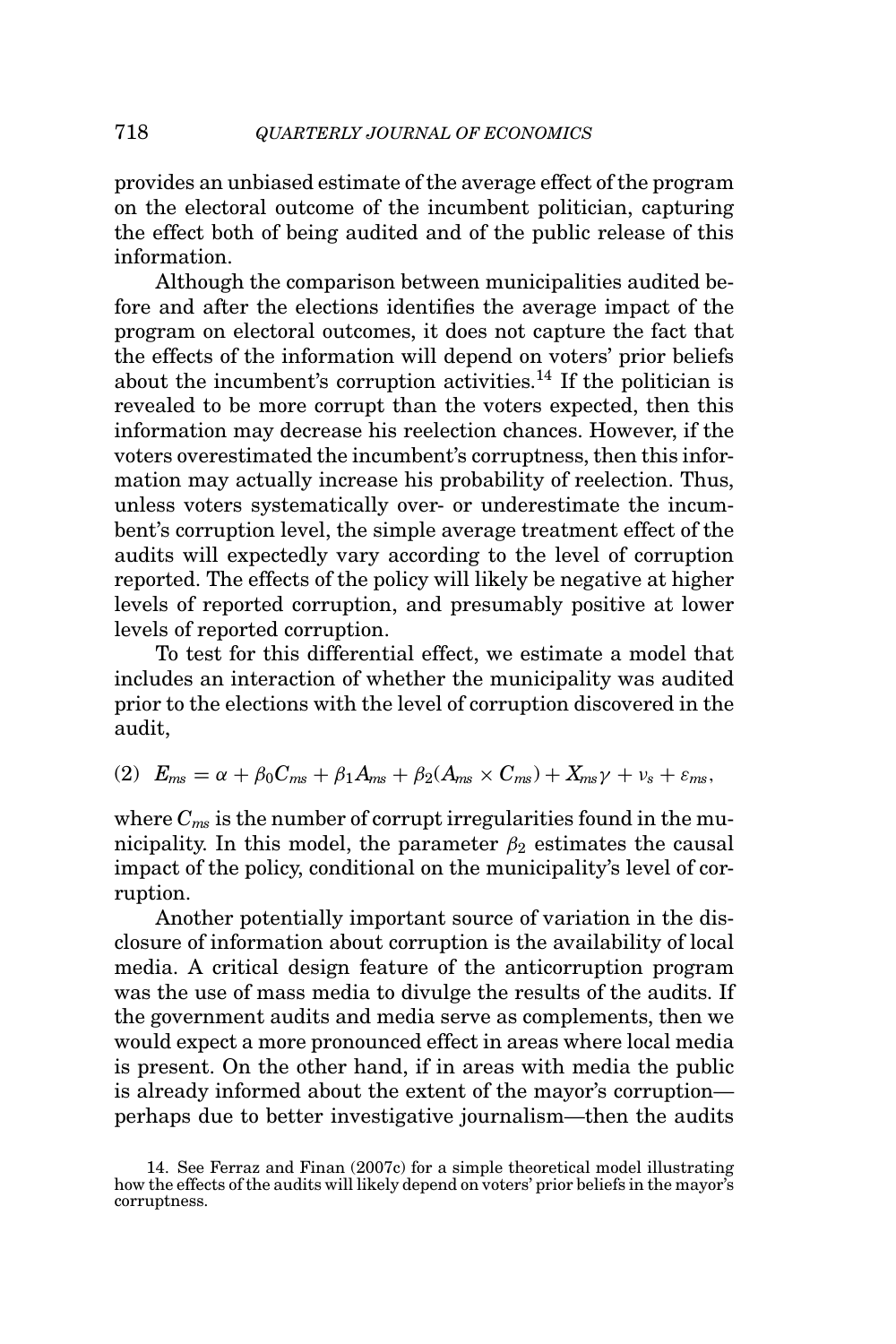and media might instead function as substitutes. In this situation, we might expect the audits to have had a more significant impact in areas without media.

To test the hypothesis that the impact of the disclosure of information about corruption depends on the existence of local media, we augment the specification in equation (2) with a set of terms to capture the triple interaction between whether the municipality was audited, its corruption level, and the availability of local media:

$$
E_{ms} = \alpha + \beta_0 C_{ms} + \beta_1 A_{ms} + \beta_2 M_{ms} + \beta_3 (A_{ms} \times M_{ms}) + \beta_4 (A_{ms} \times C_{ms})
$$
  
(3) 
$$
+ \beta_5 (M_{ms} \times C_{ms}) + \beta_6 (A_{ms} \times C_{ms} \times M_{ms}) + X_{ms} \gamma + \nu_s + \varepsilon_{ms}.
$$

Our measure of media, *Mms*, is the number of local AM radio stations that exist in the municipality. As discussed in the background section, radio is the most important source of local news in Brazil and broadcasters play a key role in disseminating information about political irregularities. With this model, the main parameter of interest  $\beta_6$  captures the differential effect of audits by the level of corruption reported and the number of local radio stations in the municipality.

Although our identification of the impact of releasing information on corruption is based on the random audits of municipalities, the audit experiment was unfortunately not randomized over the availability of local media. Hence, our measure of media could be serving as a proxy for other characteristics of the municipality that induce a differential effect of the audit reports on reelection outcomes. We explore this possibility in the section of robustness checks using three alternative specifications. First we introduce interaction terms of the preelection audits with the number of corrupt violations and municipal characteristics that might be correlated with the presence of local AM radios. Second, we estimate an alternative specification where the share of households with radios in the municipality is used as a measure of radio penetration.15 Third, despite radio being the most important source of local news, we estimate specifications using the number of newspapers in the municipality and the proportion of households that own a television.

<sup>15.</sup> This is the same measure used by Stromberg (2004).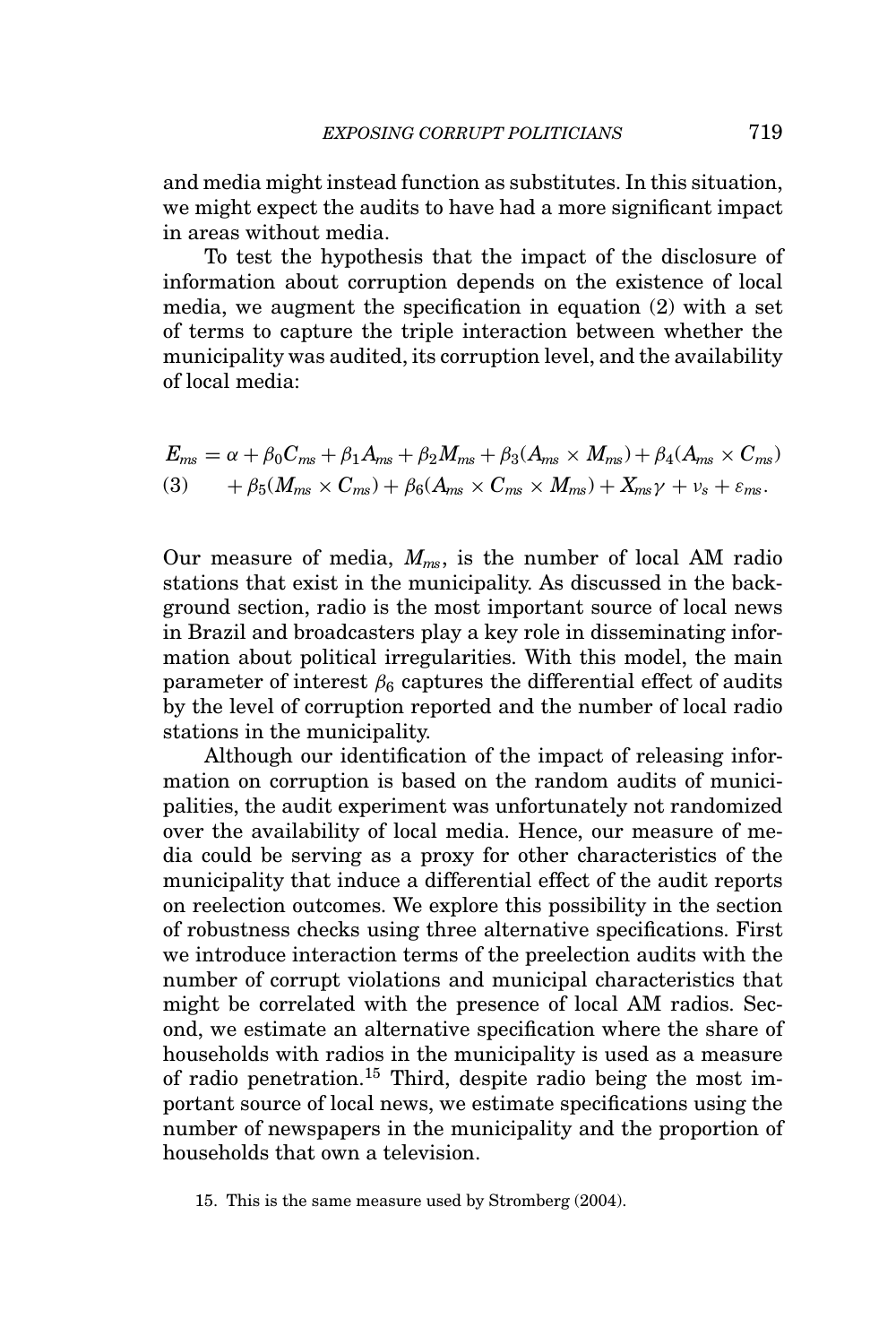### IV. RESULTS

### *IV.A. The Average Effects of the Audits on Electoral Outcomes*

We begin this section by presenting estimates of the average effects of the audit policy on various electoral outcomes. Table II presents OLS regression results from estimating several variants to equation (1). The specification in the first column estimates the effects of the audit policy on the likelihood that an eligible mayor is reelected, controlling only for state intercepts. Column (2) extends the specification in column (1) to include various municipal and mayor characteristics. The regressions presented in columns (3)–(7) estimate the effects of the policy on other measures of electoral performance but restrict the estimation sample to only those mayors who actually ran for reelection.<sup>16</sup>

The results in columns  $(1)$ – $(3)$  suggest that the audits and the associated release of information did not have, on average, a significant effect on the reelection probability of incumbent mayors. Although reelection rates are 3.6 percentage points lower in municipalities that were audited prior to the elections (column (1)), we cannot reject the possibility that this effect is not statistically different from zero (standard error is 0.053). The inclusion of municipal and mayoral characteristics (column (2)), which should absorb some of the variation in the error term, does not alter the estimated effect or the estimated precision. Restricting the sample to include only mayors that ran for reelection provides similar results (column (3)).

Even though the audits do not appear to have significantly affected reelection probabilities, winning the election is a discontinuous outcome. The program might have impacted other measures of electoral performance such as vote shares and margin of victory without ultimately affecting the election outcome. However, as reported in columns  $(4)$ – $(7)$ , we find only minimal evidence that the audit policy affected these other measures of electoral performance. The change in vote share is 3.2 percentage points lower in municipalities audited prior to the elections, and statistically significant at 90% confidence. Even though this estimate implies a 52% decline from a baseline of −0.057, overall the results are based on a select sample of mayors.

The lack of evidence documenting an average effect of the anticorruption policy on electoral outcomes is to some extent

<sup>16.</sup> Also note that the sample has been restricted to the nonmissing observations of the various control variables, to keep its size constant across specifications.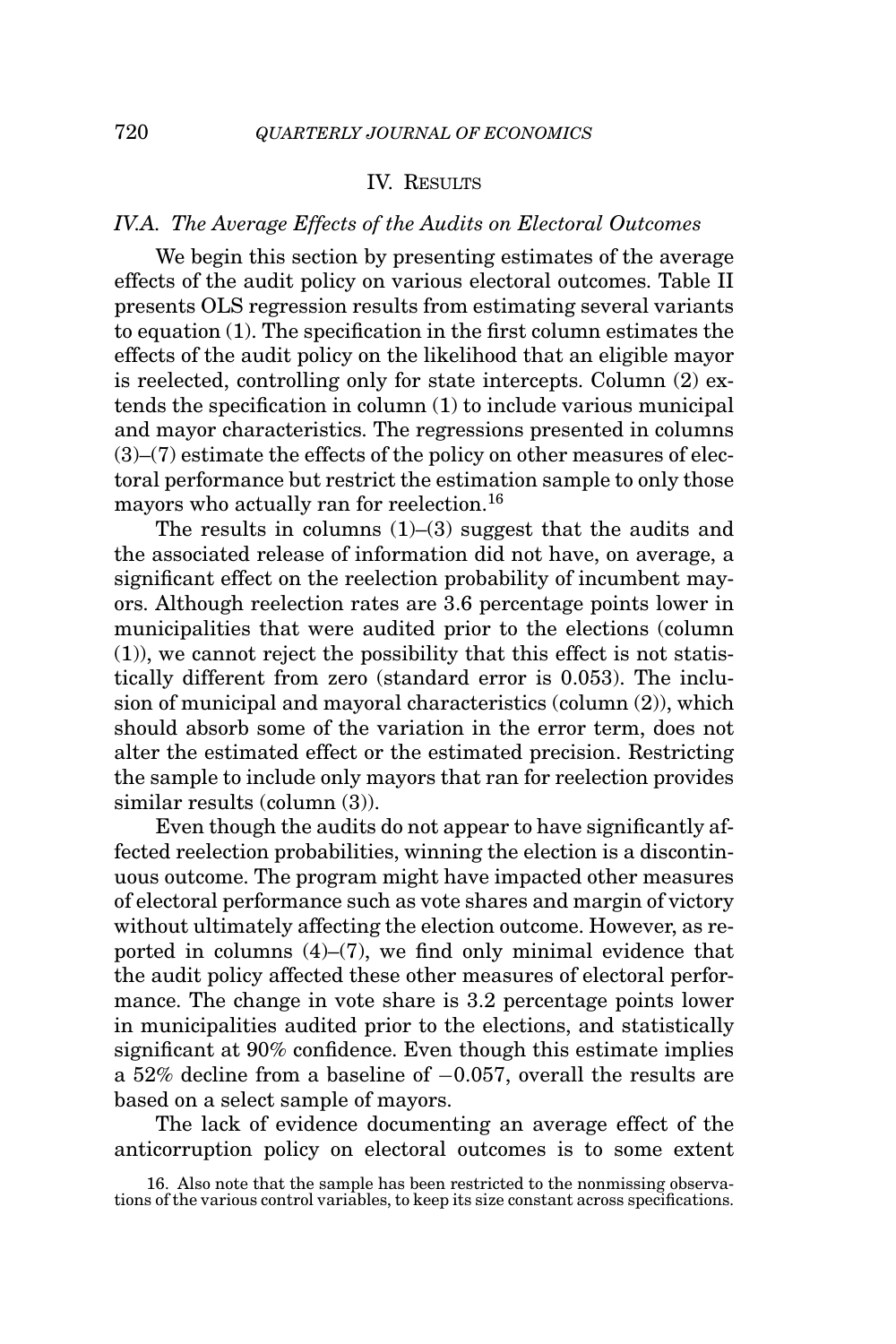|            | VERAGE EFFECTS OF THE KELEASE OF THE AUDITS ON ELECTORAL OUTCO |
|------------|----------------------------------------------------------------|
|            |                                                                |
|            |                                                                |
|            |                                                                |
| FT 4 TH TH |                                                                |
|            |                                                                |
|            |                                                                |
|            |                                                                |
|            |                                                                |
|            | i                                                              |

 $\omega$ 

|                           |                         | All incumbent mayors     |                         |               | Only mayors that ran for reelection |                         |                        |
|---------------------------|-------------------------|--------------------------|-------------------------|---------------|-------------------------------------|-------------------------|------------------------|
|                           |                         | Pr(reelection)           | $Pr(\text{reelectron})$ | share<br>Vote | nargin<br>Win                       | vote share<br>Change in | win margin<br>hange in |
|                           | Э                       | $\widehat{\mathfrak{D}}$ | ඔ                       | $\bigoplus$   | ම                                   | ම                       | G                      |
| Preelection audit (1/0)   | 0.036                   | $-0.036$                 | $-0.059$                | $-0.055$      | 0.020                               | 0.032                   | 0.028                  |
|                           | [0.053]                 | [0.052]                  | [0.065]                 | [0.072]       | [0.027]                             | $[0.018] +$             | [0.027]                |
| Observations              | 373                     | 373                      | 263                     | 263           | 263                                 | 263                     | 263                    |
| R <sup>2</sup>            | 0.05                    | 0.17                     | 0.22                    | 0.16          | 0.22                                | 0.39                    | 0.31                   |
| State fixed effects       | Yes                     | Yes                      | Yes                     | Yes           | Yes                                 | Yes                     | Yes                    |
| Municipal characteristics | $\tilde{\rm x}^{\rm o}$ | Yes                      | Yes                     | Yes           | Yes                                 | Yes                     | $\mathbf{Yes}$         |
| Mayoral characteristics   | $\tilde{\mathbf{z}}$    | Yes                      | Yes                     | Yes           | Yes                                 | Yes                     | Yes                    |

 $\ddot{a}$ column on an indicator variable for whether the municipality was audited before the elections. Except for column (1), all regressions include municipal characteristics: population<br>density (persons/km), percentage of the po coefficient for income, effective number of political parties in the 2000 mayor elections, municipal police (10), small claims court (1/0), judiciary district (1/0); mayoral characteristics:<br>sex (1/0 for male), age, marri samples in columns (3)–(7) include only the mayors who chose to run for reelection. Robust standard errors are displayed in brackets. Significantly different from zero at 99 (\*\*), 95 *Notes.* This table reports the effects of the audits on various electoral outcomes. Each column presents the results of an OLS regression of the dependent variables listed in that column on an indicator variable for whether the municipality was audited before the elections. Except for column (1), all regressions include municipal characteristics: population density (persons/km), percentage of the population that is literate, percentage of the population that lives in the urban sector, per capita income expressed in logarithms, Gini coefficient for income, effective number of political parties in the 2000 mayor elections, municipal police  $(10)$ , small claims court  $(10)$ , judiciary district  $(10)$ ; mayoral characteristics: sex (1/0 for male), age, married (1/0), education level, party dummies; and state intercepts. The sample in columns (1) and (2) includes all mayors who were eligible for reelection. The samples in columns (3)–(7) include only the mayors who chose to run for reelection. Robust standard errors are displayed in brackets. Significantly different from zero at 99 (\*\*), 95 (\*),  $90 (+)$  % confidence. (∗), 90 (+) % confidence.

# *EXPOSING CORRUPT POLITICIANS* 721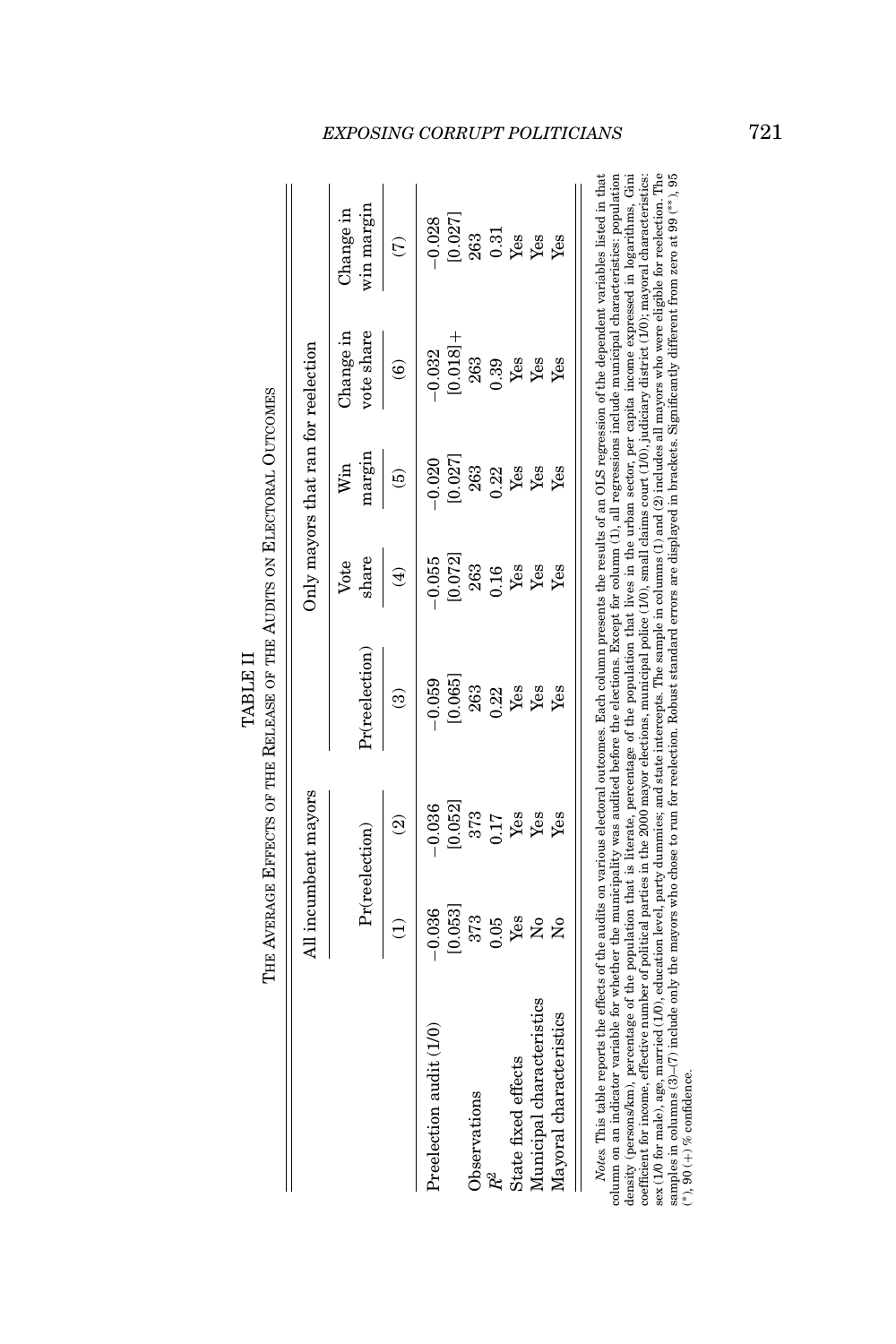

### FIGURE III

Relationship between Reelection Rates and Corruption Levels

*Notes.* Figure shows the unadjusted relationship between the proportion of first-term mayors who were reelected in the 2004 elections and the number of corrupt incidents reported in the audit reports for municipalities audited before and after the elections. The points represented by circles are calculated for the municipalities that audited after the elections. The points represented by triangles are calculated for the municipalities audited before the elections. The figure was calculated for our entire sample of 373 municipalities based on data from Brazil's Electoral Commission and the CGU audit reports.

expected. As discussed above, the effects of the audits are likely to depend on both the type of information revealed and the presence of local media. In the next section, to test for these differential effects, we exploit the fact that we observe the corruption level of each audited municipality. Because of the random release of the audit reports, causal inference can still be made conditional on the municipality's corruption level.

### *IV.B. The Effects of the Audits by Corruption Levels*

In this section, we investigate whether the policy's effect varies according to the extent of corruption found. To get an understanding for how the dissemination of corruption information might affect an incumbent's electoral performance, Figure III illustrates the unadjusted relationship between corruption and reelection rates. The figure plots the proportion of eligible mayors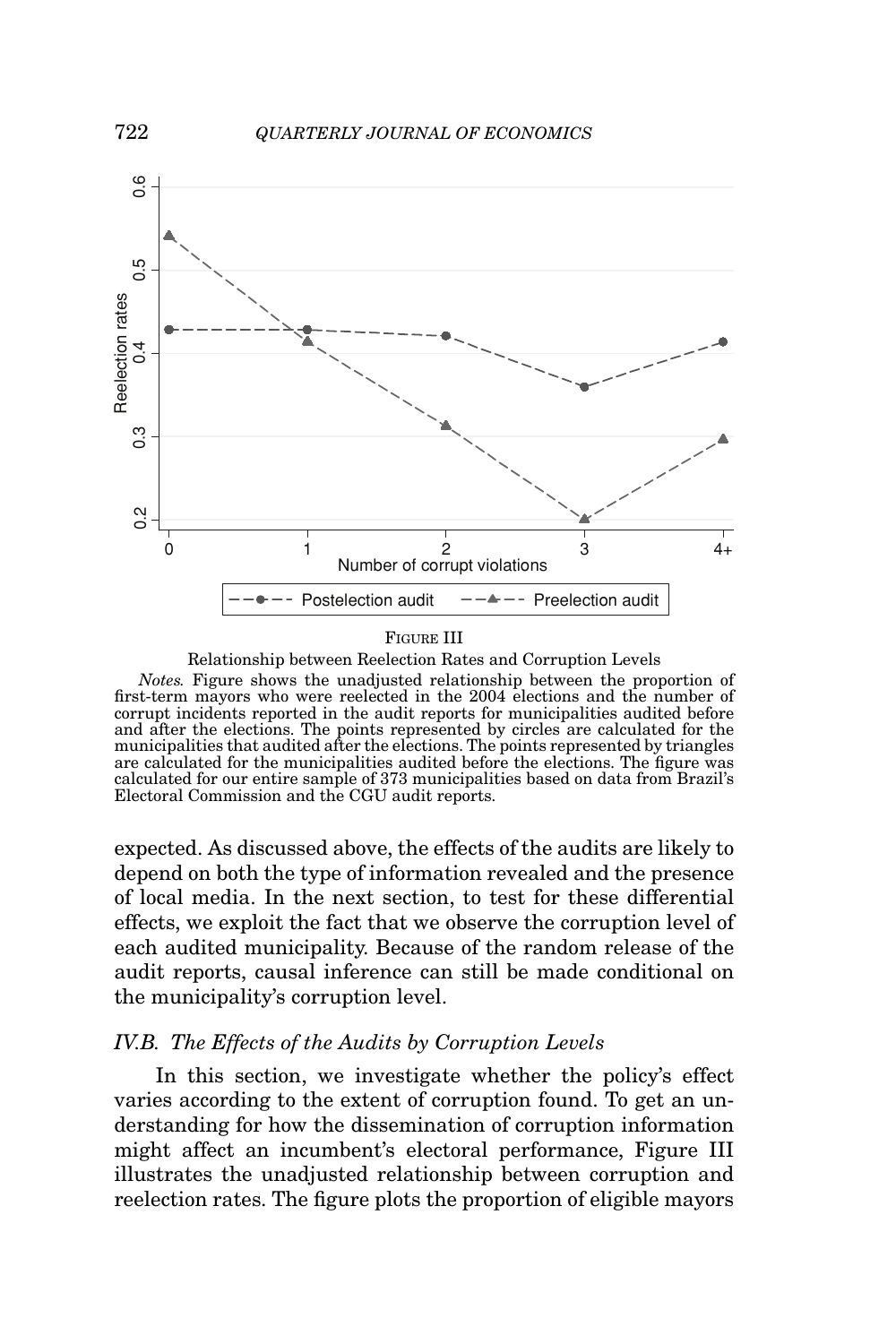reelected in the 2004 elections against the level of corruption discovered in the audit, distinguishing between municipalities that were audited prior to the election (represented by a triangle) and municipalities that were audited after the election (represented by a circle). $17$ 

Municipalities that were audited and had their findings disseminated prior to the municipal elections exhibit a striking downward-sloping relationship between reelection rates and corruption. Among the municipalities where not a single violation of corruption was discovered, approximately 53% of the incumbents eligible for reelection were reelected. Reelection rates decrease sharply as the number of corrupt irregularities discovered approaches three, which is almost double the sample average of corrupt violations found. In contrast to the municipalities where corruption was not discovered, reelection rates were about 20% among municipalities where auditors reported three corrupt violations. For municipalities with four or more violations, reelection rates increase slightly but still remain low at less than 30% (ten percentage points below the sample average). In general, the relationship suggests that voters do care about corruption and hold corrupt politicians accountable.

The sharply negative association between reelection rates and corruption among municipalities that experienced a preelection audit lies in stark contrast to the relationship depicted for municipalities that underwent a postelection audit. With only a minor exception, reelection rates remained steady across corruption levels at close to the population average of 40%. The comparison of these two relationships provides interesting insights into both the effects of the policy and also voters' initial priors. At corruption levels of less than one (which is the sample median), voters' prior beliefs appear to have overestimated the incumbent's corruption level, as the audits may have increased an incumbent's likelihood of reelection. Beyond this crossover point, politicians are punished, as voters have systematically underestimated their corruption levels. This graph provides a first indication that the audit policy affected the incumbent's likelihood of reelection and that the impact depended on the severity of the corruption reported.

<sup>17.</sup> We group together municipalities where at least four incidents of cor-ruption were uncovered. With this regrouping, each level of corruption contains approximately 20% of the sample.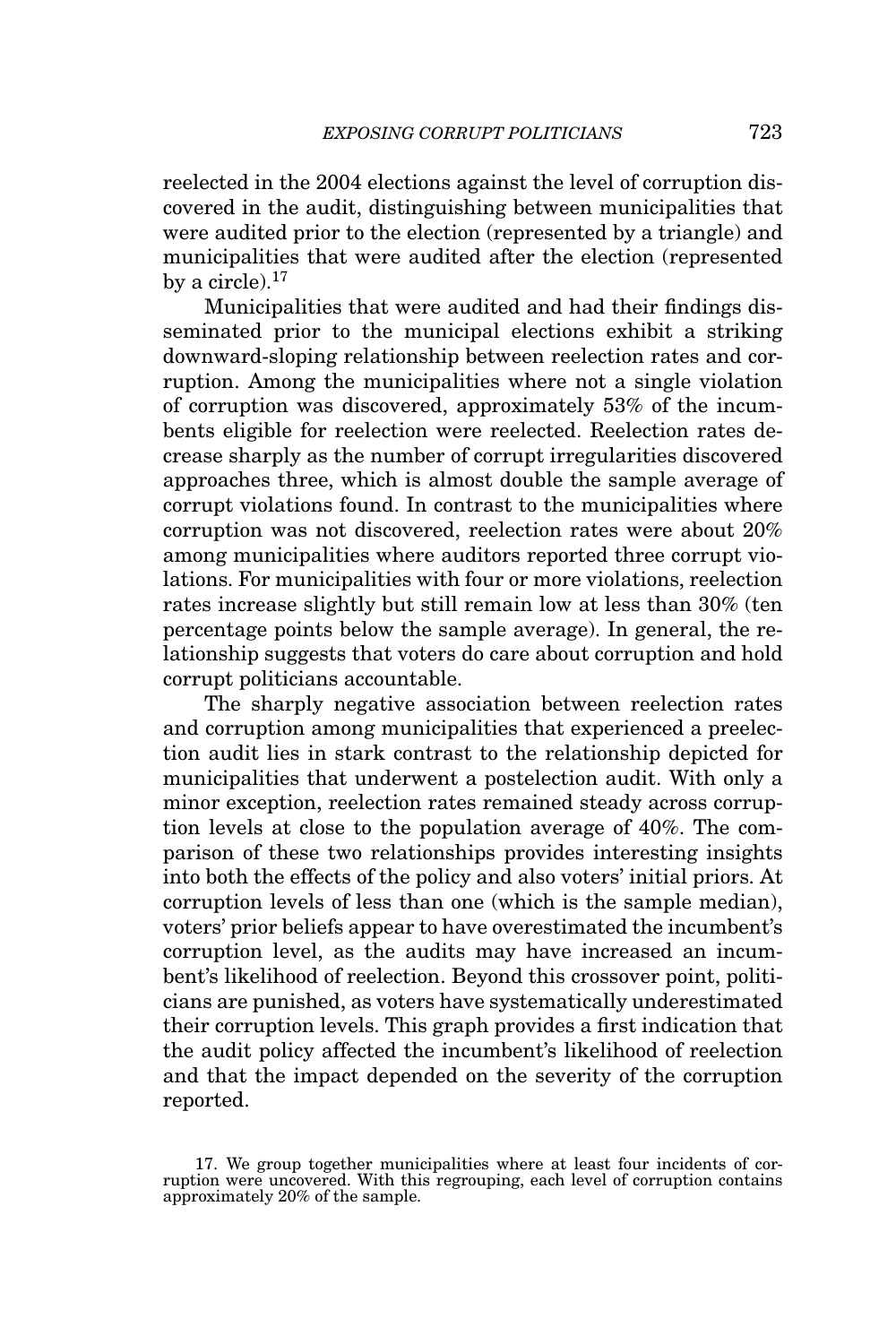*Regression Analysis.* Table III provides a basic quantification of the relationship depicted in Figure III. The estimation results are from a series of models based on equation (2), where the dependent variable is an indicator of whether an eligible incumbent was reelected in the 2004 elections. As in the previous table, the specification presented in the first column controls for state fixed effects, but excludes any other control variables, whereas the other columns present specifications that control for an additional twenty municipal and mayoral characteristics.

The models in columns (1) and (2) assume a linear relationship between reelection rate and corruption, but allow this relationship to differ between municipalities audited before and after the elections. In these specifications, the point estimates suggest that the audits had a differential impact of −3.8 percentage points. However, despite the fact that these estimates represent a 9% decline in reelection rates, they are not statistically significant at conventional levels. Although it is possible that the audit policy did not elicit electoral retribution, the patterns presented in Figure III suggest that a linear regression model might be misspecified.

The models in columns (3) and (4) present alternative specifications that allow for more flexibility in the relationship between corruption and reelection. In column (3), we estimate a model that assumes a quadratic relationship between the probability of reelection and corruption and in doing so allows for the up-tick in reelection rates at the higher levels of corruption. The estimates suggest that the quadratic terms do have some predictive power  $(F-test = 2.58; P-value = .08$  on the quadratic terms) and improve the models' overall fit. In these specifications, the dissemination of the audit reports revealing extensive corruption had a negative and statistically significant impact on the incumbent's likelihood of reelection. Among the municipalities where only one corruption violation was discovered, which is approximately the intersection point in Figure III, the dissemination of this information reduced reelection rates by only 4.6 percentage points  $(F(1,348) = 0.57;$  $P$ -value  $=$  .45). In contrast, the audit policy reduced reelection rates by 17.7 percentage points  $(F(1,348) = 4.93; P-value = .03)$ in municipalities where three corrupt violations were reported.

The specification in column (4) of Table III relaxes our parametric assumption even further. Here, we use a semiparametric specification to estimate the effects at each level of reported corruption. The estimates in column (4) present a pattern similar to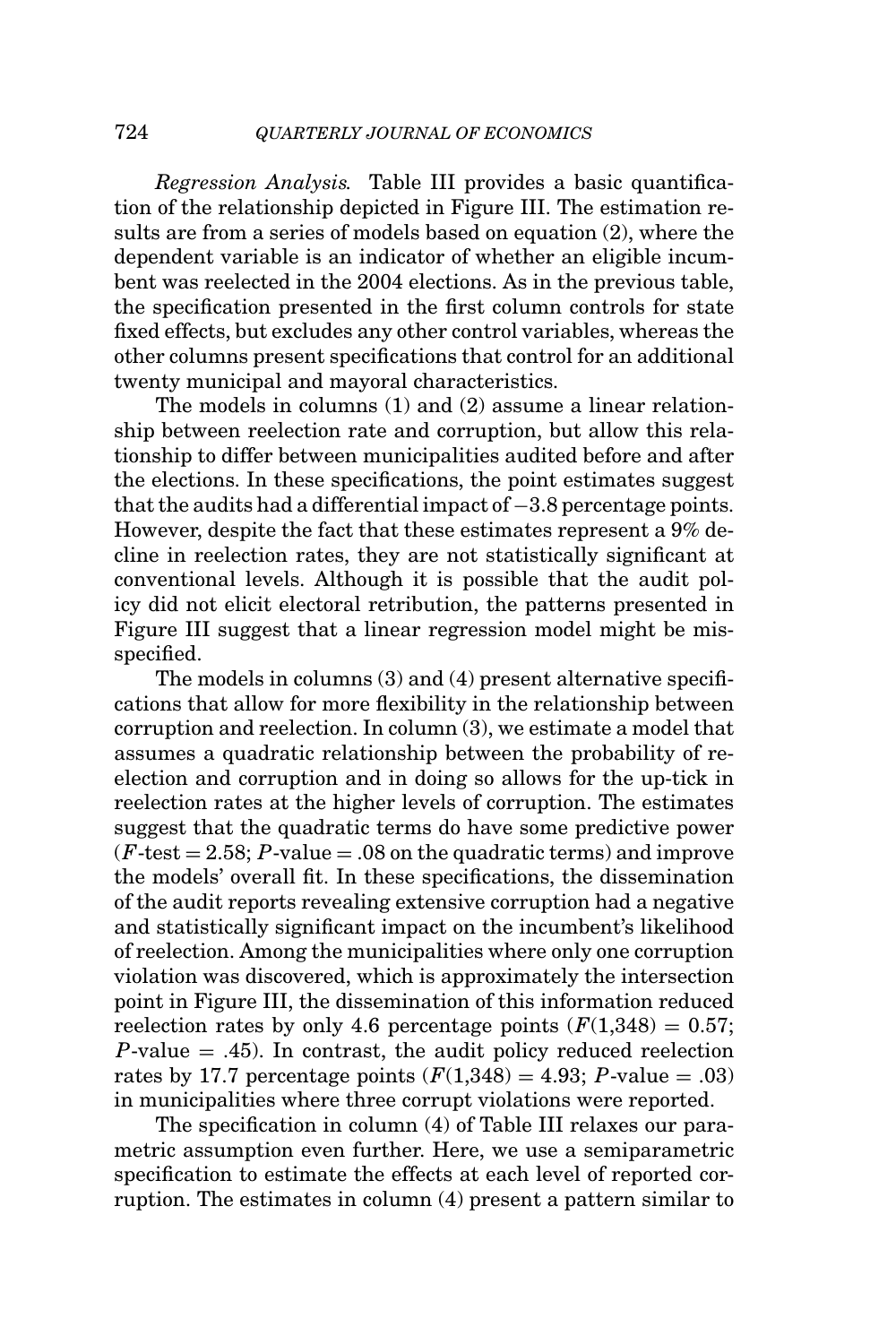|                                    |                 |                          | TABLE III              | THE EFFECTS OF THE RELEASE OF THE AUDITS ON REELECTION RATES BY THE LEVEL OF REPORTED CORRUPTION                      |                     |                                               |
|------------------------------------|-----------------|--------------------------|------------------------|-----------------------------------------------------------------------------------------------------------------------|---------------------|-----------------------------------------------|
|                                    |                 | Linear                   | Quadratic              | Semiparametric                                                                                                        | Corruption $\leq 5$ | Corruption $\leq 4$                           |
|                                    | $\widehat{\Xi}$ | $\widehat{\mathfrak{D}}$ | $\widehat{\mathbf{e}}$ | $\bigoplus$                                                                                                           | $\widehat{e}$       | $\widehat{\mathbf{e}}$                        |
| Preelection audit                  | 0.029           | 0.030                    | 0.126                  | 0.084                                                                                                                 | 0.068               | 0.086                                         |
|                                    | [0.083]         |                          |                        | [0.104]                                                                                                               |                     | [0.088]                                       |
| Preelection audit x number         | $-0.038$        | $[0.082]$<br>$-0.038$    | [0.101]                |                                                                                                                       | [0.087]             |                                               |
| of corrupt violations              | [0.035]         | [0.035]                  | $[0.090]$ *            |                                                                                                                       | $(0.041] +$         | $0.043$ <sup>*</sup>                          |
| Preelection audit x number         |                 |                          | 0.034                  |                                                                                                                       |                     |                                               |
| of corrupt violations <sup>2</sup> |                 |                          | $0.017$ ]*             |                                                                                                                       |                     |                                               |
| Preelection audit $\times$         |                 |                          |                        | 0.010                                                                                                                 |                     |                                               |
| $corruption = 0$                   |                 |                          |                        | [0.156]                                                                                                               |                     | $0.003$<br>[0.036]                            |
| Preelection audit $\times$         |                 |                          |                        |                                                                                                                       |                     |                                               |
| $corruption = 2$                   |                 |                          |                        | $\begin{array}{r} -0.253 \\[2pt] 10.148] + \\[2pt] -0.321 \\[2pt] 10.192] + \\[2pt] 0.159 \\[2pt] -0.159 \end{array}$ |                     |                                               |
| Preelection audit x                |                 |                          |                        |                                                                                                                       |                     |                                               |
| $corruption = 3$                   |                 |                          |                        |                                                                                                                       |                     |                                               |
| Preelection audit x                |                 |                          |                        |                                                                                                                       |                     |                                               |
| corruption $= 4+$                  |                 |                          |                        | [0.168]                                                                                                               |                     |                                               |
| Number of corrupt violations       | $-0.013$        | $-0.012$                 | 0.037                  |                                                                                                                       | 0.012               | $\begin{array}{c} 0.003 \\ 0.036 \end{array}$ |
|                                    | [0.026]         | [0.027]                  | [0.066]                |                                                                                                                       | [0.033]             |                                               |
| Number of corrupt                  |                 |                          | $-0.009$               |                                                                                                                       |                     |                                               |
| violations <sup>2</sup>            |                 |                          | [0.011]                |                                                                                                                       |                     |                                               |

# *EXPOSING CORRUPT POLITICIANS* 725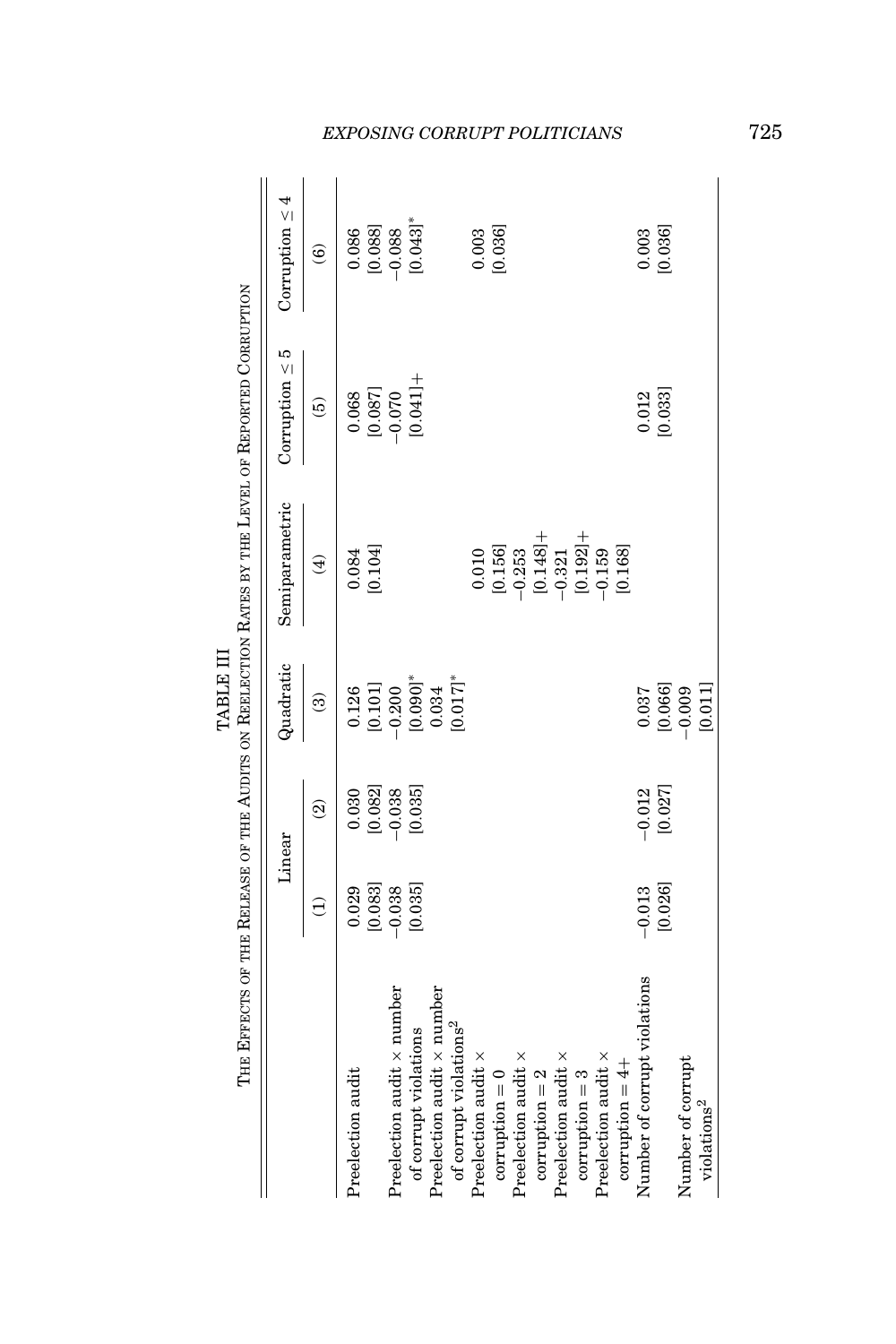|                                                                                                                                                                                                                                                                                                                                                                                                                                                                                                                                                                                                                                                                                                                                                                                                                                                                                                                                                                                                                                                                                                                                                                                                             |                         |                          | (CONTINUED) |                        |                     |                        |
|-------------------------------------------------------------------------------------------------------------------------------------------------------------------------------------------------------------------------------------------------------------------------------------------------------------------------------------------------------------------------------------------------------------------------------------------------------------------------------------------------------------------------------------------------------------------------------------------------------------------------------------------------------------------------------------------------------------------------------------------------------------------------------------------------------------------------------------------------------------------------------------------------------------------------------------------------------------------------------------------------------------------------------------------------------------------------------------------------------------------------------------------------------------------------------------------------------------|-------------------------|--------------------------|-------------|------------------------|---------------------|------------------------|
|                                                                                                                                                                                                                                                                                                                                                                                                                                                                                                                                                                                                                                                                                                                                                                                                                                                                                                                                                                                                                                                                                                                                                                                                             |                         | Linear                   | Quadratic   | Semiparametric         | Corruption $\leq 5$ | Corruption $\leq 4$    |
|                                                                                                                                                                                                                                                                                                                                                                                                                                                                                                                                                                                                                                                                                                                                                                                                                                                                                                                                                                                                                                                                                                                                                                                                             | Э                       | $\widehat{\mathfrak{D}}$ | ල           | $\widehat{\mathbf{t}}$ | $\widehat{e}$       | $\widehat{\mathbf{e}}$ |
| $Corruption = 0$                                                                                                                                                                                                                                                                                                                                                                                                                                                                                                                                                                                                                                                                                                                                                                                                                                                                                                                                                                                                                                                                                                                                                                                            |                         |                          |             | 0.028                  |                     |                        |
|                                                                                                                                                                                                                                                                                                                                                                                                                                                                                                                                                                                                                                                                                                                                                                                                                                                                                                                                                                                                                                                                                                                                                                                                             |                         |                          |             | [0.126]                |                     |                        |
| Corruption $= 2$                                                                                                                                                                                                                                                                                                                                                                                                                                                                                                                                                                                                                                                                                                                                                                                                                                                                                                                                                                                                                                                                                                                                                                                            |                         |                          |             | 0.052                  |                     |                        |
|                                                                                                                                                                                                                                                                                                                                                                                                                                                                                                                                                                                                                                                                                                                                                                                                                                                                                                                                                                                                                                                                                                                                                                                                             |                         |                          |             | [0.114]                |                     |                        |
| $Corruption = 3$                                                                                                                                                                                                                                                                                                                                                                                                                                                                                                                                                                                                                                                                                                                                                                                                                                                                                                                                                                                                                                                                                                                                                                                            |                         |                          |             | $-0.006$               |                     |                        |
|                                                                                                                                                                                                                                                                                                                                                                                                                                                                                                                                                                                                                                                                                                                                                                                                                                                                                                                                                                                                                                                                                                                                                                                                             |                         |                          |             | [0.129]                |                     |                        |
| Corruption $= 4 +$                                                                                                                                                                                                                                                                                                                                                                                                                                                                                                                                                                                                                                                                                                                                                                                                                                                                                                                                                                                                                                                                                                                                                                                          |                         |                          |             | $-0.002$               |                     |                        |
|                                                                                                                                                                                                                                                                                                                                                                                                                                                                                                                                                                                                                                                                                                                                                                                                                                                                                                                                                                                                                                                                                                                                                                                                             |                         |                          |             | [0.136]                |                     |                        |
| Observations                                                                                                                                                                                                                                                                                                                                                                                                                                                                                                                                                                                                                                                                                                                                                                                                                                                                                                                                                                                                                                                                                                                                                                                                | 373                     | 373                      | 373         | 373                    | 362                 | 351                    |
| $R^2$                                                                                                                                                                                                                                                                                                                                                                                                                                                                                                                                                                                                                                                                                                                                                                                                                                                                                                                                                                                                                                                                                                                                                                                                       | 0.05                    | 0.18                     | 0.19        | 0.22                   | 0.19                | 0.20                   |
| $F$ -test ( $P$ -values)                                                                                                                                                                                                                                                                                                                                                                                                                                                                                                                                                                                                                                                                                                                                                                                                                                                                                                                                                                                                                                                                                                                                                                                    |                         |                          | 089         | 192                    |                     |                        |
| State fixed effects                                                                                                                                                                                                                                                                                                                                                                                                                                                                                                                                                                                                                                                                                                                                                                                                                                                                                                                                                                                                                                                                                                                                                                                         | Yes                     | Yes                      | Yes         | Yes                    | Yes                 | Yes                    |
| Municipal characteristics                                                                                                                                                                                                                                                                                                                                                                                                                                                                                                                                                                                                                                                                                                                                                                                                                                                                                                                                                                                                                                                                                                                                                                                   | $\overline{\mathsf{x}}$ | Yes                      | Yes         | Yes                    | $\mathbf{Yes}$      | Yes                    |
| Mayoral characteristics                                                                                                                                                                                                                                                                                                                                                                                                                                                                                                                                                                                                                                                                                                                                                                                                                                                                                                                                                                                                                                                                                                                                                                                     | $\tilde{\mathbf{z}}$    | Yes                      | Yes         | Yes                    | Yes                 | Yes                    |
| Notes. This table reports the effects of the release of the audits on the likelihood of reelection, by the level of corruption reported in the audits. Bach column presents the<br>mayoral characteristics: sex (1/0 for male), age, married (1/0), education level, party dummies; and state intercepts. The estimation sample includes all mayors who were eligible for<br>results of an OLS regression where the dependent variable is an indicator for whether the mayor was reelected in the 2004. Except for column (1), all regression include municipal<br>characteristics: population density (persons/km), percentage of the population that is literate, percentage of the population that lives in the urban sector, per capita income expressed<br>in logarithms, Gini coefficient for income, effective number of political parties in the 2000 mayor elections, municipal police $(1/0)$ , small claims court $(1/0)$ , judiciary district $(1/0)$ ;<br>reelection. Robust standard errors are displayed in brackets. Significantly different from zero at 99 (**), 96 (*), 90 (+) % confidence. In columns (3) and (4), the F-test tests the joint<br>significance of the interaction terms |                         |                          |             |                        |                     |                        |

726 *QUARTERLY JOURNAL OF ECONOMICS*

TABLE III

TABLE III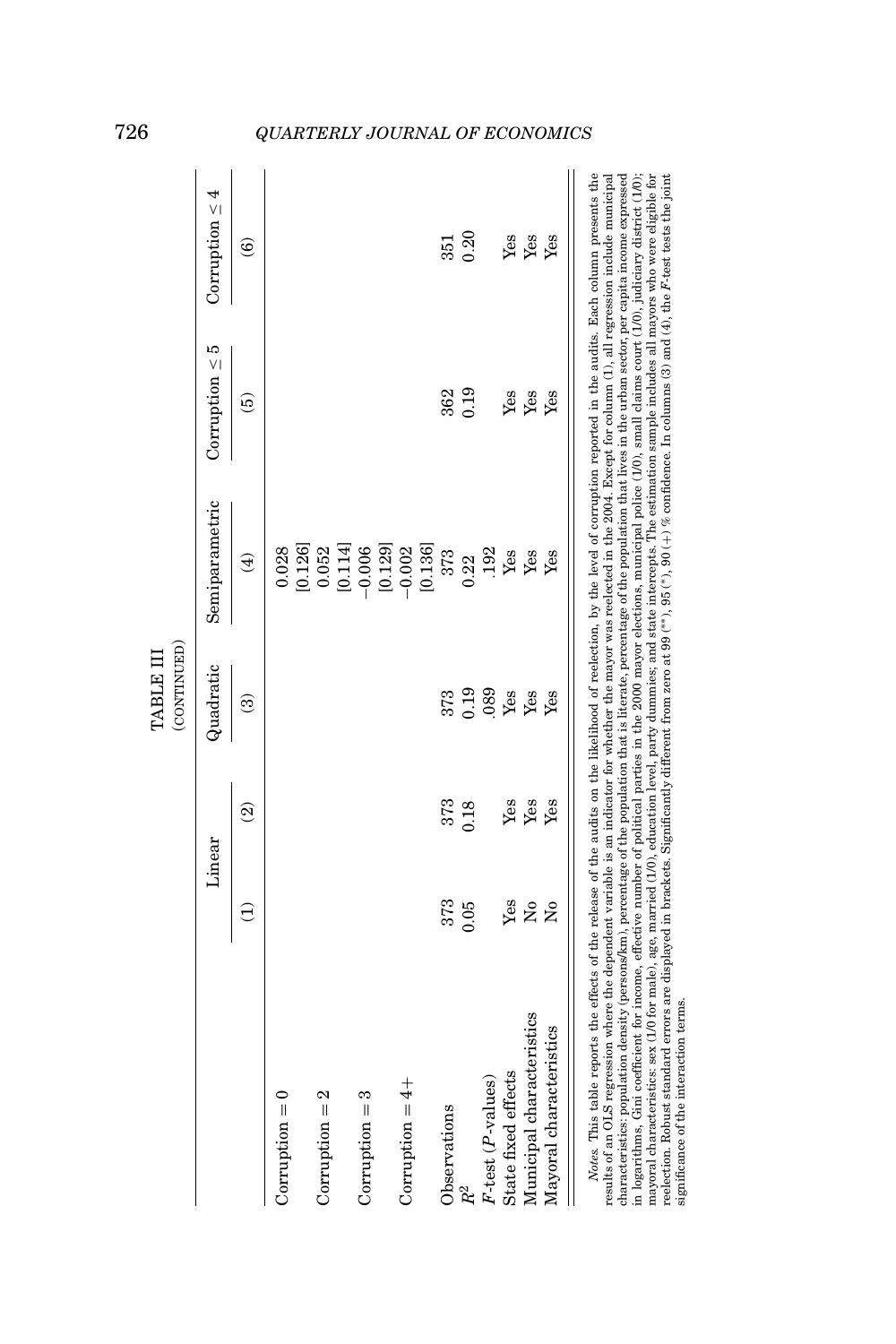the one depicted in Figure III. Relative to when one violation is reported (the excluded category), the likelihood of reelection decreases with each reported violation. For instance, with two violations associated with corruption, the probability of being reelected decreases by 25 percentage points (standard error  $= 0.148$ ), relative to one violation. The effects become more pronounced at three violations but less so at more than four violations. Although given our sample size, it is difficult to identify the impact of the audit policy at each level of corruption jointly  $(F(4,19))$  $= 4.02$ ; *P*-value  $= .192$ ), the effects are sizable and politically meaningful.

Is the relationship between reelection rates and corruption levels U-shaped or does this just reflect noise in the data? In column (5), which displays our preferred specification, we fit the linear model presented in the first two columns to the subset of municipalities that had no more than five corrupt violations, thus excluding eleven observations (five from treatment and six from control). These observations represent not only less than 3% of the sample, but corruption levels that are almost three standard deviations away from the mean. With the removal of these outliers, the point estimates increase substantially to almost double the original estimates and become statistically significant at the 10% level. The estimate of the interaction term is −0.070 (standard error 0.041; see column (5)), implying that for every additional corrupt violation reported, the release of the audits reduced the incumbent's likelihood of reelection by 16% of the 43% baseline reelection rate for the control municipalities. If we restrict the sample further, excluding municipalities with more than five corrupt violations—less than 6% of the sample—the point estimate on the interaction increases even more to −0.088 (standard error  $= 0.043$ .

The remaining rows of column (5) contain the estimated counterfactual relationship between reelection rates and corruption. These estimates, which are close to zero and statistically insignificant, are expected to reflect the fact that voters are uninformed about their mayor's corruption activities before voting at the polls. Moreover, comparing the estimates in column (1) to those in column (5), we see that including these six highly corrupt mayors in the sample creates a negative relationship between reelection rates and corruption in control municipalities. With such few observations and the absence of a well-defined relationship in the control municipalities, it appears that the lack of a statistically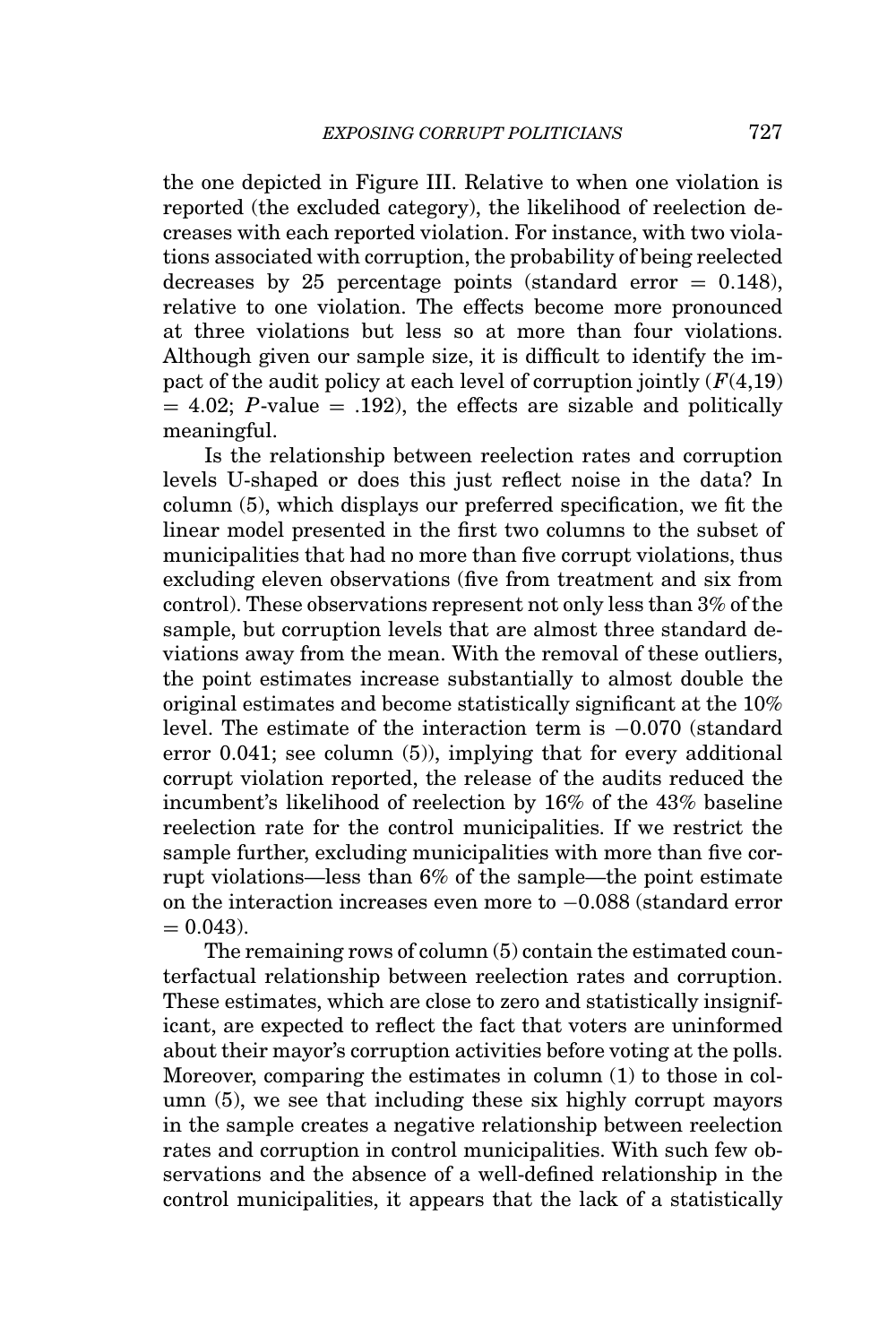significant effect reported in columns (1) and (2) is mostly due to noise.<sup>18</sup> Moreover, we do not find any evidence that municipal or mayoral characteristics such as population, literacy, urbanization, political competition, income, and inequality are associated with having more than five corrupt violations.

Table IV presents a series of models similar to those reported in Table III but estimates the effects of the policy on other measures of electoral performance.<sup>19</sup> Overall the results reported in Table IV tell a similar story. For instance, the estimates in column (4) imply that reporting an additional corrupt violation reduced the incumbent's margin of victory by 3.4 percentage points among municipalities that were audited prior to the elections relative to those that were audited afterwards.

*Additional Specification Checks.* The credibility of our research design stems from the fact that municipalities were randomly chosen to be audited, together with the exogenous timing of the municipal elections. Even though it is unlikely that the selection of municipalities was manipulated, one potential concern could lie in the actual audit process itself. If the audits conducted before the elections differed systematically from those conducted after the elections, then our research design would be compromised.

The most obvious concern is that the auditors themselves might have been corrupted. This would potentially cause systematic differences across the two groups because relative to mayors audited after the elections, those audited before the elections would have a higher incentive to bribe auditors for a more favorable report.<sup>20</sup> There are at least four reasons that this is unlikely to be the case. First, auditors are hired based on a highly competitive public examination and are well-paid public employees.

20. This argument of course assumes that mayors audited after the elections do not have further reelection incentives.

<sup>18.</sup> An alternative way to account for these outliers is to estimate a linear spline model. Based on Figure III, we specify knot points at 3 and 5, to allow for differential slopes at each segment. These estimates suggest that for corruption less than or equal to 3, the audit policy reduced reelection rates by  $12.5$  percentage<br>points (standard error =  $0.054$ ). But, for the other segments, we cannot reject<br>that the change in the slope is statistically differ segment = 0.241 with standard error = 0.166; point estimate for the [5,7] segment = −0.013 with standard error = 0.387).

<sup>19.</sup> These other electoral outcomes by construction limit the analysis—and thus inference—to the select group of mayors who ran for reelection. Interestingly, we find no evidence that the audit policy reduced the probability that the mayor would run for reelection.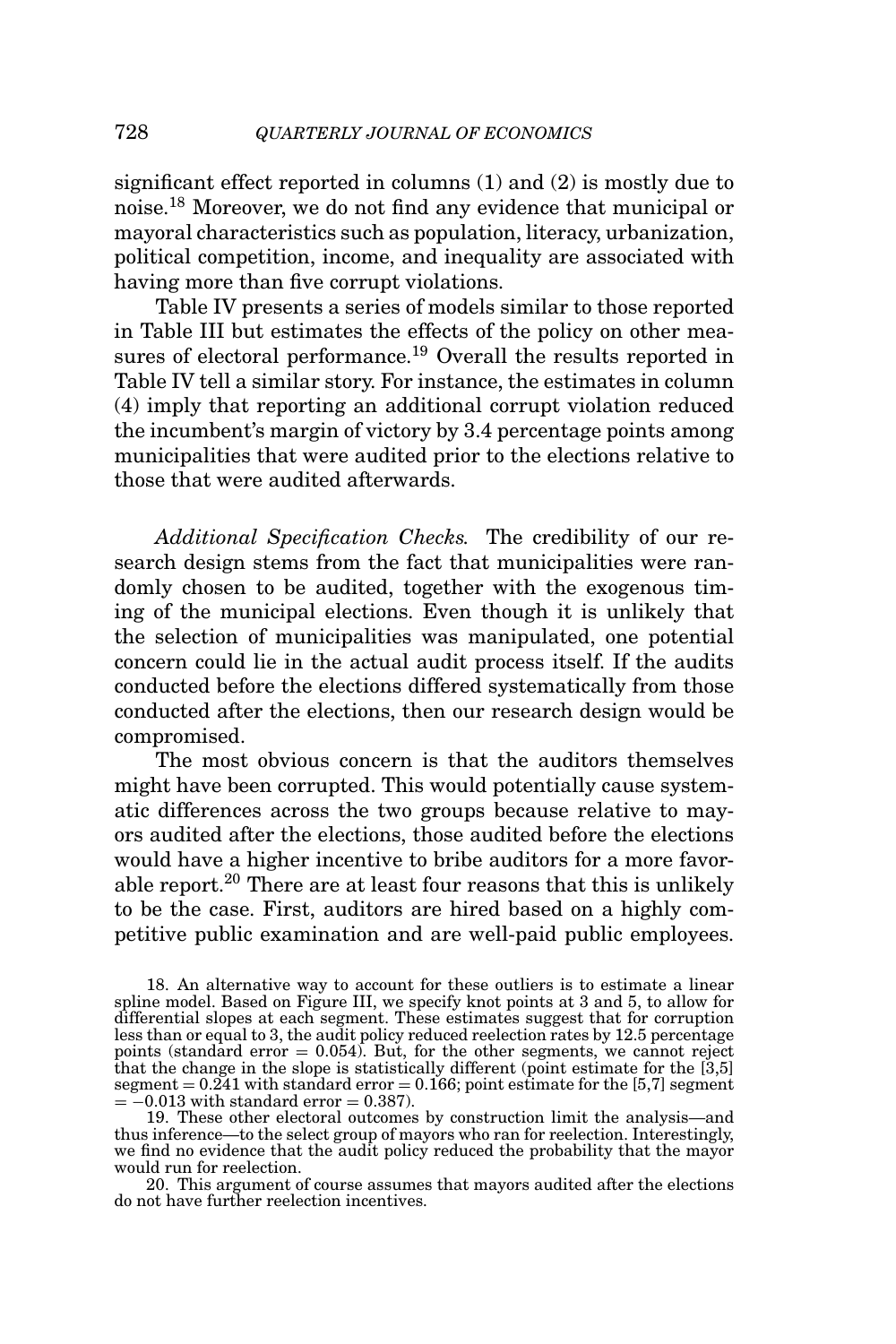| The Effects of the Release of the Audits on Other Electoral Outcomes by the Level of Reported Corruption |                           |                                                              |                                       |                               |                                              |                                               |                                        |                                              |                                               |                        |                                                                       |                                        |
|----------------------------------------------------------------------------------------------------------|---------------------------|--------------------------------------------------------------|---------------------------------------|-------------------------------|----------------------------------------------|-----------------------------------------------|----------------------------------------|----------------------------------------------|-----------------------------------------------|------------------------|-----------------------------------------------------------------------|----------------------------------------|
|                                                                                                          |                           | Pr(reelection)                                               |                                       |                               | Margin of victory                            |                                               |                                        | Vote share                                   |                                               |                        | Change in vote share                                                  |                                        |
| Dependent variables:                                                                                     | sample<br>$\widehat{\Xi}$ | Full Corruption Semi-<br>$\frac{5}{2}$<br>$\widehat{\omega}$ | parametric<br>$\widehat{\mathcal{C}}$ | sample<br>Full<br>$\bigoplus$ | Corruption<br>$\frac{5}{2}$<br>$\widehat{5}$ | parametric<br>Semi-<br>$\widehat{\mathbf{e}}$ | sample<br>Full<br>$\widehat{\epsilon}$ | Corruption<br>$\frac{5}{2}$<br>$\circledast$ | parametric<br>Semi-<br>$\widehat{\mathbf{e}}$ | sample<br>Full<br>(10) | Corruption<br>$\frac{5}{2}$<br>$\begin{pmatrix} 1 \\ 2 \end{pmatrix}$ | parametric<br>Semi-<br>$\widetilde{2}$ |
| Preelection audit                                                                                        | [0.095]<br>0.045          | [0.099]<br>0.072                                             | [0.135]<br>0.058                      | [0.037]<br>0.037              | [0.039]<br>0.053                             | [0.053]<br>0.018                              | [0.102]<br>0.078                       | [0.106]<br>0.104                             | [0.146]<br>0.077                              | [0.027]<br>$-0.014$    | [0.027]<br>0.006                                                      | 0.012<br>[0.035]                       |
| corrupt violations<br>Preelection audit x                                                                | [0.039]<br>$-0.06$        | $[0.046] +$<br>$-0.086$                                      |                                       | $[0.015]$ *<br>$-0.034$       | $[0.019]$ **<br>$-0.049$                     |                                               | $0.041] +$<br>$-0.078$                 | [0.048]<br>$-0.104$                          |                                               | [0.012]<br>$-0.01$     | [0.013]<br>$-0.029$                                                   |                                        |
| Preelection audit x                                                                                      |                           |                                                              | 0.064                                 |                               |                                              | 0.069                                         |                                        |                                              | 0.103                                         |                        |                                                                       | 0.009                                  |
| $corruption = 0$                                                                                         |                           |                                                              | [0.188]                               |                               |                                              | [0.071]                                       |                                        |                                              | [0.201]                                       |                        |                                                                       | [0.046]                                |
| Preelection audit x                                                                                      |                           |                                                              | $-0.335$                              |                               |                                              | $-0.152$                                      |                                        |                                              | $-0.42$                                       |                        |                                                                       | $-0.117$                               |
| $corruption = 2$                                                                                         |                           |                                                              | $[0.188] +$                           |                               |                                              | $[0.079] +$                                   |                                        |                                              | [0.205]                                       |                        |                                                                       | [0.054]                                |
| Preelection audit x                                                                                      |                           |                                                              | $-0.321$                              |                               |                                              | $-0.118$                                      |                                        |                                              | $-0.371$                                      |                        |                                                                       | $-0.052$                               |
| $corruption = 3$                                                                                         |                           |                                                              | [0.246]                               |                               |                                              | [0.079]                                       |                                        |                                              | [0.262]                                       |                        |                                                                       | [0.062]                                |
| Preelection audit $\times$                                                                               |                           |                                                              | $-0.156$                              |                               |                                              | $-0.082$                                      |                                        |                                              | $-0.182$                                      |                        |                                                                       | $-0.045$                               |
| corruption $= 4 +$                                                                                       |                           |                                                              | [0.195]                               |                               |                                              | [0.083]                                       |                                        |                                              | [0.208]                                       |                        |                                                                       | [0.062]                                |
| Number of corrupt                                                                                        | $-0.016$                  | 0.001                                                        |                                       | 0.011                         | 0.019                                        |                                               | $-0.002$                               | 0.014                                        |                                               | $-0.001$               | 0.01                                                                  |                                        |
| violations                                                                                               | [0.030]                   | [0.036]                                                      |                                       | [0.012]                       | [0.014]                                      |                                               | [0.032]                                | [0.039]                                      |                                               | [0.010]                | [0.010]                                                               |                                        |
| $Corruption = 0$                                                                                         |                           |                                                              | $-0.006$                              |                               |                                              | 0.011                                         |                                        |                                              | $-0.017$                                      |                        |                                                                       | 0.003                                  |
|                                                                                                          |                           |                                                              | [0.155]                               |                               |                                              | [0.057]                                       |                                        |                                              | [0.166]                                       |                        |                                                                       | [0.035]                                |

# TABLE IV TABLE IV

*EXPOSING CORRUPT POLITICIANS* 729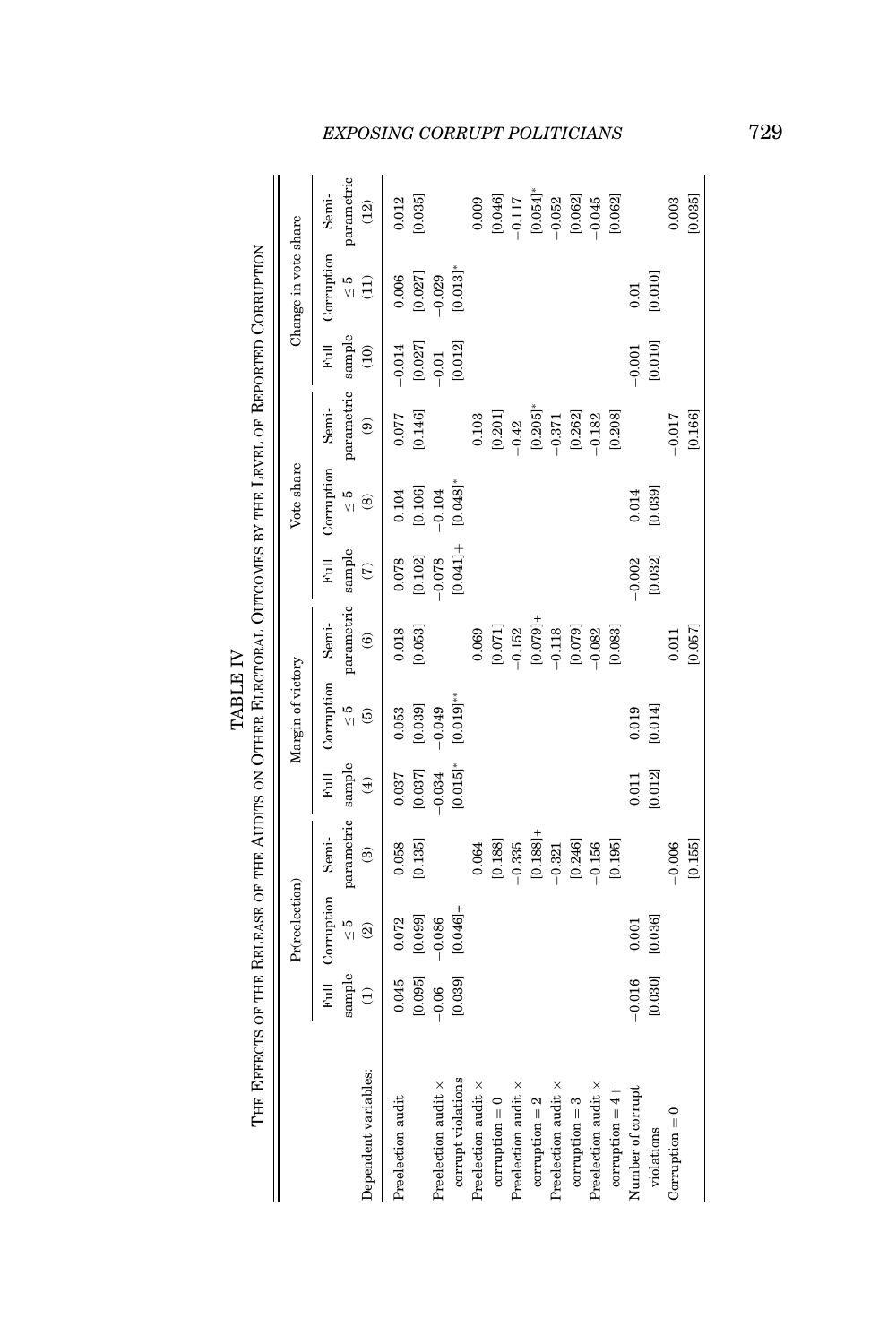|                                                                                                                                                                                                                                                                                                                                                                                                                                                                                                                                                                                                                                                                                                                                                                                                                                                                                                                                                                                                                                                                                                                                                     |                            |                                  |                         |                         | (CONTINUED)<br>TABLE IV           |                                 |                |                             |                                |      |                             |                            |
|-----------------------------------------------------------------------------------------------------------------------------------------------------------------------------------------------------------------------------------------------------------------------------------------------------------------------------------------------------------------------------------------------------------------------------------------------------------------------------------------------------------------------------------------------------------------------------------------------------------------------------------------------------------------------------------------------------------------------------------------------------------------------------------------------------------------------------------------------------------------------------------------------------------------------------------------------------------------------------------------------------------------------------------------------------------------------------------------------------------------------------------------------------|----------------------------|----------------------------------|-------------------------|-------------------------|-----------------------------------|---------------------------------|----------------|-----------------------------|--------------------------------|------|-----------------------------|----------------------------|
|                                                                                                                                                                                                                                                                                                                                                                                                                                                                                                                                                                                                                                                                                                                                                                                                                                                                                                                                                                                                                                                                                                                                                     |                            | Pr(reelection)                   |                         |                         | Margin of victory                 |                                 |                | Vote share                  |                                |      | Change in vote share        |                            |
|                                                                                                                                                                                                                                                                                                                                                                                                                                                                                                                                                                                                                                                                                                                                                                                                                                                                                                                                                                                                                                                                                                                                                     | $\mathop{\mathrm{sample}}$ | Full Corruption<br>$\frac{5}{2}$ | parametric<br>Semi-     | sample                  | Full Corruption<br>$\frac{5}{10}$ | parametric<br>Semi-             | sample<br>Full | Corruption<br>$\frac{5}{2}$ | parametric sample<br>Semi-     | Full | Corruption<br>$\frac{5}{2}$ | parametric<br>Semi-        |
| Dependent variables:<br>$Corruption = 2$                                                                                                                                                                                                                                                                                                                                                                                                                                                                                                                                                                                                                                                                                                                                                                                                                                                                                                                                                                                                                                                                                                            | $\widehat{\Xi}$            | $\widehat{\mathfrak{D}}$         | $\widehat{\mathcal{C}}$ | $\widehat{\mathcal{F}}$ | $\widehat{5}$                     | 0.082<br>$\widehat{\mathbf{e}}$ | $\widehat{c}$  | $\circledast$               | $\widehat{\mathbf{e}}$<br>0.11 | (10) | $\widehat{\Xi}$             | 0.027<br>$\left(12\right)$ |
|                                                                                                                                                                                                                                                                                                                                                                                                                                                                                                                                                                                                                                                                                                                                                                                                                                                                                                                                                                                                                                                                                                                                                     |                            |                                  | [0.145]<br>0.06         |                         |                                   | [0.060]                         |                |                             | [0.158]                        |      |                             | [0.039]                    |
| $Corruption = 3$                                                                                                                                                                                                                                                                                                                                                                                                                                                                                                                                                                                                                                                                                                                                                                                                                                                                                                                                                                                                                                                                                                                                    |                            |                                  | [0.162]<br>$-0.014$     |                         |                                   | [0.059]<br>0.048                |                |                             | [0.172]<br>0.012               |      |                             | [0.038]<br>0.011           |
| Corruption $= 4 +$                                                                                                                                                                                                                                                                                                                                                                                                                                                                                                                                                                                                                                                                                                                                                                                                                                                                                                                                                                                                                                                                                                                                  |                            |                                  | $-0.076$                |                         |                                   | 0.076                           |                |                             | $-0.016$                       |      |                             | 0.009                      |
|                                                                                                                                                                                                                                                                                                                                                                                                                                                                                                                                                                                                                                                                                                                                                                                                                                                                                                                                                                                                                                                                                                                                                     |                            |                                  | [0.161]                 |                         |                                   | [0.068]                         |                |                             | [0.171]                        |      |                             | [0.048]                    |
| Observations                                                                                                                                                                                                                                                                                                                                                                                                                                                                                                                                                                                                                                                                                                                                                                                                                                                                                                                                                                                                                                                                                                                                        | 264                        | 256                              | 264                     | 264                     | 256                               | 264                             | 264            | 256                         | 264                            | 264  | 256                         | 264                        |
| $R^2$                                                                                                                                                                                                                                                                                                                                                                                                                                                                                                                                                                                                                                                                                                                                                                                                                                                                                                                                                                                                                                                                                                                                               | 0.24                       | 0.24                             | 0.27                    | 0.18                    | 0.20                              | 0.26                            | 0.24           | 0.24                        | 0.28                           | 0.40 | 0.42                        | 0.46                       |
| $F$ -test ( $P$ -values)                                                                                                                                                                                                                                                                                                                                                                                                                                                                                                                                                                                                                                                                                                                                                                                                                                                                                                                                                                                                                                                                                                                            |                            |                                  | 121                     |                         |                                   | $\overline{5}$                  |                |                             | 035                            |      |                             | 113                        |
| population that is literate, percentage of the population that lives in the urban sector, per capita income expressed in logarithms, Gini coefficient for income, effective number of<br>of an OLS regression, where the dependent variable is listed in that column. All regression include municipal characteristics: population density (persons/km), percentage of the<br>Notes. This table reports the effects of the release of the audits on other electoral outcomes, by the level of corruption reported in the audits. Each column presents the results<br>education level, party dummies; and state intercepts. The estimation sample includes all mayors that ran for reelection and is listed in each column. Robust standard errors are<br>political parties in the 2000 mayor elections, municipal police (1/0), small claims court (1/0), judiciary district (1/0), mayoral characteristics: sex (1/0 for male), age, married (1/0),<br>displayed in brackets. Significantly different than zero at 99 (**), 95 (*), 90 (+) % confidence. In columns (3) and (4), the F-test tests the joint significance of the interaction terms. |                            |                                  |                         |                         |                                   |                                 |                |                             |                                |      |                             |                            |

# 730 *QUARTERLY JOURNAL OF ECONOMICS*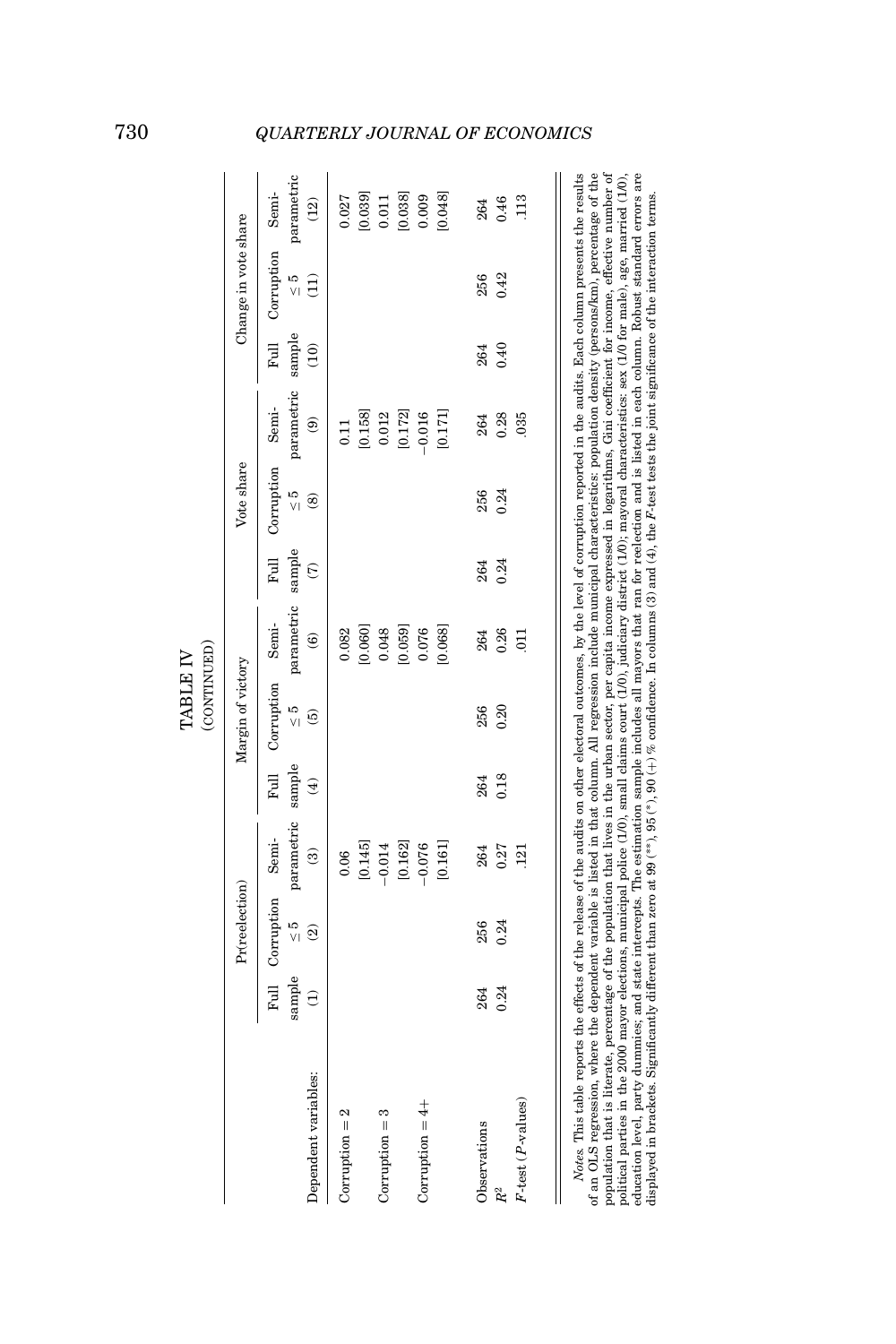Moreover, each team of auditors—and there is typically one team per state—reports to a regional supervisor. Second, according to program officials, there has never been an incident in which auditors have even been offered bribes.<sup>21</sup> Third, had there been any manipulations of the audit findings, it is unlikely that the corruption levels would have been balanced. But, as shown in Figure I, the levels of corruption across the two groups were well-balanced not only on the average but at each point of the distribution. Finally, the effects of the audit are identified using within-state variation. Given that there is typically one team per state, we control for any potential differences in the audit process across states.

If, however, the audits were manipulated, then we might expect mayors who were politically affiliated with either the federal or state governments to receive more favorable audit reports. To test for this possibility, column (1) of Table V reports a model that regresses the number of corruption violations on whether or not the municipality was audited prior to the elections, whether the mayor is a member of the governor's political party, party dummies, and a full set of interaction terms. From the results presented in column (1), we do not find any evidence that mayors from the same political party as the state governor or the federal government received a differential audit (point estimate  $=$  $-0.155$ , standard error = 0.256).<sup>22</sup> Moreover, there are no differential effects for any of the six major parties  $(P$ -value = .97).

Another possibility is that incumbents who won by narrow victories in the previous election have greater incentives to bribe the auditors to receive more favorable reports. To test for this hypothesis, we extend the model presented in column (1) to control for the incumbent's margin of victory in the 2000 election and its interaction with whether the municipality was audited prior to the elections. Again, we do not find any evidence that a mayor's level of political support influenced the audit process and in fact the point estimate is of the opposite sign (point estimate  $= -0.638$ ) and standard  $error = 0.865$ ).

The remaining columns of Table V provide further evidence of the robustness of our results. Columns (3) and (4) report the

<sup>21.</sup> Based on the interviews conducted by the authors with program officials in Brasilia.

<sup>22.</sup> The interaction between the Workers' Party (PT) and preelection audit controls for whether the mayor is in the same political party as the federal government.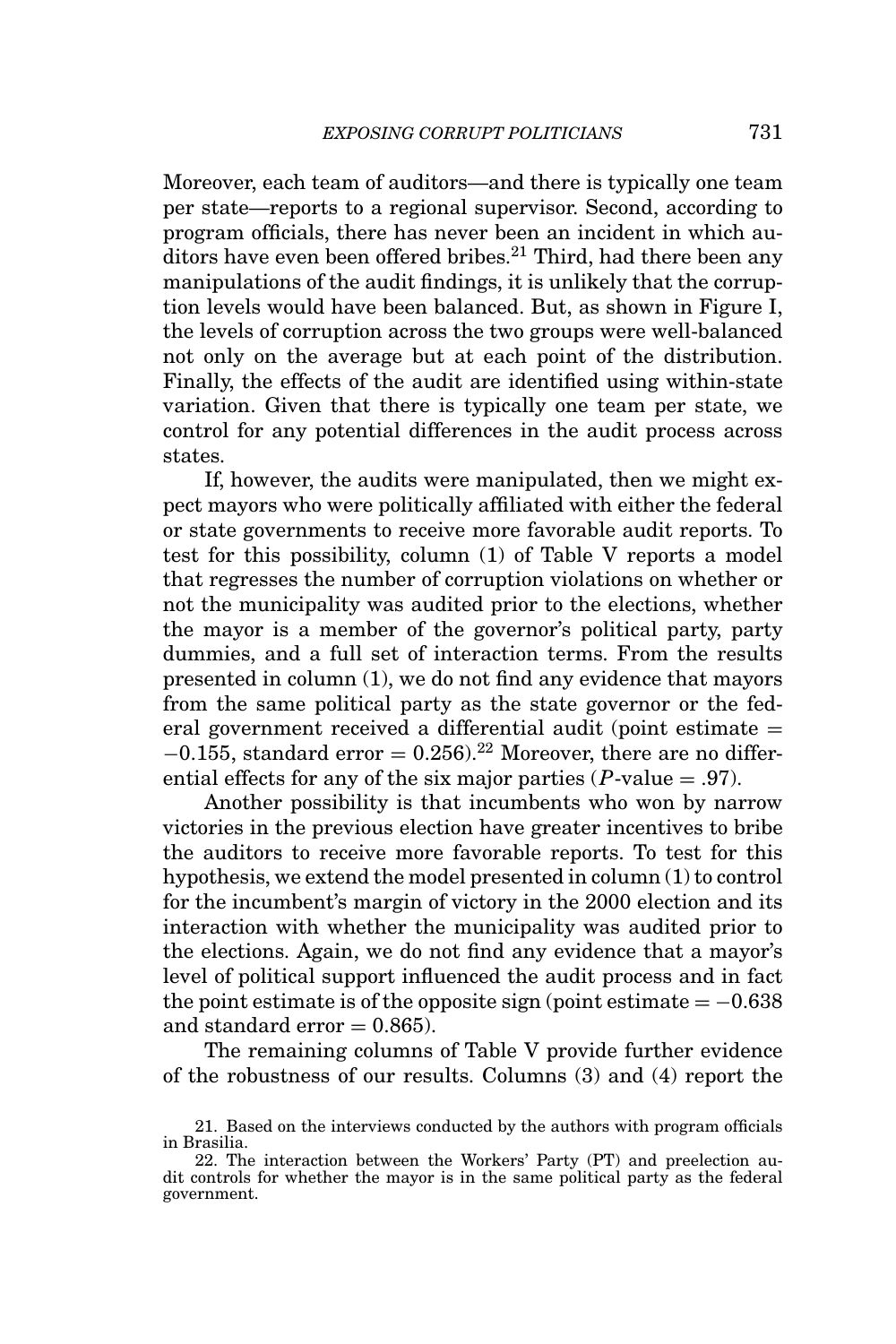|                                              |                                                 |                                                                                 | TESTING FOR MANIPULATION OF THE AUDITING PROCESS<br><b>TABLE V</b>         |                      |                                                                    |                                                                                                                                      |
|----------------------------------------------|-------------------------------------------------|---------------------------------------------------------------------------------|----------------------------------------------------------------------------|----------------------|--------------------------------------------------------------------|--------------------------------------------------------------------------------------------------------------------------------------|
|                                              |                                                 | Corruption                                                                      |                                                                            | Pr(reelection)       |                                                                    |                                                                                                                                      |
|                                              |                                                 | Full sample                                                                     | Corruption $\leq 5$                                                        | Semiparametric       | Corruption $\leq 5$                                                | Semiparametric                                                                                                                       |
| Dependent variables:                         | Ê                                               | $\widehat{\mathfrak{D}}$                                                        | $\widehat{\mathbf{e}}$                                                     | $\widehat{E}$        | $\widetilde{5}$                                                    | $\widehat{\mathbf{e}}$                                                                                                               |
| Preelection audit                            | [0.261]<br>$-0.332$                             | [0.298]<br>$-0.231$                                                             | [0.125]<br>0.096                                                           | [0.138]<br>0.096     | 0.094                                                              | [0.162]<br>0.038                                                                                                                     |
| Preelection audit x corrupt                  |                                                 |                                                                                 | $-0.071$                                                                   |                      | $\begin{array}{c} [0.129] \\ -0.081 \\ \hline 10.056] \end{array}$ |                                                                                                                                      |
| violations                                   |                                                 |                                                                                 | $[0.039] +$                                                                |                      |                                                                    |                                                                                                                                      |
| Preelection audit $\times$ corruption = 0    |                                                 |                                                                                 |                                                                            | $-0.012$             |                                                                    |                                                                                                                                      |
|                                              |                                                 |                                                                                 |                                                                            |                      |                                                                    | $\begin{array}{c} 0.032 \\ 0.185 \\ -0.14 \\ 0.162 \\ 0.031 \\ -0.24 \\ -0.237 \\ -0.237 \\ 0.014 \\ 0.031 \\ +0.233 \\ \end{array}$ |
| Preelection audit $\times$ corruption = 2    |                                                 |                                                                                 |                                                                            |                      |                                                                    |                                                                                                                                      |
|                                              |                                                 |                                                                                 |                                                                            |                      |                                                                    |                                                                                                                                      |
| Preelection audit $\times$ corruption = 3    |                                                 |                                                                                 |                                                                            |                      |                                                                    |                                                                                                                                      |
|                                              |                                                 |                                                                                 |                                                                            |                      |                                                                    |                                                                                                                                      |
| Preelection audit $\times$ corruption = 4+   |                                                 |                                                                                 |                                                                            |                      |                                                                    |                                                                                                                                      |
|                                              |                                                 |                                                                                 |                                                                            |                      |                                                                    |                                                                                                                                      |
| Preelection audit x member of the            | $-0.155$                                        | $-0.155$                                                                        | 0.059                                                                      |                      |                                                                    |                                                                                                                                      |
| governor's coalition                         | [0.256]                                         | [0.388]                                                                         | [0.134]                                                                    |                      |                                                                    |                                                                                                                                      |
| Preelection audit $\times$ margin of victory |                                                 |                                                                                 |                                                                            |                      |                                                                    |                                                                                                                                      |
| in 2000 elections                            |                                                 | $\begin{array}{r} -0.638 \\ 0.868 \\ -0.034 \\ 0.8641 \\ 0.8641 \\ \end{array}$ | $-0.198$<br>$\begin{bmatrix} 0.316 \\ 0.3 \\ 0.278 \\ 0.073 \end{bmatrix}$ |                      |                                                                    |                                                                                                                                      |
| Preelection audit $\times$ PT                | $-0.004$                                        |                                                                                 |                                                                            |                      |                                                                    |                                                                                                                                      |
|                                              | $\begin{array}{c} [0.861] \\ 0.157 \end{array}$ |                                                                                 |                                                                            | $[0.264]$<br>$0.095$ |                                                                    |                                                                                                                                      |
| Preelection audit $\times$ PMDB              |                                                 |                                                                                 |                                                                            |                      |                                                                    |                                                                                                                                      |
|                                              | [0.389]                                         | [0.398]                                                                         | [0.130]                                                                    | [0.129]              |                                                                    |                                                                                                                                      |

# 732 *QUARTERLY JOURNAL OF ECONOMICS*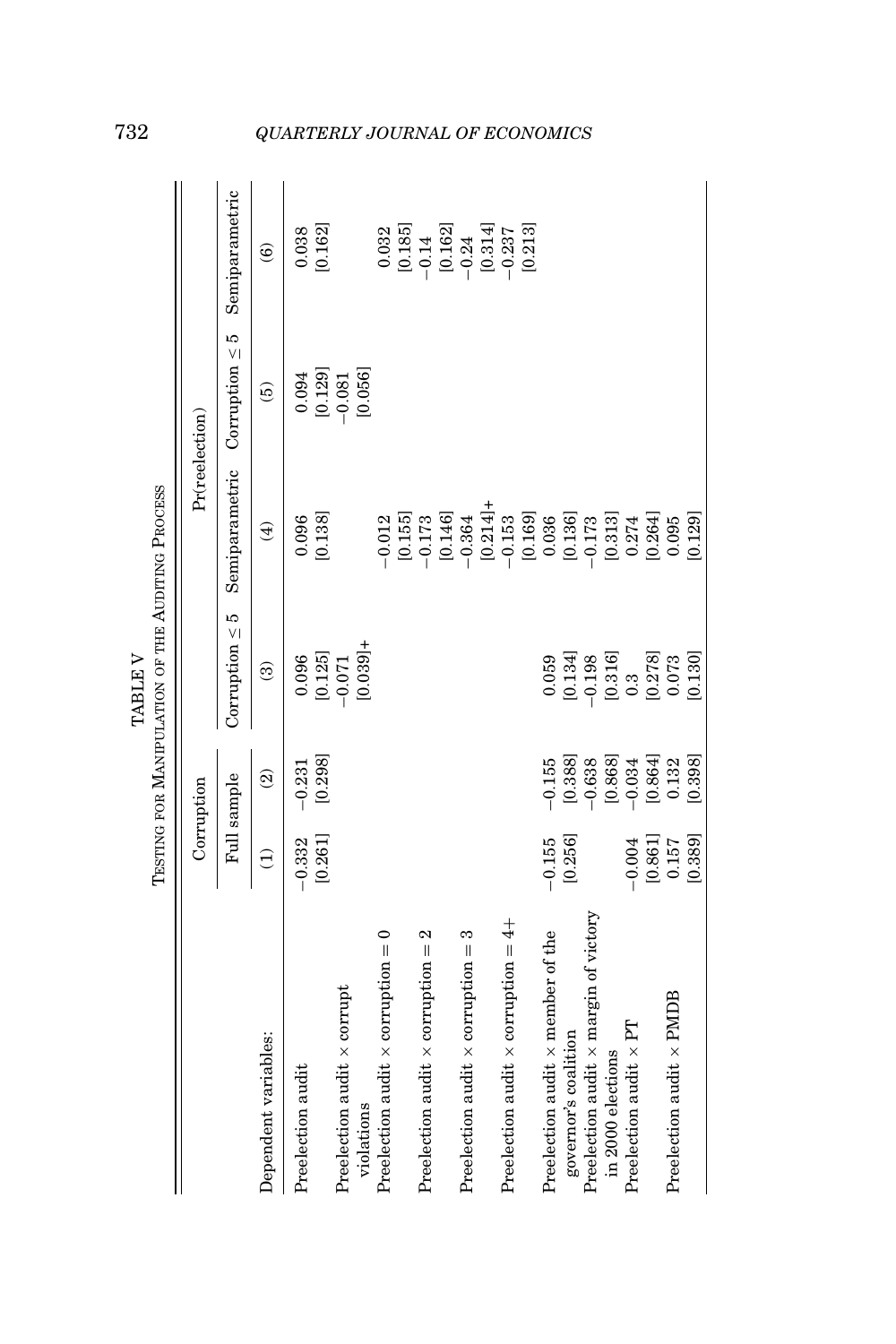|                                |                 | Corruption               |                        |                     | Pr(reelection)      |                        |
|--------------------------------|-----------------|--------------------------|------------------------|---------------------|---------------------|------------------------|
|                                |                 | Full sample              | Corruption $\leq 5$    | Semiparametric      | Corruption $\leq 5$ | Semiparametric         |
| Dependent variables:           | $\widehat{\Xi}$ | $\widehat{\mathfrak{D}}$ | $\widehat{\mathbf{e}}$ | $\bigoplus$         | $\widehat{e}$       | $\widehat{\mathbf{e}}$ |
| Preelection audit x PFL        | 0.064           | 0.052                    | $-0.101$               | $-0.146$            |                     |                        |
|                                | [0.445]         | [0.455]                  | [0.149]                | [0.115]             |                     |                        |
| Preelection audit x PSDB       | $-0.456$        | $-0.471$                 | $-0.533$               |                     |                     |                        |
|                                | [0.989]         | $[0.978]$<br>$0.073$     | $[0.241]$ *            | $-0.263$<br>[0.327] |                     |                        |
| Preelection audit x PSB        | 0.093           |                          |                        | $-0.46$             | $-0.447$            |                        |
|                                | [0.628]         | [0.637]                  | $[0.253] +$            | $[0.259] +$         |                     |                        |
| Preelection audit $\times$ PTB | $-0.549$        | $-0.562$                 | 0.232                  | 0.313               |                     |                        |
|                                | [0.591]         | [0.594]                  | [0.227]                | [0.213]             |                     |                        |
| Observations                   | 373             | 373                      | 362                    | 373                 | 246                 | 255                    |
| $R^2$                          | 0.35            | 0.35                     | 0.27                   | 0.29                | 0.22                | 0.22                   |
| F-test on other                | 97              | $.6^{\circ}$             | 08                     | .18                 |                     |                        |
| interaction terms              |                 |                          |                        |                     |                     |                        |
| $(P$ -values)                  |                 |                          |                        |                     |                     |                        |
| F-test on corruption           |                 |                          |                        | 34                  |                     | 57                     |
| interaction terms              |                 |                          |                        |                     |                     |                        |
| $(P$ -values)                  |                 |                          |                        |                     |                     |                        |

in logarithms, Gini coefficient for income, margin of victory in the 2000 elections, an indicator for whether the mayors is a member of the governor's coalition, municipal police (10), small daims court (10), judiciary di the results of an OLS regression where the dependent variable is an indicator for whether an eligible incumbent was reelected in the 2004 elections. All regressions include municipal characteristics: population density (persons/km), percentage of the population that is literature, percentage of the population that lives in the urban sector, per capita income expressed the results of an OLS regression where the dependent variable is an indicator for whether an eligible incumbent was reelected in the 2004 elections. All regressions include municipal characteristics: population density (persons/km), percentage of the population that is literature, percentage of the population that lives in the urban sector, per capita income expressed in logarithms, Gini coefficient for income, margin of victory in the 2000 elections, an indicator for whether the mayors is a member of the governor's coalition, municipal police (1/0), small claims court (1/0), judiciary district (1/0); mayoral characteristics: sex (1/0 for male), age, married (1/0), education level, party dummies; and state intercepts. The regressions displayed in columns (3) and (5) also include the number of violations associated with corruption; the regressions displayed in columns (4) and (6) also include indictors for each level of corruption. The estimation sample includes all mayors who ran for reelection and is listed in each column. Robust standard errors are displayed in brackets. Significantly different than zero at 99 (∗∗), 95 (∗), 90 (+) % confidence. In columns (3) and (4), the *F*-test tests the joint significance of the interaction terms.

## *EXPOSING CORRUPT POLITICIANS* 733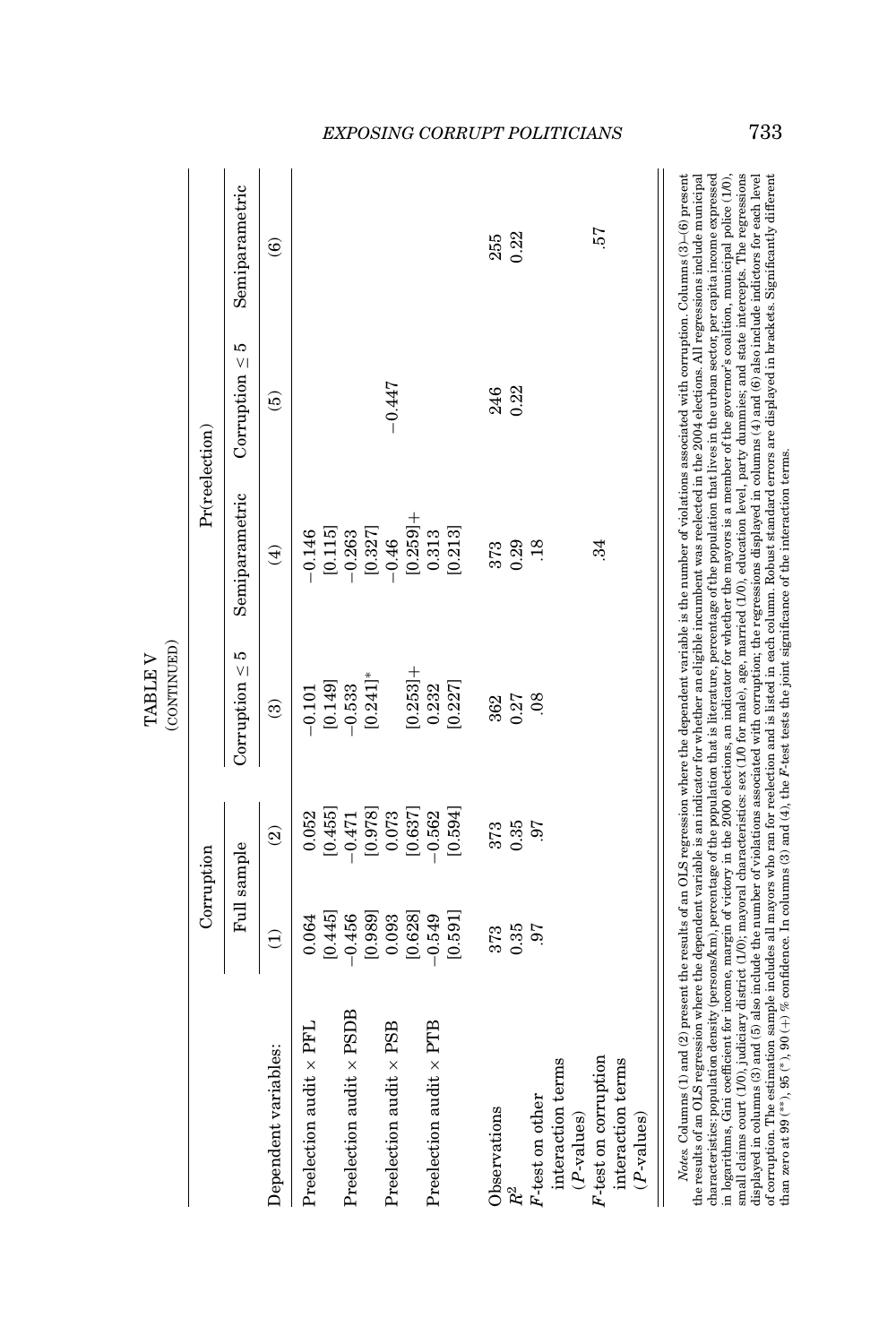same set of models presented in Table III, except that the models control for the various political variables and interaction terms seen in columns (1) and (2). These specifications allow us to examine whether these differences in corruption levels—even if statistically insignificant—affect the estimated impact of the audit policy. However, as seen in the table, the estimates of the effects of the program across corruption levels are very similar to those presented in Table III. Although the coefficients are not reported, we also test for whether our corruption measure is simply capturing a differential effect by population, education, or some other characteristic of the municipality. After allowing for differential effects in population, education, income, and inequality, our point estimate on the interaction term with corruption remains essentially unchanged at  $0.074$  (standard error  $= 0.041$ ), compared to 0.071 (column (3) of Table V).

In columns (5) and (6), we investigate whether the audits had a differential effect among municipalities that were audited just before the elections. Audits that took place at the beginning of the program may have led incumbents to alter campaign strategies or induced opposition parties to run cleaner candidates. In column (5) we report the estimated effects of the audit policy on reelection rates based on our sample that excludes outliers, and in column (6) we present the semiparametric specification of the entire sample. In both columns, the estimates suggest that the audit policy did not have a differential effect based on when the municipality was audited. The effects of the policy on the municipalities that were audited just prior to the election are not statistically different from the average effect. Because political parties decide upon their candidates and receive campaign funds several months (if not years) before the elections, it appears unlikely that the audits induced such changes.

As another specification check of the research design, we also estimate whether the audit policy had a placebo effect on the previous mayoral elections. If the audit policy had an effect on the 2000 electoral outcomes, it would suggest that unobserved characteristics of the municipality that determine the association between reelection rates and corruption are driving the results presented in Table III. Although not reported in the table, we find no evidence that the audit policy affected either the incumbent's vote share or margin of victory in the 2000 elections. In each of the various specifications, the point estimates are close to zero and in some cases even slightly positive.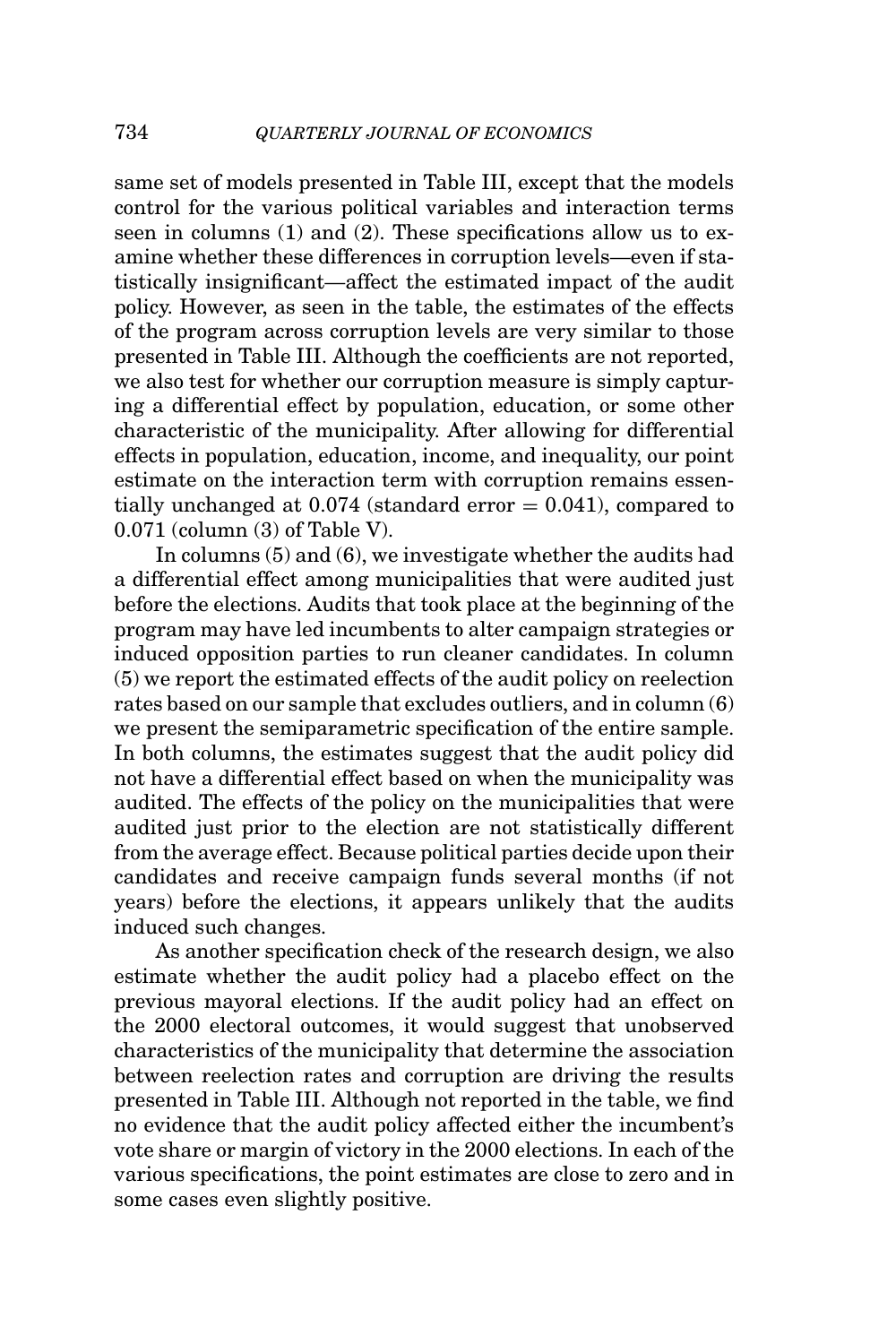### *IV.C. The Effects of the Audits by Corruption and Local Media*

Thus far, we have demonstrated that the audit policy had a negative effect on the reelection success of the mayors that were found to be corrupt. This reduced-form effect of the policy, although well identified from a randomized design, does not reveal the underlying mechanisms through which the policy operated. In this section we provide evidence that local radio played a crucial role in providing information to voters that allowed them to punish corrupt politicians at the polls.

Table VI presents the estimation results from a variety of specifications based on the regression model defined in equation (3). These specifications test whether the audit policy had a differential effect by both the level of corruption reported and the presence of local radio, where our measures are the number of AM radio stations in the municipality in columns (1)–(4) and the proportion of households with radios in column (5). In addition to the set of interaction terms, each regression controls for state intercepts and municipal and mayoral characteristics.

The first set of rows shows how the effects of the audits vary by both the level of corruption reported and the number of radio stations in the municipality. The estimated effect is significant at conventional levels and suggests that the effects of audits were much more pronounced in municipalities that had both higher levels of reported corruption and more radio stations.<sup>23</sup> From the specification in column (1), the audit policy decreased the likelihood of reelection by 16.1 percentage points  $(F(1,324) = 2.81,$ *P*-value = .09) among municipalities with one radio station and where the audits reported three corrupt violations.<sup>24</sup> On the other hand, the reduction in the likelihood of reelection is only 3.7 percentage points where local radios are not available. Although radio exacerbates the audit effect when corruption is revealed, it also helps to promote noncorrupt incumbents. If corruption was not found in a municipality with local radio, the audit actually increased the likelihood that the mayor was reelected by 17 percentage points  $(F(1,324) = 2.89, P-value = .09)$ . When we restrict the sample to exclude municipalities with more than five violations, the effects of the audits become even stronger (see column

<sup>23.</sup> We find similar results when we use other measures of electoral performance and restrict the sample to mayors who ran for reelection.

<sup>24.</sup> These are the municipalities in the 75th percentile of violations and number of radio stations.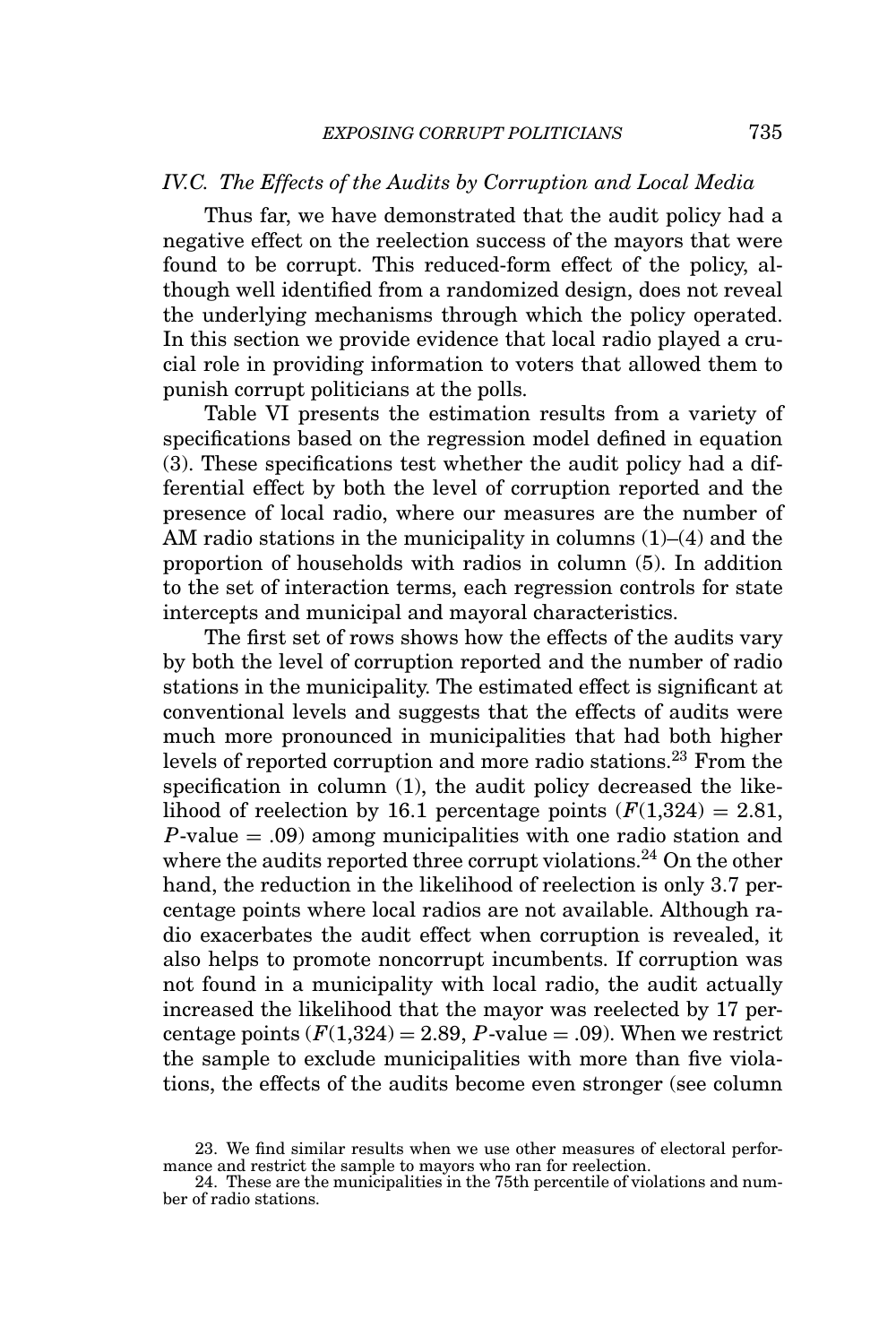|                                                                   |                         | TABLE VI                                        |                                                            | THE EFFECTS OF THE RELEASE OF THE AUDITS ON REELECTION RATES BY CORRUPTION LEVELS AND LOCAL RADIO |                                        |
|-------------------------------------------------------------------|-------------------------|-------------------------------------------------|------------------------------------------------------------|---------------------------------------------------------------------------------------------------|----------------------------------------|
| Dependent variable: Pr(reelection)                                | Full sample             | Corruption $\leq 5$<br>$\widehat{\mathfrak{D}}$ | Demographic<br>interactions<br>$\widehat{\mathbf{e}}$      | institutional interactions<br>Demographic and<br>$\hat{E}$                                        | Households<br>w/radio<br>$\widehat{e}$ |
| Preelection audit                                                 | [0.091]<br>$-0.059$     | [0.096]<br>$-0.033$                             | 0.296                                                      | [1.247]<br>0.208                                                                                  | $-0.954$                               |
| Number of corrupt violations                                      | [0.029]<br>0.034        | [0.035]<br>$-0.013$                             | [0.224]<br>$\begin{array}{c} [1.121] \\ -0.13 \end{array}$ | [0.288]<br>$-0.069$                                                                               | [0.194]<br>[0.629]                     |
| Number of radio stations                                          | $[0.064]$ *<br>$-0.131$ | $-0.150$                                        | $-0.216$                                                   | $0.083$ ]**<br>$-0.253$                                                                           |                                        |
| Preelection audit $\times$ number of<br>radio stations            | $[0.099]^*$<br>0.229    | $[0.063]^{*}$<br>0.271<br>[0.104]**             | $[0.115]$ **<br>$[0.073]^{**}$<br>0.356                    | $0.129$ ]**<br>0.449                                                                              |                                        |
| Preelection audit $\times$ number of                              | 0.007                   | $-0.018$                                        | $-0.236$                                                   | $-0.412$                                                                                          | 0.458                                  |
| Number of corrupt violations x<br>corrupt violations              | [0.038]<br>0.050        | [0.044]<br>0.058                                | [0.402]<br>0.082                                           | [0.430]<br>0.09                                                                                   | $0.229$ <sup>*</sup>                   |
| number of radio stations                                          | $0.0261 +$              | $0.025$ <sup>*</sup>                            | $0.025$ ]**                                                | $0.028$ ]**                                                                                       |                                        |
| $violations \times radio stations$<br>Preelection audit x corrupt | $[0.045]$ **<br>0.118   | $[0.067]$ *<br>$-0.157$                         | $[0.051]$ **<br>$-0.185$                                   | $0.064$ ]**<br>$-0.238$                                                                           |                                        |
|                                                                   |                         |                                                 |                                                            |                                                                                                   |                                        |

# 736 *QUARTERLY JOURNAL OF ECONOMICS*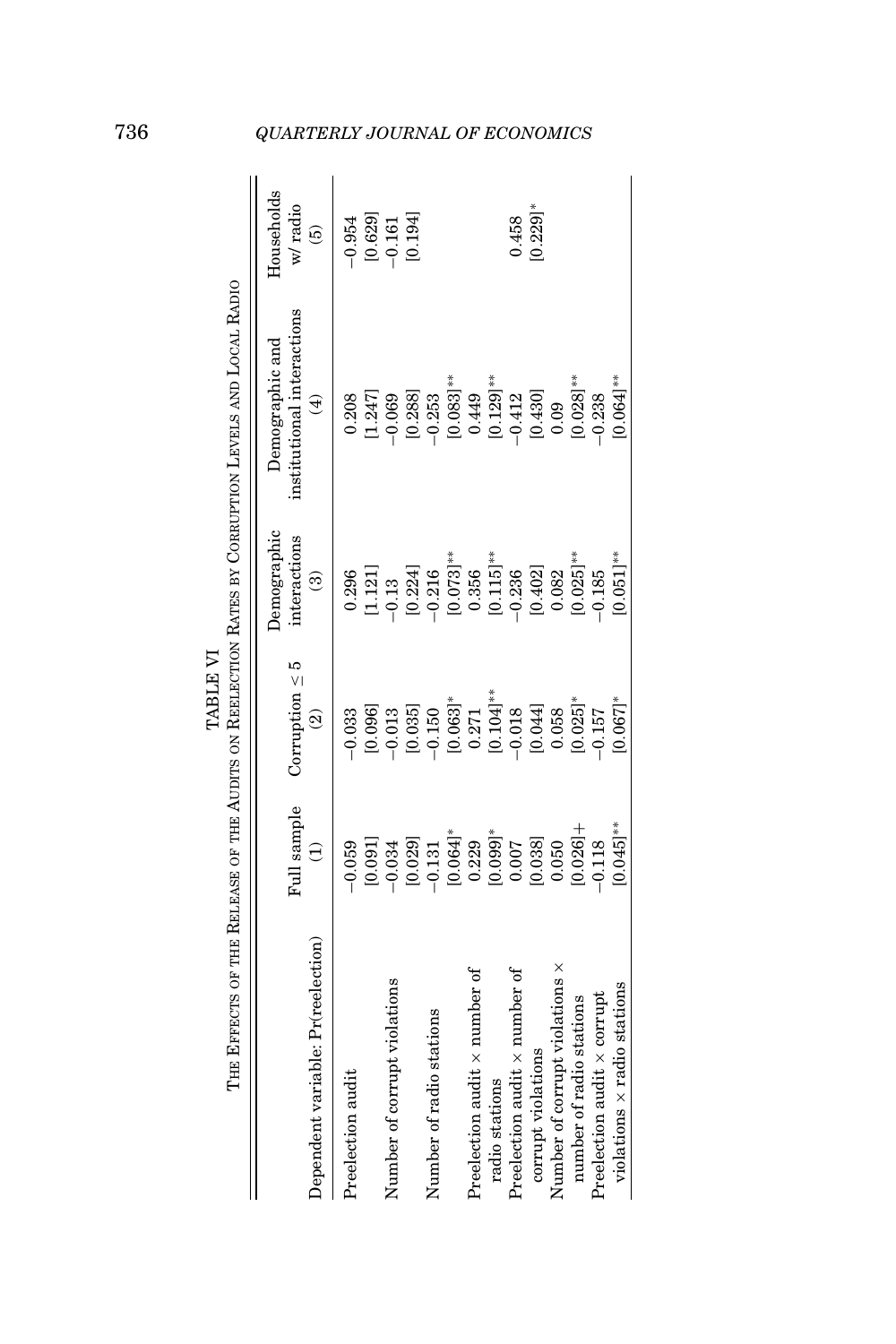|                                                                                                                                                                                                                                                                                                                                                                                                                                                                                                                                                                                                                                                                                                                                                                                                                                                                                                                                                                                                                                                                                                                                                                                                                                                                                                                                |             | (CONTINUED)<br>TABLE VI                         |                                                       |                                                              |                                        |
|--------------------------------------------------------------------------------------------------------------------------------------------------------------------------------------------------------------------------------------------------------------------------------------------------------------------------------------------------------------------------------------------------------------------------------------------------------------------------------------------------------------------------------------------------------------------------------------------------------------------------------------------------------------------------------------------------------------------------------------------------------------------------------------------------------------------------------------------------------------------------------------------------------------------------------------------------------------------------------------------------------------------------------------------------------------------------------------------------------------------------------------------------------------------------------------------------------------------------------------------------------------------------------------------------------------------------------|-------------|-------------------------------------------------|-------------------------------------------------------|--------------------------------------------------------------|----------------------------------------|
| Dependent variable: Pr(reelection)                                                                                                                                                                                                                                                                                                                                                                                                                                                                                                                                                                                                                                                                                                                                                                                                                                                                                                                                                                                                                                                                                                                                                                                                                                                                                             | Full sample | Corruption $\leq 5$<br>$\widehat{\mathfrak{D}}$ | Demographic<br>interactions<br>$\widehat{\mathbf{e}}$ | institutional interactions<br>Demographic and<br>$\bigoplus$ | Households<br>w/radio<br>$\widehat{e}$ |
| Proportion households with radio                                                                                                                                                                                                                                                                                                                                                                                                                                                                                                                                                                                                                                                                                                                                                                                                                                                                                                                                                                                                                                                                                                                                                                                                                                                                                               |             |                                                 |                                                       |                                                              | [0.782]<br>$-0.834$                    |
| Preelection audit $\times$ households w/                                                                                                                                                                                                                                                                                                                                                                                                                                                                                                                                                                                                                                                                                                                                                                                                                                                                                                                                                                                                                                                                                                                                                                                                                                                                                       |             |                                                 |                                                       |                                                              | 1.225                                  |
| radio                                                                                                                                                                                                                                                                                                                                                                                                                                                                                                                                                                                                                                                                                                                                                                                                                                                                                                                                                                                                                                                                                                                                                                                                                                                                                                                          |             |                                                 |                                                       |                                                              | [0.752]                                |
| Number of corrupt violations x                                                                                                                                                                                                                                                                                                                                                                                                                                                                                                                                                                                                                                                                                                                                                                                                                                                                                                                                                                                                                                                                                                                                                                                                                                                                                                 |             |                                                 |                                                       |                                                              | 0.181                                  |
| households w/ radio                                                                                                                                                                                                                                                                                                                                                                                                                                                                                                                                                                                                                                                                                                                                                                                                                                                                                                                                                                                                                                                                                                                                                                                                                                                                                                            |             |                                                 |                                                       |                                                              | [0.243]                                |
| Preelection audit x corrupt                                                                                                                                                                                                                                                                                                                                                                                                                                                                                                                                                                                                                                                                                                                                                                                                                                                                                                                                                                                                                                                                                                                                                                                                                                                                                                    |             |                                                 |                                                       |                                                              | $-0.645$                               |
| $violations \times households w/radio$                                                                                                                                                                                                                                                                                                                                                                                                                                                                                                                                                                                                                                                                                                                                                                                                                                                                                                                                                                                                                                                                                                                                                                                                                                                                                         |             |                                                 |                                                       |                                                              | $[0.292]$ *                            |
| Observations                                                                                                                                                                                                                                                                                                                                                                                                                                                                                                                                                                                                                                                                                                                                                                                                                                                                                                                                                                                                                                                                                                                                                                                                                                                                                                                   | 373         | 362                                             | 373                                                   | 373                                                          | 373                                    |
|                                                                                                                                                                                                                                                                                                                                                                                                                                                                                                                                                                                                                                                                                                                                                                                                                                                                                                                                                                                                                                                                                                                                                                                                                                                                                                                                | 0.20        | 0.21                                            | 0.24                                                  | 0.28                                                         | 0.20                                   |
| Demographic interactions                                                                                                                                                                                                                                                                                                                                                                                                                                                                                                                                                                                                                                                                                                                                                                                                                                                                                                                                                                                                                                                                                                                                                                                                                                                                                                       | å           | $\tilde{\mathbf{z}}$                            | Yes                                                   | Yes                                                          | å                                      |
| Institutional interactions                                                                                                                                                                                                                                                                                                                                                                                                                                                                                                                                                                                                                                                                                                                                                                                                                                                                                                                                                                                                                                                                                                                                                                                                                                                                                                     | Ş           | å                                               | å                                                     | Yes                                                          |                                        |
| Notes. This table reports in each column the result of an OLS linear probability model where the dependent variable is an indicator for whether the mayor was reelected in the<br>Proportion households with radio is the total number of households that own at least one radio divided by the total number of households in the municipality. All regressions include<br>the following municipal characteristics: population density (persons/km), percentage of the population that is literate, percentage of the population that lives in urban areas, per<br>presence of a judge (1/0); mayoral characteristics: sex (1/0 for male), age, married (1/0), education level, party dummies; and state intercepts. Demographic interactions in column<br>2004 election. The sample in all columns includes all mayors that were eligible for reelection. Number of radio stations is the number of local AM radio stations in a municipality.<br>capita income expressed in logarithms, Gini coefficient for income, effective number of political parties in the 2000 mayor election, municipal police (1/0), small claims court (1/0),<br>(3) are constructed by multiplying each one of the demographic variables by the preelection audit indicator and the number of corrupt violations. Demographic variables include: |             |                                                 |                                                       |                                                              |                                        |

*EXPOSING CORRUPT POLITICIANS* 737

(3) are constructed by multiplying each one of the demographic variables by the preelection audit indicator and the number of corrupt violations. Demographic variables include: population density (persons/km), percentage of the population that is literature, percentage of the population that lives in urban areas, per capita income expressed in logarithms, Gini coefficient for income. All lower term interactions are also included in the regression. Institutional interactions in column (4) are constructed by multiplying each one of the institutional variables by the preelection audit indicator and the number of corrupt violations. Institutional variables include presence of a local judge (1/0), effective number of parties in the 2000 mayor election, and presence of a small claims court (1/0). Robust standard errors are displayed in brackets. Significantly different from zero at 99 (∗∗), 95 (∗), 90 (+) %

population density (persons/km), percentage of the population that is literature, percentage of the population that lives in urban areas, per capita income expressed in logarithms, Giri coefficient for income. All lower t

confidence.

confidence.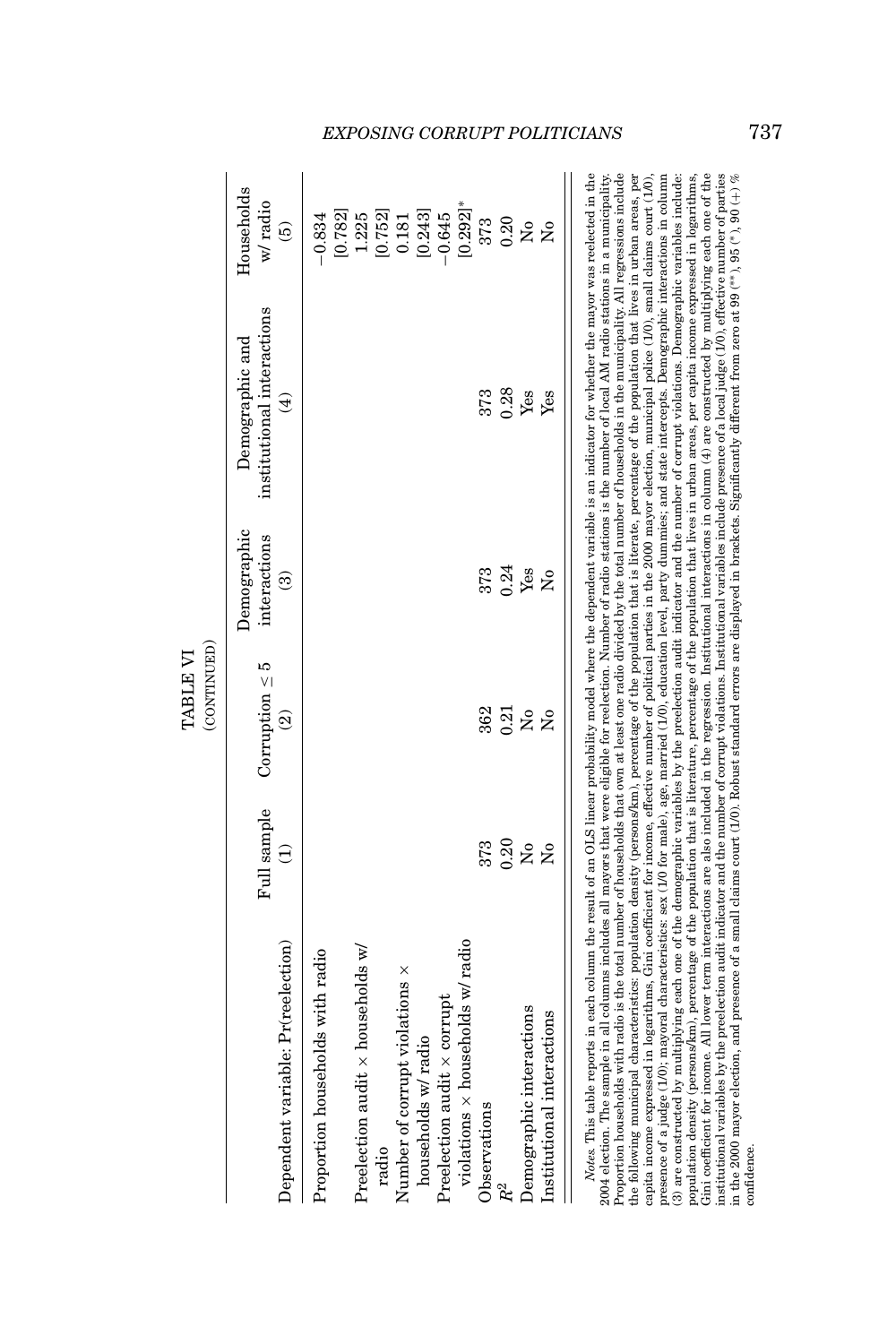(2)). The reduction in the likelihood of reelection in municipalities with three violations and radio becomes 29 percentage points  $(F(1,314) = 4.02, P-value = .05)$ . Overall the results in columns (1) and (2) suggest that the presence of local radio enables voters to further punish corrupt politicians once the anticorruption program reveals the true extent of their corruption.

Our research design, while randomized over which municipalities were audited, was unfortunately not randomized on the availability of radio stations. As such, our measure of media could be serving as a proxy for other characteristics of the municipality that induce a differential effect of the audit reports on reelection outcomes. One possibility, for instance, is that our measure of radio availability simply captures the effects of the audits across municipalities with different education levels. If more educated citizens are better informed about the corrupt activities of politicians, then the effect of the audits may be smaller in municipalities with more educated citizens. Alternatively, a more educated citizenry may also be more politically engaged and willing to take action against corrupt politicians, in which case the effects may be more pronounced in municipalities with more educated citizens (Glaeser and Saks 2006). Another potential confound is population size. If information about the irregularities of politicians flows better in larger cities, then the effects of the audits might be smaller. Finally, as voters become more economically diverse, electoral choices may be based on redistribution rather than on the honesty of politicians (Alesina, Baqir, and Easterly 2002; Glaeser and Saks 2006). Hence the effects of the audits might be smaller in municipalities with high income inequality.

To test for these potential confounds, we include in the estimation of equation (3) a series of interaction terms where we allow the preelection audit indicator and the number of corrupt violations to vary with several characteristics that might be correlated with the number of radio stations in the municipality.<sup>25</sup> Column (3) shows the results from introducing interactions with the following demographic characteristics: population density, literacy rates, share of urban population, per capita income, and the Gini coefficient. Our estimates of the differential impact of the audit by corruption level and the presence of local radio remain significant and the magnitudes remain similar. Even when we augment the

<sup>25.</sup> For each triple interaction, we also include the variable itself, the variable interacted with being audited prior to the elections, and the variable interacted with corruption.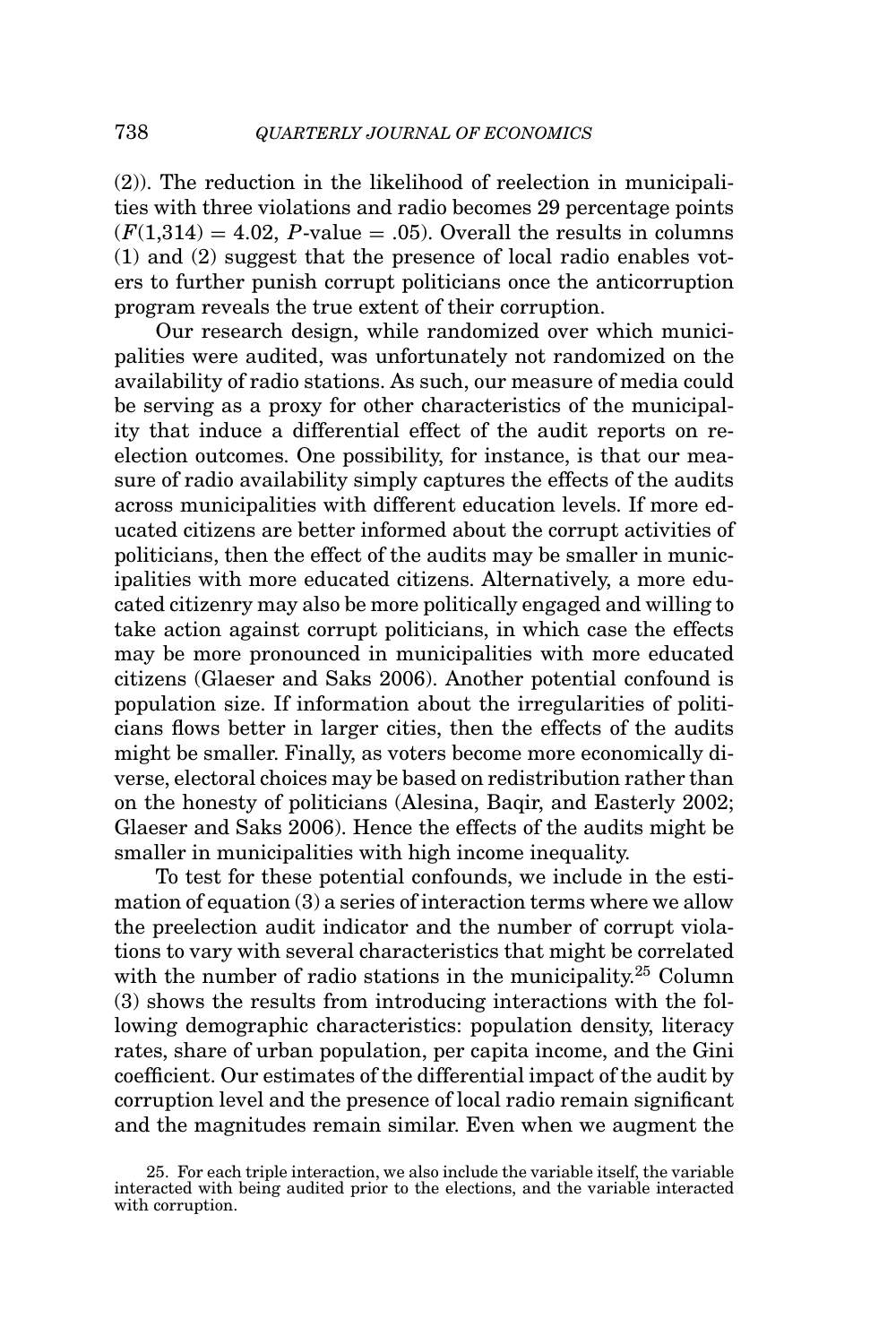specification to include additional interactions terms with institutional characteristics, such as the presence of a local judge and political competition (column (4)), our estimate of the triple interaction between radio, corruption, and preelection audit remains remarkably stable and statistically significant.

Although not reported, we do not find any significant differences on the impact of the audits by literacy rates.<sup>26</sup> This result, although surprising, might be due to the fact that political participation is fairly high in Brazil. Because voting is compulsory, there is less of an educational gradient in political involvement. We also do not find any differential effects of the audits by the level of income inequality. However, we do find larger and significant impacts in municipalities where the population is less densely distributed. We interpret this as complementary evidence that the change in voting behavior occurred in places where people had less access to previous information due to lower communication flows between citizens.

In the last column of Table VI we examine whether our findings are robust to using an alternative measure of local radio. We re-estimate equation (3) using the share of households that own radios instead of the number of local AM radio stations. The results shown in column (5) suggest that the impact of the disclosure of corruption violations before the municipal election increases with the share of households that own radios. In those municipalities where a larger share of households own a radio (share of radio ownership is 90%), the disclosure of three corruption violations before the election decreased reelection likelihood by 22 percentage points  $(F(1,325) = 4.44, P$ -value  $= .03$ )<sup>27</sup> However, in locations with lower radio ownership (75% of households own a radio), the reduction in reelection likelihood was only 8 percentage points.

As a final robustness check on the importance of radio, we investigate whether the presence of other media sources influenced voters' awareness of the audit findings and thus affected electoral outcomes. We test whether the policy had a differential effect by local newspapers and television ownership. We find no significant

<sup>26.</sup> Similar results were obtained using two other measures of education— average years of schooling for adults and the proportion of adults with secondary education.

<sup>27.</sup> Using this alternative measure of radio may understate the impact of the program. There are several households that may own a radio but, because their municipality does not have its own radio station, may not have heard about the audit reports.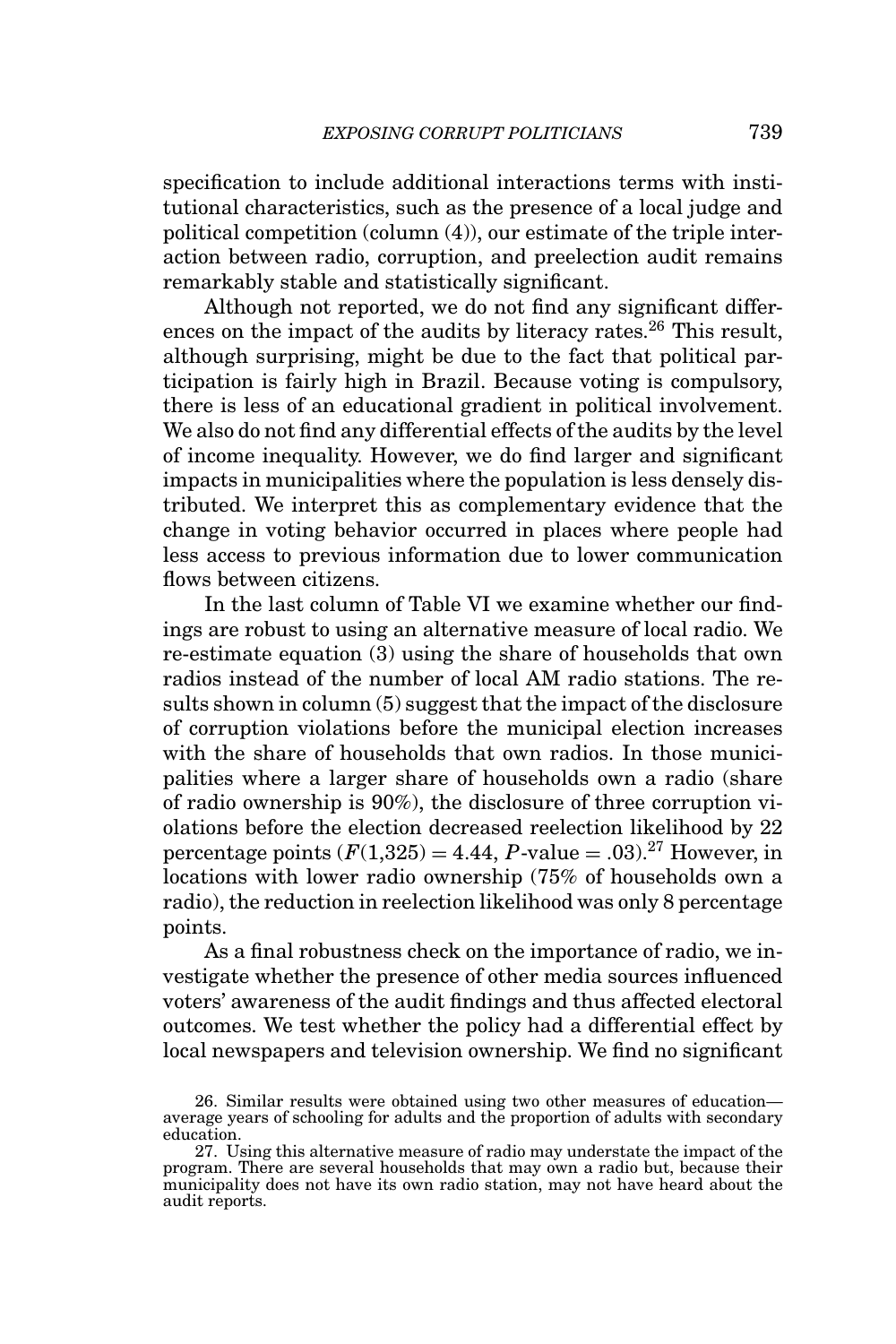

### FIGURE IV

Relationship between Reelection Rates and Corruption Levels

*Notes.* Figure shows the unadjusted relationship between the proportion of first-term mayors who were reelected in the 2004 elections and the number of corrupt incidents reported in the audit reports for municipalities audited before and after the elections and the existence of local radio. The points represented by circles are calculated for the municipalities that were audited before the elections and do not have a local AM radio station. The points represented by triangles are calculated for the municipalities that were audited before the elections and have a local AM radio station. The points represented by squares are calculated for the municipalities that were audited after the elections and do not have a local AM radio station. The points represented by diamonds are calculated for the municipalities that were audited after the elections and had a local AM radio station. The figure was calculated for our entire sample of 373 municipalities based on data from Brazil's Electoral Commission, the CGU audit reports, and IBGE.

differential impacts of the disclosure of corruption information by the presence of local newspapers or the proportion of households with a television set. Given Brazil's generally low circulation rates and low literacy (particularly in small municipalities) and the lack of local news in television broadcasts, these results are not too surprising. Moreover, they emphasize the importance of radio in conveying local information in Brazil's smaller municipalities.

To get an even better sense for the estimates presented in Table VI, Figure IV plots the 2004 reelection rates among eligible mayors against the number of corrupt violations found in the audit, distinguishing the unadjusted relationship for four groups of municipalities: those with and without local radio that were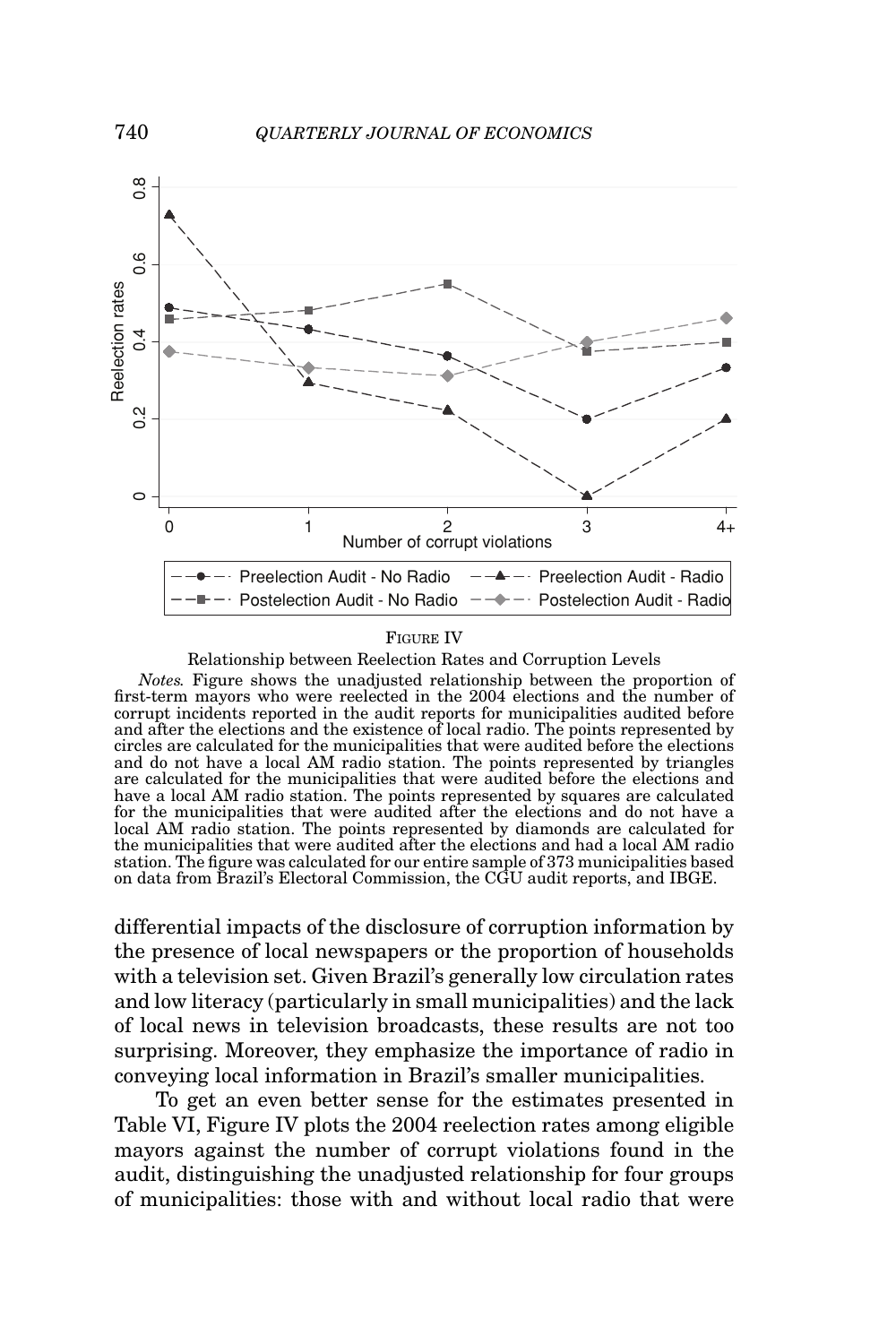audited before and after the elections. For municipalities that were audited prior to the election but are without a local radio station (depicted by a circle), there is a slight negative association between reelection rates and corruption, consistent with the effects of the audit. However, when they are compared with municipalities audited prior to the election and with local radio, we see clearly the significant role radio played in disseminating the audit information. Among these municipalities (depicted by triangles), reelection rates fall drastically, as the number of corruption violations increases. In comparing these two relationships, we also observe the electoral advantage noncorrupt mayors of municipalities with local radio receive with an audit, as there is a 29-percentage-point difference in reelection rates between municipalities with and without local radio.

For municipalities audited postelection, there is little distinction by radio. Among these municipalities, the relationship between reelection rates and corruption is relatively flat, independent of the existence of radio. Only a level difference, consistent with an expected positive association between media and electoral competition, distinguishes these two groups of municipalities, as reelection rates tend to be higher in the municipalities audited postelection but without local radio.

Figure IV also illustrates how the existence of radio may influence voters' initial priors. Among municipalities with local radio, voters exhibit the prior belief that incumbents on average commit one corrupt violation (as depicted in Figure III). As radio serves to disseminate the findings of the audit more broadly, noncorrupt politicians are rewarded heavily by voters' overestimation of their corruption level. Conversely, beyond one corrupt violation, politicians are severely punished. For areas without radio, the crossover point is even lower, intersecting almost at zero violations. Thus, not only does the audit reduce the incumbent's likelihood of reelection independent of his corruption level, but also it may suggest that citizens make systematically more mistakes in their estimation of corruption when there exist fewer media.28

### *IV.D. Discussion*

The results thus far support a simple model where the public release of the audits provided new information to voters about

<sup>28.</sup> This finding relates to studies that examine the effects of media on corruption levels (Ahrend 2002; Brunetti and Weder 2003).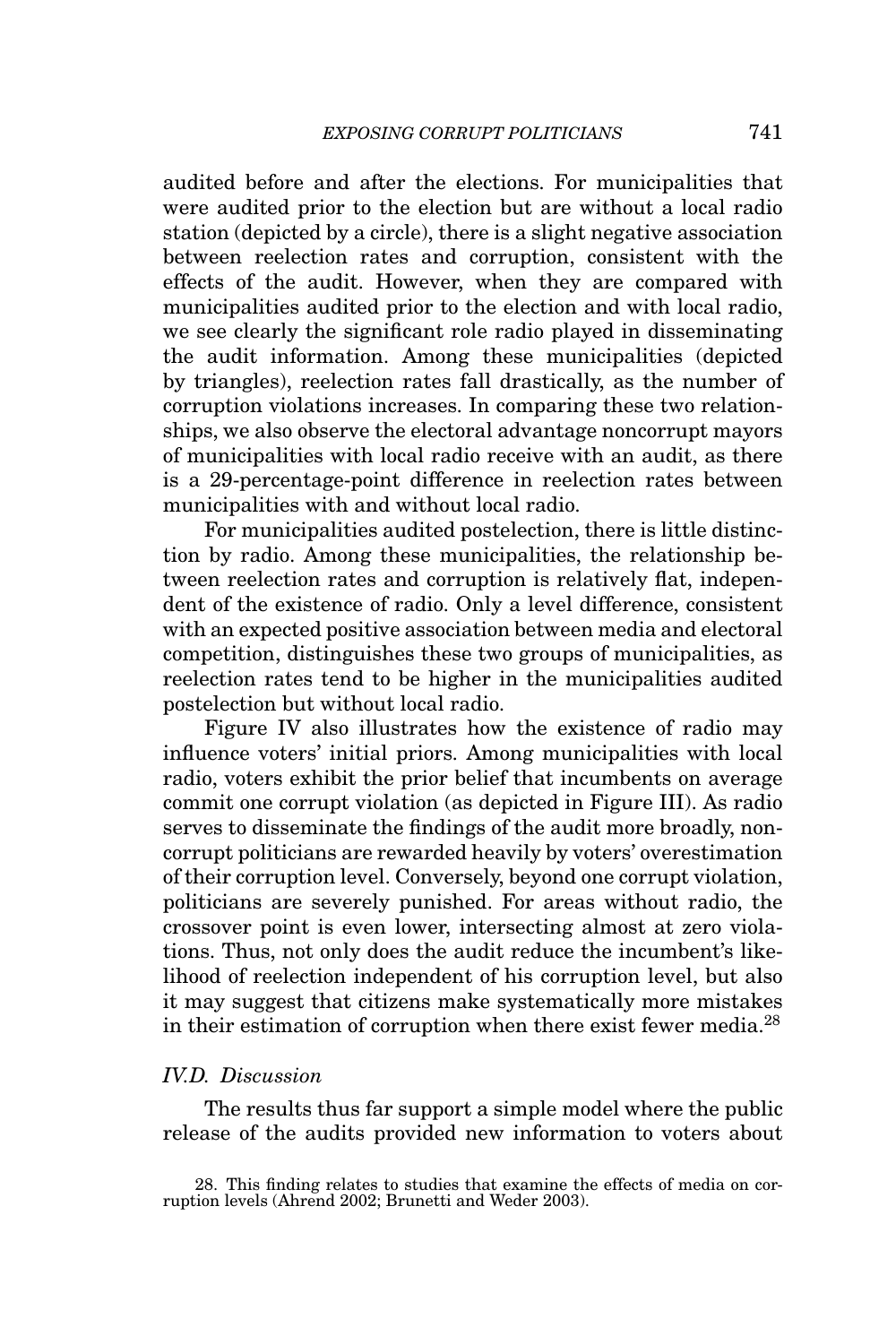corrupt practices of their mayors. Voters used this information to update their priors and punish politicians that were found be more corrupt than on average. The audit effects were in turn more pronounced in areas where the local media could disseminate these findings more widely.

These findings, however, may also suggest an alternative interpretation. Voters may not have punished politicians who were found to be corrupt, but rather incumbents who were found to be incompetent. If voters had interpreted these corruption incidents (or rather the inability to hide these acts of corruption) as a signal of poor political skills, then these results would not reflect a dislike of corruption per se, but rather a dislike of political incompetence. Unfortunately, without data on political ability, this alternative explanation is difficult to test.

There are, however, at least three reasons that this interpretation is less plausible. First, if political ability also influences electoral performance, then one would expect a negative relationship between the number of violations and reelection rates for the municipalities that were audited after the election. But as Figure III and Table III demonstrate, there is no association between the number of corrupt incidents and reelection rates for these municipalities. Second, as shown in Table V, our estimates are robust to allowing the audits to have a differential effect by the incumbent's margin of victory in the previous election. If the margin by which a politician is elected indicates political skill, then this would suggest that the audit's differential effects by corruption are not capturing the effect of political competency. Third, if political ability is correlated with the number of violations, then one might also expect the number of violations to be correlated with another measure of ability—mayor's education level. But not only is the mayor's education level not correlated with our measure of corruption, but our estimates are robust to controlling for a differential effect by mayor's education. Thus, the idea that voters punished incompetent politicians rather than corrupt politicians appears less likely.

Another possibility is that the effects of the audits on reelection rates may have come through channels other than information. For example, the audits may also have led the incumbent to alter his campaign strategies or induced the opposition parties to run a cleaner candidate or campaign more intensely. These possibilities are consistent with the newspaper articles (discussed in the background section) reporting that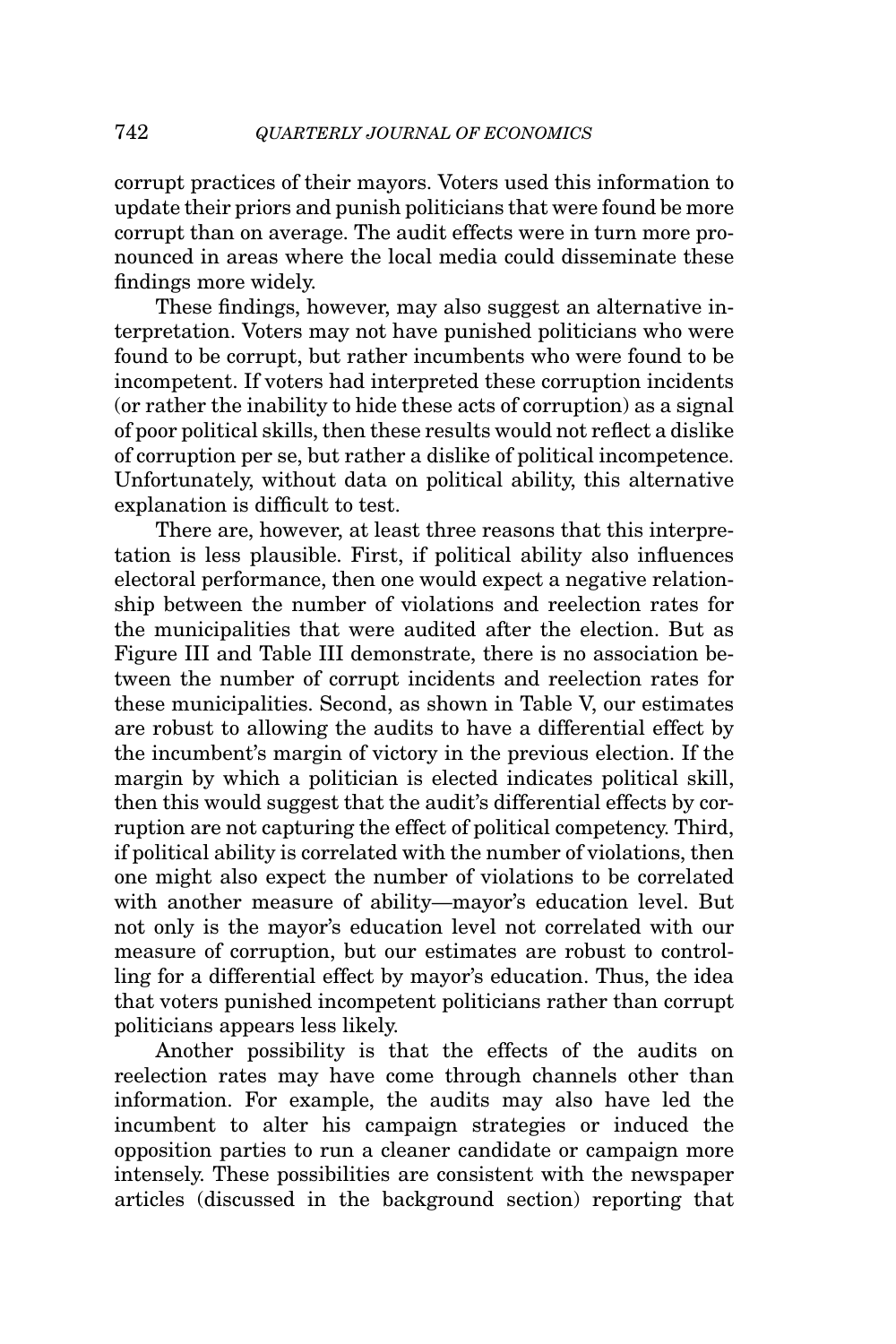the information disclosed in the audit reports were widely used by either the opposition parties or the incumbent himself. Without data on the actual campaigns, it is difficult to test for these potential mechanisms. However, there are at least two reasons that the data are inconsistent with these other potential mechanisms. First, if political parties were running cleaner candidates or altering their campaign platforms based on the audit reports, then presumably the effects of the audits would differ according to when the municipality was audited. But as Table V reports, this is not the case. Second, if these were the principal mechanisms, one would have expected the audit information to have been used more in the campaigns where political competition was more intense. Thus, the differential effects of the program by radio would have been attenuated once we accounted for the differential effect by electoral competition. Because our results remain unaltered, it is likely that campaigning and local radio produce a complementary effect, with radio increasing the efficacy of the information transmitted in the political campaigns.

Another possibility is that mayors that were revealed to be corrupt received less campaign contributions, which lowered their likelihood of reelection. To test this hypothesis, we estimate a model of the effects of the audits on reelection rates, including an interaction between preelection audit and the value of campaign contributions received per capita. Although not reported, we do not find any differential effect of the audits by the level of campaign contributions.<sup>29</sup> Moreover, the coefficient on the interaction between corruption irregularities and the preelection audit remain almost identical when we account for campaign contributions.<sup>30</sup> This mechanism is also inconsistent with the fact that the effects of the audits do not differ by when the audits took place (see Table V). The audits had a similar effect even among municipalities that were audited close to the election, when presumably incumbents had already received most of their campaign contributions.

### V. CONCLUSIONS

In 2003 Brazil's federal government began to select municipalities at random to audit their expenditures of federally

<sup>29.</sup> We also test whether the audits had an impact on the amount of campaign contributions received, but we do not find any effects.

<sup>30.</sup> These results should be interpreted with caution because the data on campaign contributions are self-reported and contain 15 missing values for our sample.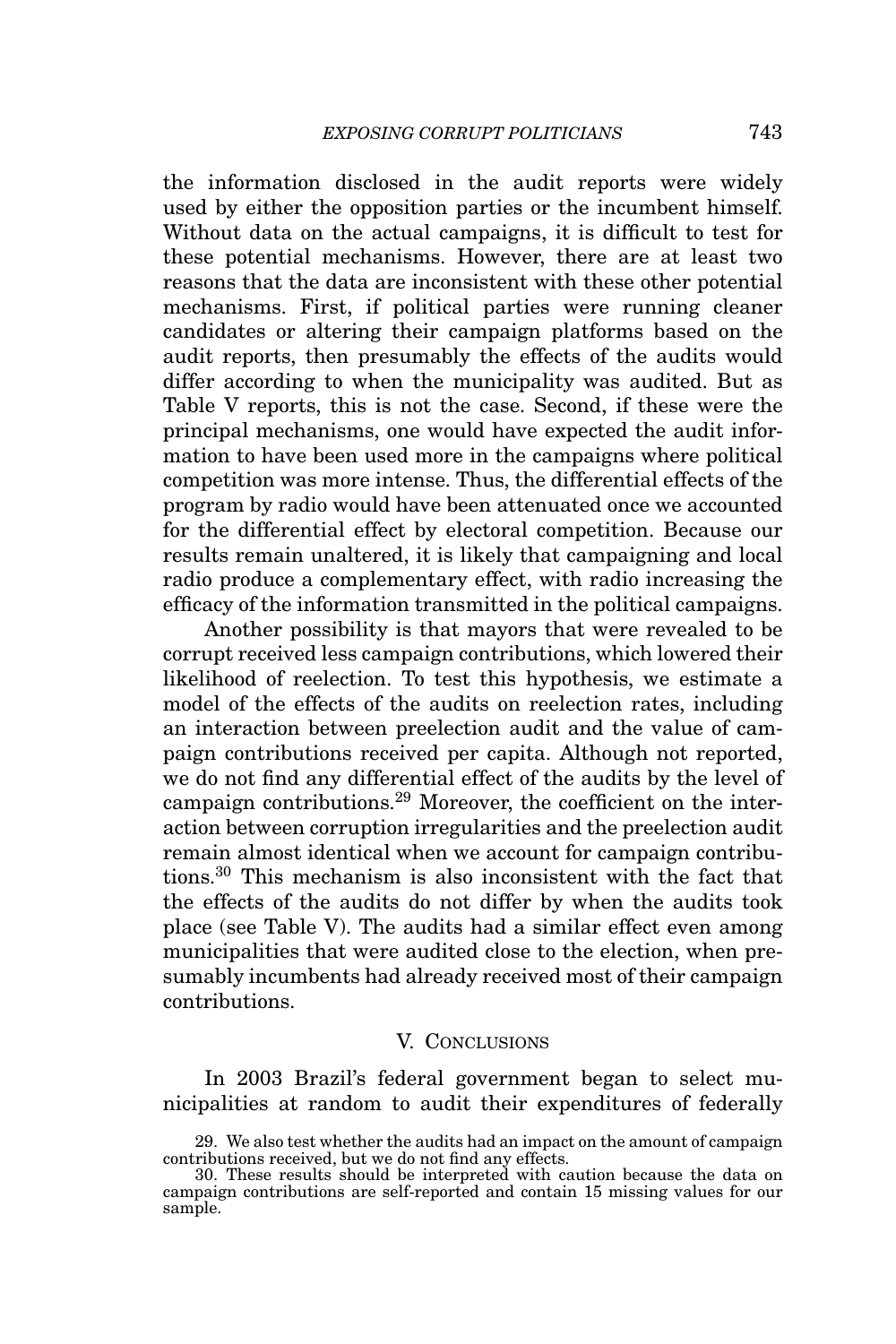transferred funds. This paper exploits the program's randomized auditing and public dissemination of its findings to study the electoral impact of disclosing information about politicians' performance. We show that the public dissemination of corruption in local governments had a significant effect on incumbents' electoral performance. For instance, compared to municipalities audited after the election, the policy reduced the incumbent's likelihood of reelection by 7 percentage points (or 17%) in municipalities where at least two violations associated with corruption were reported. These results highlight the importance of an informed electorate to enhance the accountability of politicians.

This paper also contributes to a growing literature that emphasizes the role of media in influencing political outcomes. We show that corrupt politicians were punished relatively more in places where local radio stations were present to divulge the findings of the audit reports. Moreover, while local radio exacerbates the audit effects when corruption is revealed, it also helps to promote noncorrupt incumbents by drastically increasing the likelihood of their reelection. The estimates are robust to controlling for access to other sources of media and local characteristics that are correlated with the presence of local radio (e.g., education, population, urbanization). Using the share of households that own a radio as an alternative measure of radio penetration also produces similar results. In sum, our findings highlight the role of local media in affecting political outcomes and particularly in helping to screen out bad politicians and promote good ones.

Our findings are important for understanding the effects of political selection on voter welfare. If the release of information about the performance of politicians enables voters to select better policy makers, then presumably over time, the quality of government will improve. To understand whether the public dissemination of the audits will upgrade the quality of the pool of politicians, reduce corruption, and improve public policy remains important topics for future research.

INSTITUTO DE PESQUISA ECONÔMICA APLICADA DEPARTMENT OF ECONOMICS, UNIVERSITY OF CALIFORNIA, LOS ANGELES AND IZA

### **REFERENCES**

Ahrend, R., "Press Freedom, Human Capital, and Corruption," DELTA Working Paper 11, 2002.